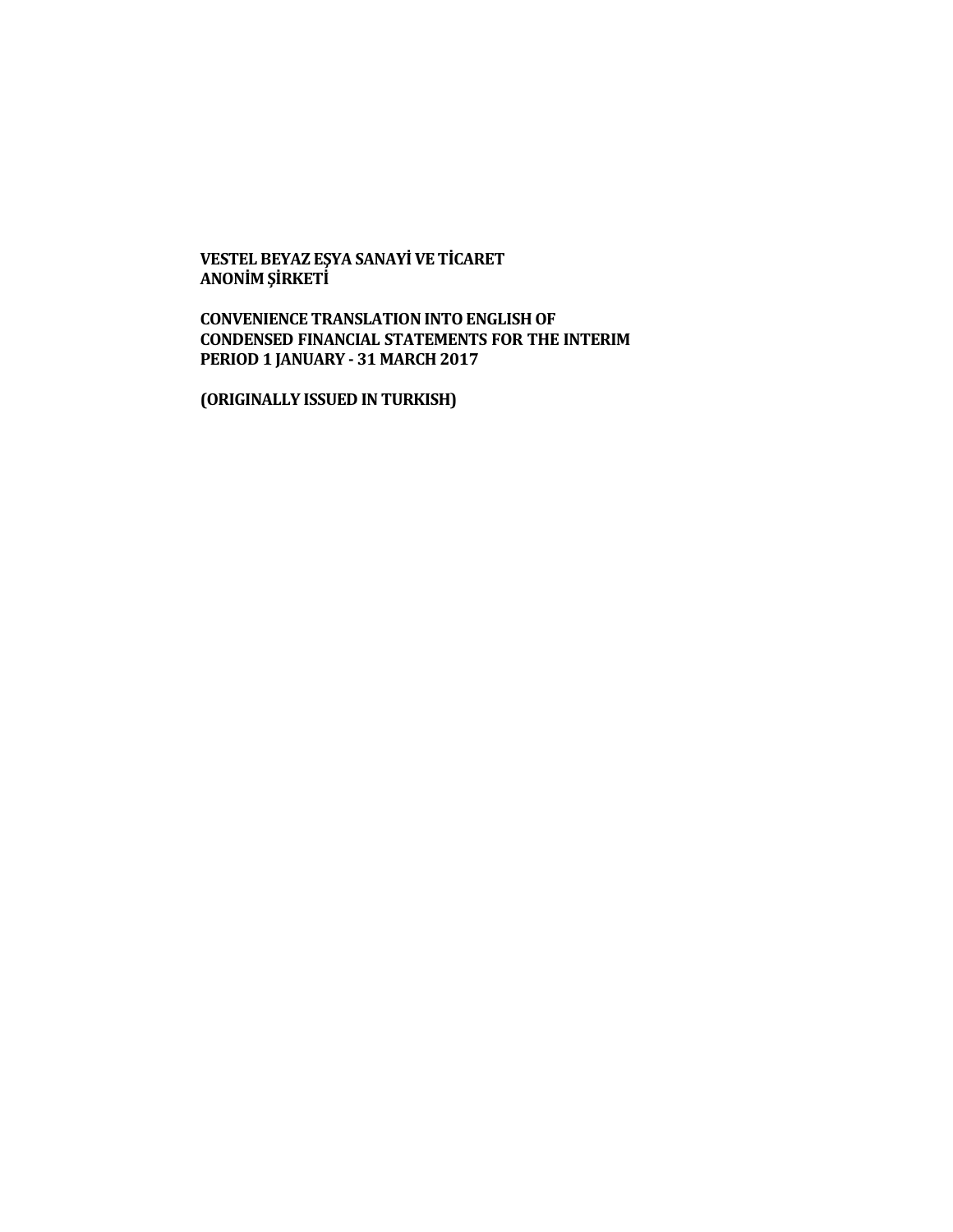| <b>CONTENTS</b> | <b>PAGE</b> |
|-----------------|-------------|
|                 | $1 - 5$     |
|                 | $6 - 7$     |
|                 | 8           |
|                 | $9 - 11$    |

## NOTES TO THE CONDENSED FINANCIAL STATEMENTS FOR THE INTERIM PERIOD **1 JANUARY - 31 MARCH 2017**

| <b>NOTE1</b>       |                                                                      |    |
|--------------------|----------------------------------------------------------------------|----|
| NOTE <sub>2</sub>  |                                                                      |    |
| NOTE <sub>3</sub>  |                                                                      |    |
| NOTE <sub>4</sub>  |                                                                      |    |
| NOTE <sub>5</sub>  |                                                                      |    |
| NOTE 6             |                                                                      |    |
| NOTE <sub>7</sub>  |                                                                      | 33 |
| NOTE <sub>8</sub>  |                                                                      |    |
| NOTE <sub>9</sub>  |                                                                      |    |
| NOTE <sub>10</sub> |                                                                      |    |
| NOTE <sub>11</sub> |                                                                      |    |
| NOTE <sub>12</sub> |                                                                      |    |
| <b>NOTE 13</b>     |                                                                      |    |
| <b>NOTE 14</b>     |                                                                      |    |
| NOTE <sub>15</sub> |                                                                      |    |
| <b>NOTE 16</b>     |                                                                      |    |
| NOTE <sub>17</sub> |                                                                      |    |
| NOTE <sub>18</sub> |                                                                      | 47 |
| NOTE <sub>19</sub> |                                                                      |    |
| NOTE <sub>20</sub> | GENERAL ADMINISTRATIVE EXPENSES, MARKETING EXPENSES, RESEARCH        |    |
|                    |                                                                      | 48 |
| NOTE <sub>21</sub> |                                                                      |    |
| <b>NOTE 22</b>     |                                                                      |    |
| NOTE <sub>23</sub> | TAXES ON INCOME (INCLUDING DEFERRED TAX ASSETS AND LIABILITIES)50-53 |    |
| NOTE <sub>24</sub> |                                                                      | 53 |
| <b>NOTE 25</b>     |                                                                      | 54 |
| <b>NOTE 26</b>     |                                                                      |    |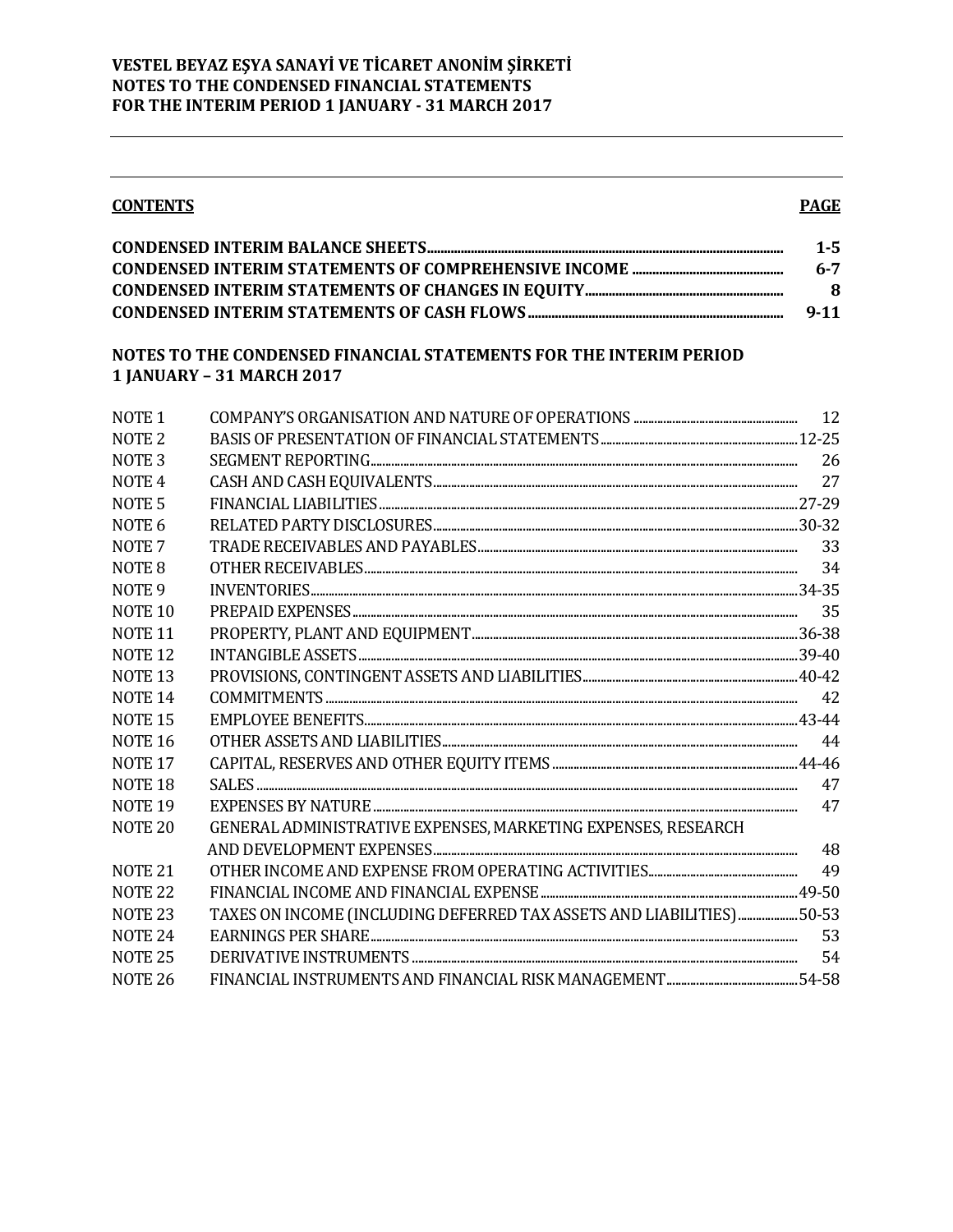(Amounts expressed in thousands of Turkish Lira ("TL") unless otherwise indicated.)

|                                                 | <b>Footnotes</b> | 2017      | <b>Audited</b><br>31 March 31 December<br>2016 |
|-------------------------------------------------|------------------|-----------|------------------------------------------------|
| <b>ASSETS</b>                                   |                  |           |                                                |
| <b>CURRENT ASSETS</b>                           |                  |           |                                                |
| Cash and Cash Equivalents                       | 4                | 8.603     | 12.829                                         |
| <b>Trade Receivables</b>                        |                  | 1.161.331 | 1.186.044                                      |
| Trade Receivables Due From Related Parties      | 6                | 1.152.359 | 1.182.807                                      |
| Trade Receivables Due From Unrelated Parties    | 7                | 8.972     | 3.237                                          |
| Other Receivables                               |                  | 255.365   | 336.710                                        |
| Other Receivables Due From Related Parties      | 6                | 143.214   | 258.612                                        |
| Other Receivables Due From Unrelated Parties    | 8                | 112.151   | 78.098                                         |
| <b>Derivative Financial Assets</b>              |                  | 10.950    | 26.404                                         |
| Derivative Financial Assets Held for Trading    | 25               | 553       | 2.922                                          |
| Derivative Financial Assets Held for Hedging    | 25               | 10.397    | 23.482                                         |
| Inventories                                     | 9                | 430.210   | 244.446                                        |
| Prepayments                                     |                  | 11.252    | 11.066                                         |
| Prepayments to Unrelated Parties                | 10               | 11.252    | 11.066                                         |
| <b>Other Current Assets</b>                     |                  | 1.192     | 1.212                                          |
| Other Current Assets Due From Unrelated Parties | 16               | 1.192     | 1.212                                          |
| <b>TOTAL CURRENT ASSETS</b>                     |                  | 1.878.903 | 1.818.711                                      |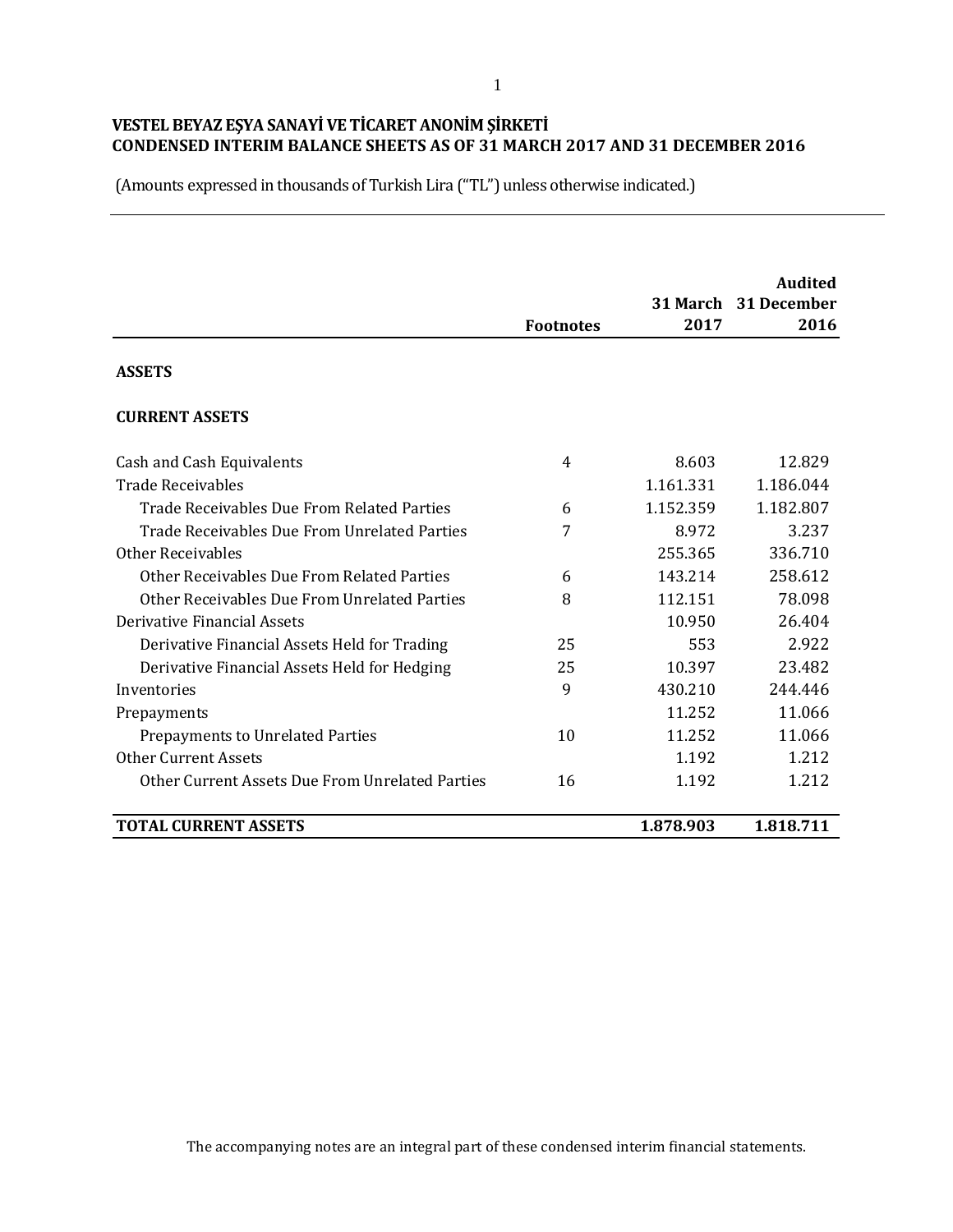(Amounts expressed in thousands of Turkish Lira ("TL") unless otherwise indicated.)

|                                       | <b>Footnotes</b> | 2017      | <b>Audited</b><br>31 March 31 December<br>2016 |
|---------------------------------------|------------------|-----------|------------------------------------------------|
| <b>NON-CURRENT ASSETS</b>             |                  |           |                                                |
| Property, Plant and Equipments        |                  | 341.698   | 327.965                                        |
| Land and Premises                     | 11               | 6.547     | 6.547                                          |
| Land Improvements                     | 11               | 867       | 875                                            |
| <b>Buildings</b>                      | 11               | 40.197    | 40.247                                         |
| Machinery and Equipments              | 11               | 262.992   | 254.966                                        |
| Vehicles                              | 11               | 195       | 215                                            |
| <b>Fixtures and Fittings</b>          | 11               | 14.992    | 15.028                                         |
| Leasehold Improvements                | 11               | 3.166     | 3.144                                          |
| <b>Construction in Progress</b>       | 11               | 12.742    | 6.943                                          |
| <b>Intangible Assets and Goodwill</b> |                  | 100.876   | 97.030                                         |
| Other Rights                          | 12               | 21        | 22                                             |
| <b>Capitalized Development Costs</b>  | 12               | 93.795    | 89.931                                         |
| Other Intangible Assets               | 12               | 7.060     | 7.077                                          |
| Prepayments                           |                  | 68.503    | 41.741                                         |
| Prepayments to Unrelated Parties      | 10               | 68.503    | 41.741                                         |
| Deferred Tax Asset                    | 23               | 5.666     | 2.056                                          |
| <b>TOTAL NON-CURRENT ASSETS</b>       |                  | 516.743   | 468.792                                        |
| <b>TOTAL ASSETS</b>                   |                  | 2.395.646 | 2.287.503                                      |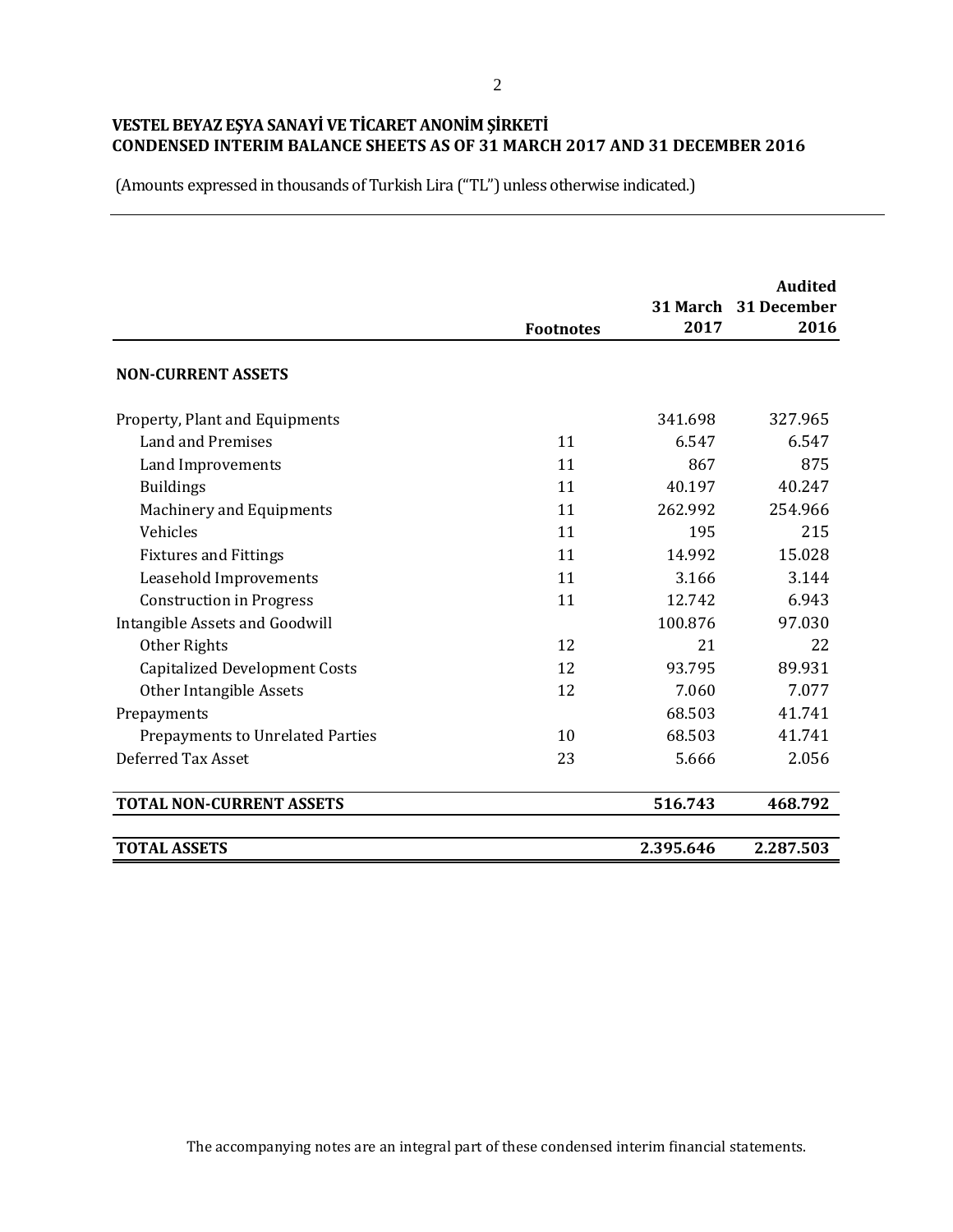(Amounts expressed in thousands of Turkish Lira ("TL") unless otherwise indicated.)

|                                                       |                  |           | <b>Audited</b><br>31 March 31 December |
|-------------------------------------------------------|------------------|-----------|----------------------------------------|
|                                                       | <b>Footnotes</b> | 2017      | 2016                                   |
| <b>LIABILITIES</b>                                    |                  |           |                                        |
| <b>CURRENT LIABILITIES</b>                            |                  |           |                                        |
| <b>Current Borrowings</b>                             |                  | 28.285    | 26.407                                 |
| <b>Current Borrowings From Unrelated Parties</b>      |                  | 28.285    | 26.407                                 |
| <b>Bank Loans</b>                                     | 5                | 27.969    | 26.407                                 |
| <b>Leasing Debts</b>                                  |                  | 316       |                                        |
| <b>Current Portion of Non-current Borrowings</b>      |                  | 189.712   | 15.691                                 |
| <b>Current Portion of Non-current Borrowings from</b> |                  |           |                                        |
| <b>Unrelated Parties</b>                              |                  | 189.712   | 15.691                                 |
| <b>Bank Loans</b>                                     | 5                | 189.712   | 15.691                                 |
| <b>Trade Payables</b>                                 |                  | 902.602   | 840.474                                |
| <b>Trade Payables to Related Parties</b>              | 6                | 30.282    | 23.448                                 |
| <b>Trade Payables to Unrelated Parties</b>            | 7                | 872.320   | 817.026                                |
| <b>Employee Benefit Obligations</b>                   | 15               | 31.059    | 23.763                                 |
| <b>Other Payables</b>                                 |                  | 55.833    | 52.999                                 |
| Other Payables to Related Parties                     | 6                | 55.833    | 52.999                                 |
| Derivative Financial Liabilities                      |                  | 21.777    | 27.853                                 |
| Derivative Financial Liabilities Held for trading     | 25               | 21.777    | 27.853                                 |
| Current Tax Liabilities, Current                      | 23               | 916       | 3.185                                  |
| <b>Current Provisions</b>                             |                  | 1.620     | 1.620                                  |
| <b>Other Current Provisions</b>                       | 13               | 1.620     | 1.620                                  |
| Other Current Liabilities                             |                  | 2.752     | 10.249                                 |
| Other Current Liabilities to Unrelated Parties        | 16               | 2.752     | 10.249                                 |
| <b>TOTAL CURRENT LIABILITIES</b>                      |                  | 1.234.556 | 1.002.241                              |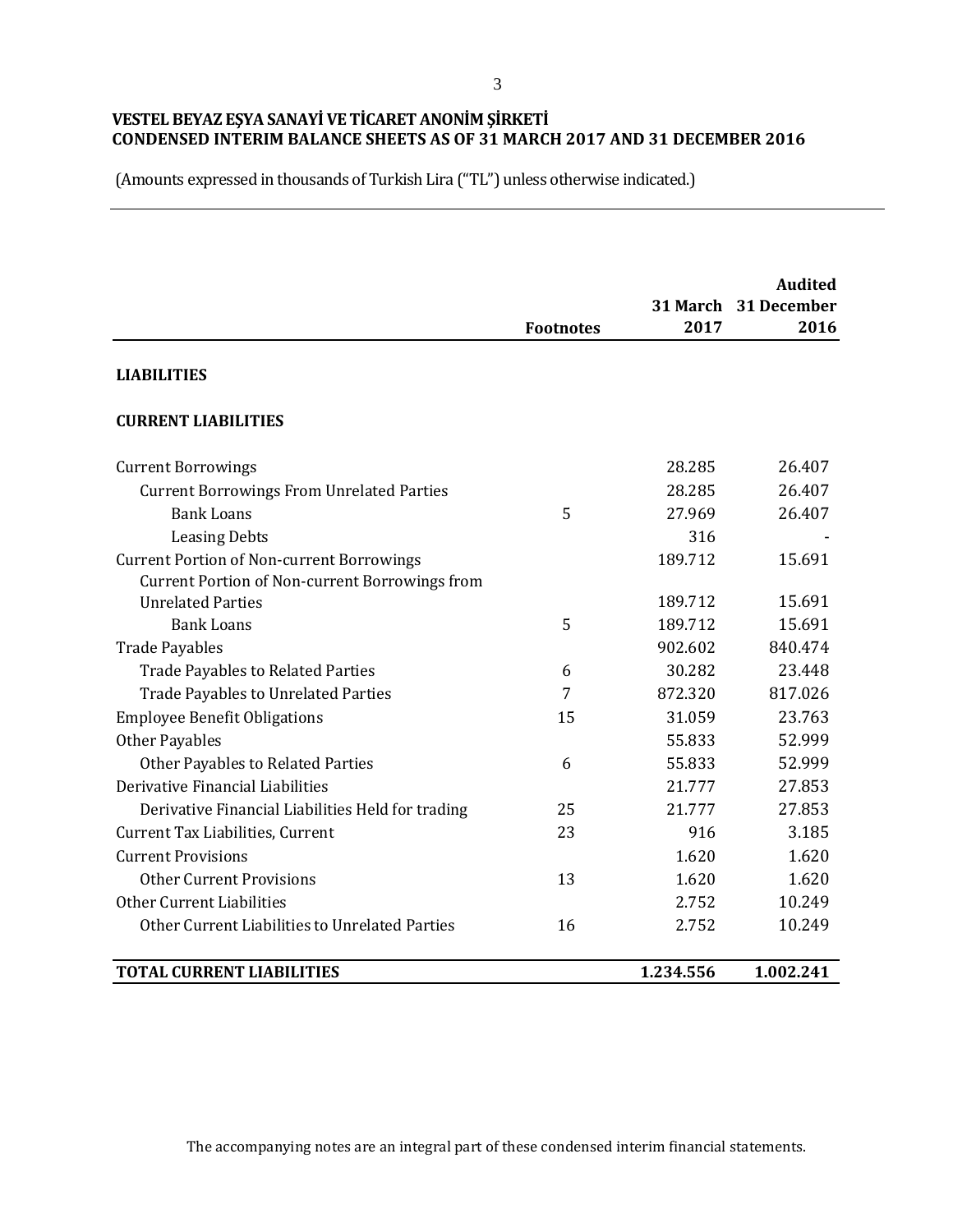|                                              | <b>Footnotes</b> | 2017      | <b>Audited</b><br>31 March 31 December<br>2016 |
|----------------------------------------------|------------------|-----------|------------------------------------------------|
| <b>NON-CURRENT LIABILITIES</b>               |                  |           |                                                |
| Long Term Borrowings                         |                  | 42.491    | 206.611                                        |
| Long Term Borrowings From Unrelated Parties  |                  | 42.491    | 206.611                                        |
| <b>Bank Loans</b>                            | 5                | 41.530    | 206.611                                        |
| <b>Leasing Debts</b>                         |                  | 961       |                                                |
| Other Payables                               |                  | 111.934   | 134.261                                        |
| <b>Other Payables to Related Parties</b>     | 6                | 111.934   | 134.261                                        |
| Non-current Provisions                       |                  | 24.579    | 24.459                                         |
| Non-current Provisions for Employee Benefits | 15               | 24.579    | 24.459                                         |
| <b>TOTAL NON-CURRENT LIABILITIES</b>         |                  | 179.004   | 365.331                                        |
| TOTAL LIABILITIES                            |                  | 1.413.560 | 1.367.572                                      |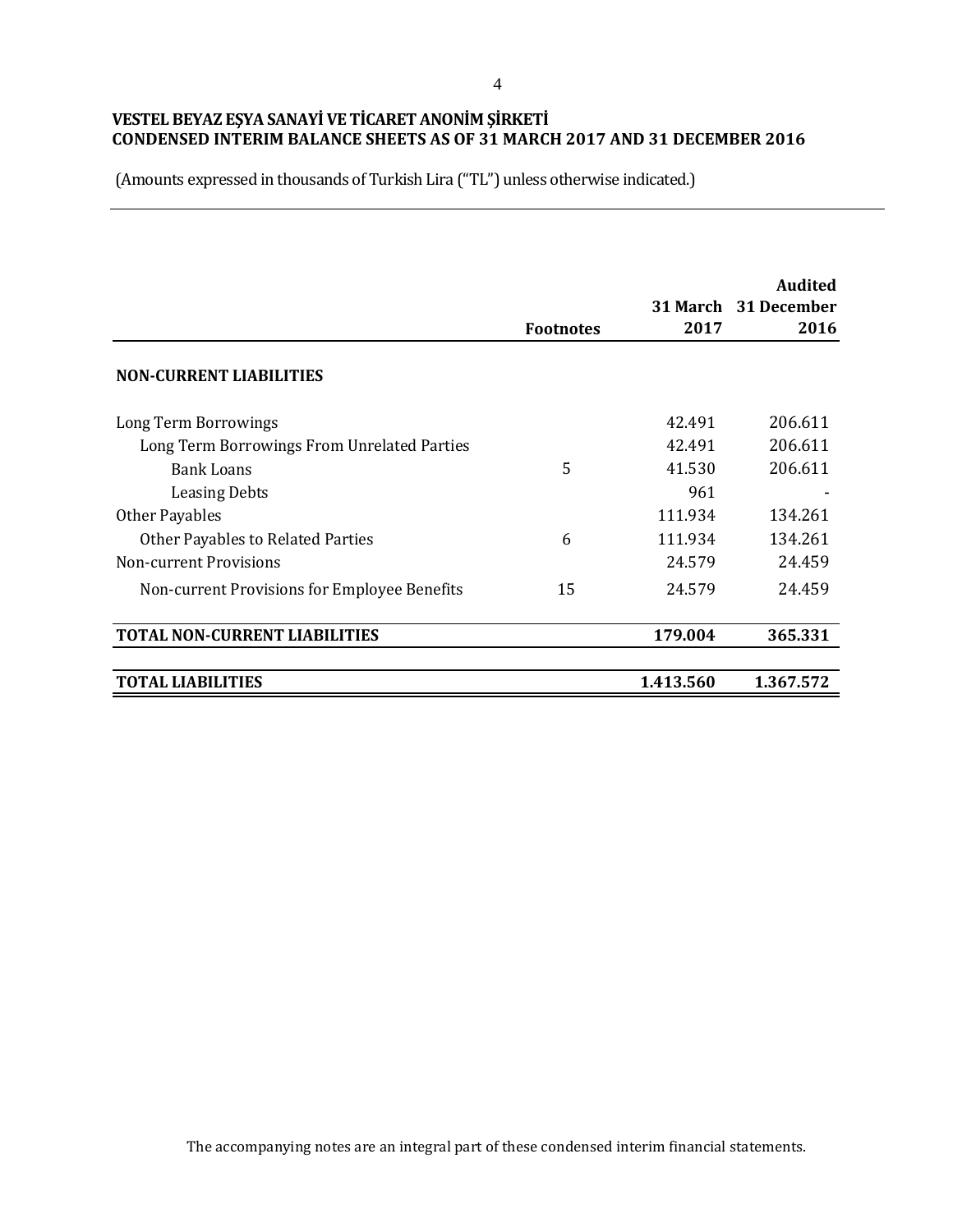(Amounts expressed in thousands of Turkish Lira ("TL") unless otherwise indicated.)

|                                                    | <b>Footnotes</b> | 2017      | <b>Audited</b><br>31 March 31 December<br>2016 |
|----------------------------------------------------|------------------|-----------|------------------------------------------------|
| <b>EQUITY</b>                                      |                  |           |                                                |
| Equity attributable to owners of parent            |                  | 982.086   | 919.931                                        |
| <b>Issued Capital</b>                              | 17               | 190.000   | 190.000                                        |
| <b>Inflation Adjustments on Capital</b>            | 17               | 9.734     | 9.734                                          |
| Share Premium (Discount)                           | 17               | 109.031   | 109.031                                        |
| Other Accumulated Comprehensive Income (Loss) that |                  |           |                                                |
| will not be Reclassified in Profit or Loss         |                  | (3.418)   | (3.313)                                        |
| Gains (Losses) on Revaluation and Remeasurement    |                  | (3.418)   | (3.313)                                        |
| Gains (Losses) on Remeasurements of Defined        |                  |           |                                                |
| <b>Benefit Plans</b>                               |                  | (3.418)   | (3.313)                                        |
| Other Accumulated Comprehensive Income (Loss) that |                  |           |                                                |
| will be Reclassified in Profit or Loss             |                  | 8.318     | 18.786                                         |
| Gains (Losses) on Hedge                            |                  | 8.318     | 18.786                                         |
| Gains (Losses) on Cash Flow Hedges                 |                  | 8.318     | 18.786                                         |
| Restricted Reserves Appropriated From Profits      |                  | 77.019    | 77.019                                         |
| <b>Legal Reserves</b>                              | 17               | 77.019    | 77.019                                         |
| Prior Years' Profits or Losses                     | 17               | 518.674   | 193.669                                        |
| <b>Current Period Net Profit Or Loss</b>           |                  | 72.728    | 325.005                                        |
| <b>TOTAL EQUITY</b>                                |                  | 982.086   | 919.931                                        |
| <b>TOTAL LIABILITIES AND EQUITY</b>                |                  | 2.395.646 | 2.287.503                                      |

Condensed financial statements for the interim period 1 January – 31 March 2017 were approved by the Board of Directors of Vestel Beyaz Eşya Sanayi ve Ticaret A.Ş. on 25 April 2017.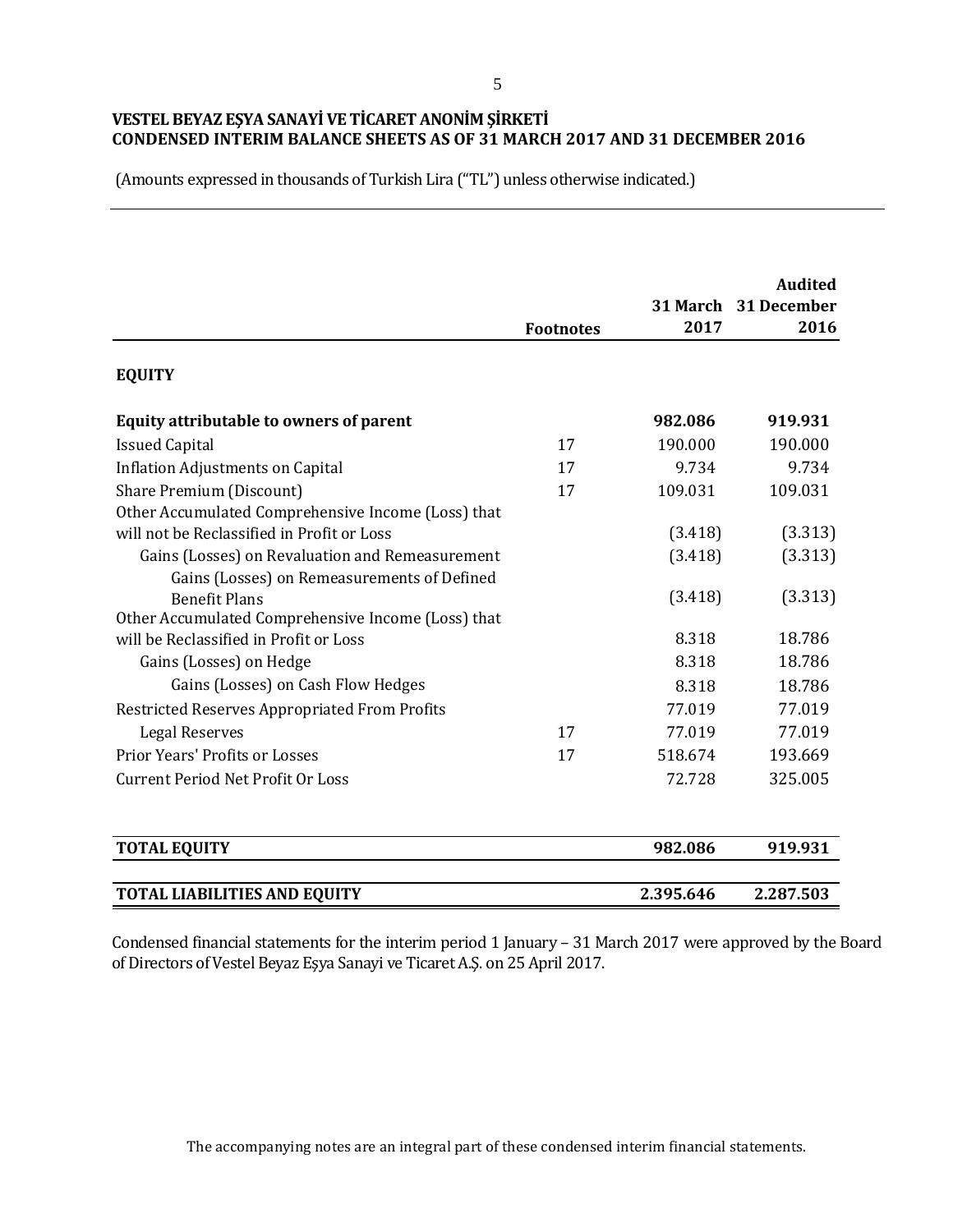## **VESTEL BEYAZ EŞYA SANAYİ VE TİCARET ANONİM ŞİRKETİ CONDENSED INTERIM STATMENTS OF COMPREHENSIVE INCOME FOR THE PERIODS 1 JANUARY - 31 MARCH 2017 AND 2016**

(Amounts expressed in thousands of Turkish Lira ("TL") unless otherwise indicated.)

|                                                                | <b>Footnotes</b> | 1 January -<br>31 March<br>2017 | 1 January -<br>31 March<br>2016 |
|----------------------------------------------------------------|------------------|---------------------------------|---------------------------------|
| <b>PROFIT OR LOSS</b>                                          |                  |                                 |                                 |
|                                                                |                  |                                 |                                 |
| Revenue                                                        | 18               | 689.010                         | 617.015                         |
| <b>Cost of Sales</b>                                           | 18               | (589.025)                       | (532.215)                       |
| <b>GROSS PROFIT (LOSS) FROM COMMERCIAL OPERATIONS</b>          |                  | 99.985                          | 84.800                          |
| <b>GROSS PROFIT (LOSS)</b>                                     |                  | 99.985                          | 84.800                          |
|                                                                |                  |                                 |                                 |
| <b>General Administrative Expenses</b>                         | 20               | (10.016)                        | (11.372)                        |
| <b>Marketing Expenses</b>                                      | 20               | (10.838)                        | (10.351)                        |
| Research and Development Expense                               | 20               | (6.344)                         | (6.284)                         |
| Other Income from Operating Activities                         | 21               | 92.027                          | 31.753                          |
| Other Expenses from Operating Activities                       | 21               | (61.061)                        | (18.382)                        |
| PROFIT (LOSS) FROM OPERATING ACTIVITIES                        |                  | 103.753                         | 70.164                          |
| PROFIT (LOSS) BEFORE FINANCING INCOME (EXPENSE)                |                  | 103.753                         | 70.164                          |
|                                                                |                  |                                 |                                 |
| Finance Income                                                 | 22               | 31.800                          | 31.392                          |
| <b>Finance Costs</b>                                           | 22               | (62.780)                        | (35.611)                        |
| PROFIT (LOSS) FROM CONTINUING OPERATIONS, BEFORE<br><b>TAX</b> |                  | 72.773                          | 65.945                          |
|                                                                |                  |                                 |                                 |
| Tax (Expense) Income, Continuing Operations                    |                  | (45)                            | (630)                           |
| Current Period Tax (Expense) Income                            | 23               | (1.012)                         | (4.294)                         |
| Deferred Tax (Expense) Income                                  | 23               | 967                             | 3.664                           |
| PROFIT (LOSS) FROM CONTINUING OPERATIONS                       |                  | 72.728                          | 65.315                          |
| <b>PROFIT (LOSS)</b>                                           |                  | 72.728                          | 65.315                          |
|                                                                |                  |                                 |                                 |
| <b>Earnings Per Share with a TL 1 of Par Value</b>             | 24               | 0,38                            | 0,34                            |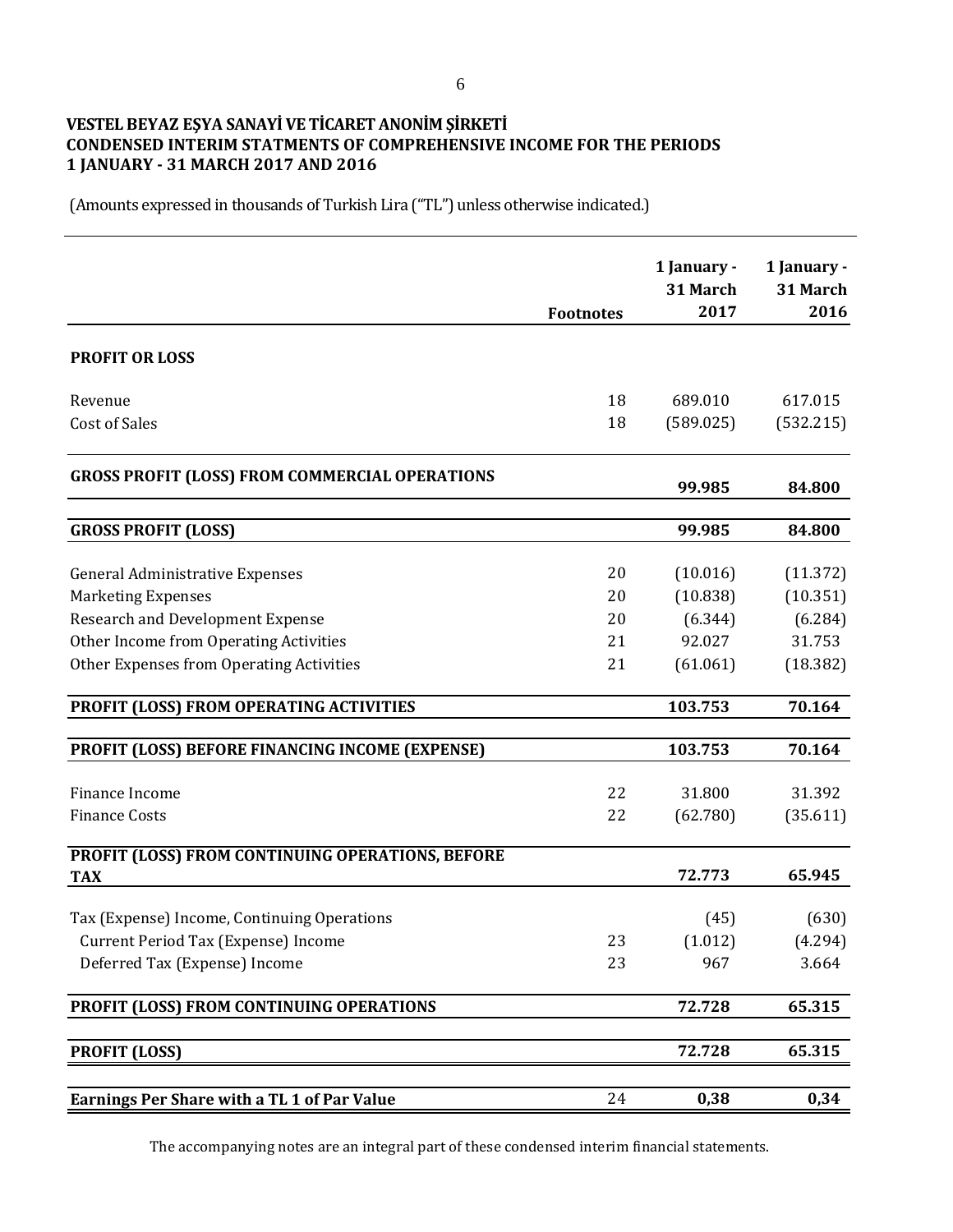# **VESTEL BEYAZ EŞYA SANAYİ VE TİCARET ANONİM ŞİRKETİ CONDENSED INTERIM STATMENTS OF COMPREHENSIVE INCOME FOR THE PERIODS 1 JANUARY - 31 MARCH 2017 AND 2016**

|                                                                         | 1 January - | 1 January - |
|-------------------------------------------------------------------------|-------------|-------------|
|                                                                         | 31 March    | 31 March    |
|                                                                         | 2017        | 2016        |
| <b>OTHER COMPREHENSIVE INCOME</b>                                       |             |             |
| Other Comprehensive Income that will not be Reclassified to Profit      |             |             |
| or Loss                                                                 | (105)       | (213)       |
| Gains (Losses) on Remeasurements of Defined Benefit Plans               | (131)       | (266)       |
| Taxes Relating To Components Of Other Comprehensive Income That Will    |             |             |
| Not Be Reclassified To Profit Or Loss                                   | 26          | 53          |
| Taxes Relating to Remeasurements of Defined Benefit Plans               | 26          | 53          |
| Other Comprehensive Income that will be Reclassified to Profit or       |             |             |
| Loss                                                                    | (10.468)    | (5.904)     |
| Other Comprehensive Income (Loss) Related with Cash Flow Hedges         | (13.085)    | (7.380)     |
| Gains (Losses) on Cash Flow Hedges                                      | (13.085)    | (7.380)     |
| Taxes Relating to Components of Other Comprehensive Income that will be |             |             |
| Reclassified to Profit or Loss                                          | 2.617       | 1.476       |
| Taxes Relating to Cash Flow Hedges                                      | 2.617       | 1.476       |
| <b>OTHER COMPREHENSIVE INCOME (LOSS)</b>                                | (10.573)    | (6.117)     |
| <b>TOTAL COMPREHENSIVE INCOME (LOSS)</b>                                | 62.155      | 59.198      |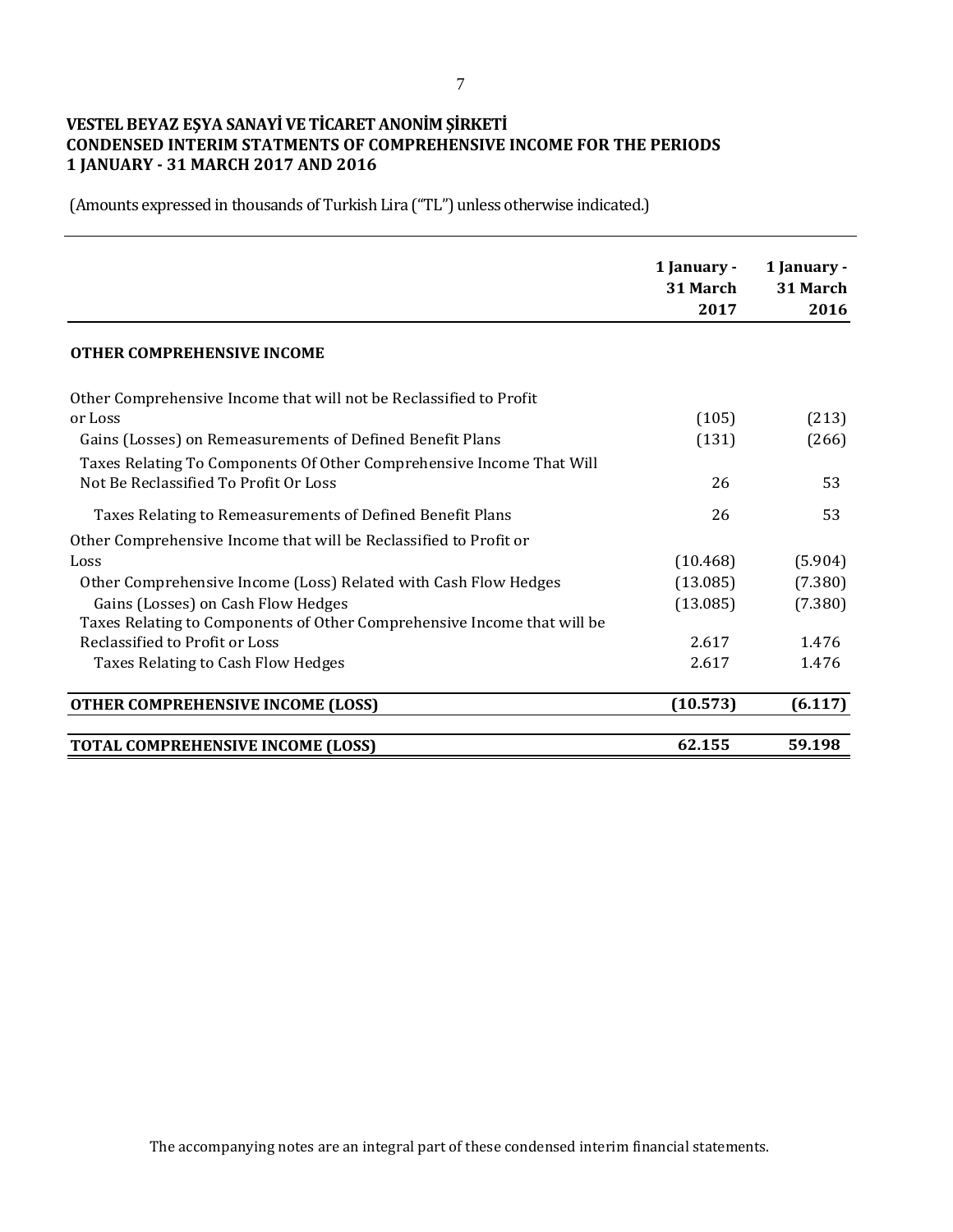# **VESTEL BEYAZ EŞYA SANAYİ VE TİCARET ANONİM ŞİRKETİ CONDENSED INTERIM STATEMENTS OF CHANGES IN SHAREHOLDERS' EQUITY FOR THE PERIODS 1 JANUARY - 31 MARCH 2017 AND 2016**

|                                      |         |                    |                    |                      |                          | <b>Other</b>           |                          |                          | <b>Other</b>           |                     |                     |                        |          |                 |          |
|--------------------------------------|---------|--------------------|--------------------|----------------------|--------------------------|------------------------|--------------------------|--------------------------|------------------------|---------------------|---------------------|------------------------|----------|-----------------|----------|
|                                      |         |                    |                    |                      | Gains                    | Accumulated            |                          |                          | Accumulated            |                     |                     |                        |          |                 |          |
|                                      |         |                    |                    | Gains (Losses)       | (Losses)                 | Comprehensive          |                          |                          | Comprehensive          |                     |                     |                        |          |                 |          |
|                                      |         |                    |                    | on                   | <b>Revaluations</b>      | <b>Income That</b>     |                          | Reserve Of               | <b>Income That</b>     | Restricted          |                     |                        |          | Equity          |          |
|                                      |         | Inflation          | <b>Share</b>       | Remeasureme          | and                      | <b>Will Not Be</b>     |                          | Gains or                 | Will Be                | <b>Reserves</b>     | <b>Prior Years'</b> |                        |          | attributable to |          |
|                                      | Issued  | <b>Adjustments</b> | <b>Premiums</b> or | nts of Defined       | Remeasurem               | <b>Reclassified In</b> | <b>Cash Flow</b>         | Losses on                | <b>Reclassified In</b> | Appropriated        | Profits or          | Net Profit or Retained |          | owners of       |          |
|                                      | Capital | on Capital         | <b>Discounts</b>   | <b>Benefit Plans</b> | ents                     | Profit Or Loss         | <b>Hedges</b>            | Hedge                    | <b>Profit Or Loss</b>  | <b>From Profits</b> | Losses              | Loss                   | Earnings | parent          | Equity   |
| <b>Previous Period</b>               |         |                    |                    |                      |                          |                        |                          |                          |                        |                     |                     |                        |          |                 |          |
| 1 January - 31 March 2016            |         |                    |                    |                      |                          |                        |                          |                          |                        |                     |                     |                        |          |                 |          |
| <b>Equity at Beginning of Period</b> | 190.000 | 9.734              | 109.031            | (3.686)              | (3.686)                  | (3.686)                | 7.629                    | 7.629                    | 7.629                  | 57.354              | 180.316             | 163.895                | 344.211  | 714.273         | 714.273  |
| Transfers                            |         |                    |                    | $\sim$               | $\sim$                   | $\sim$                 | $\overline{\phantom{a}}$ | $\overline{\phantom{a}}$ | $\sim$                 | $\sim$              | 163.895             | (163.895)              | $\sim$   | $\sim$          |          |
| Total Comprehensive Income (Loss)    |         |                    |                    | (213)                | (213)                    | (213)                  | (5.904)                  | (5.904)                  | (5.904)                |                     |                     | 65.315                 | 65.315   | 59.198          | 59.198   |
| Profit (Loss)                        |         |                    |                    | $\sim$               | $\sim$                   | $\sim$                 | $\sim$                   | $\overline{\phantom{a}}$ |                        |                     |                     | 65.315                 | 65.315   | 65.315          | 65.315   |
| Other Comprehensive Income (Loss)    |         |                    |                    | (213)                | (213)                    | (213)                  | (5.904)                  | (5.904)                  | (5.904)                |                     |                     |                        |          | (6.117)         | (6.117)  |
| <b>Equity at End of Period</b>       | 190.000 | 9.734              | 109.031            | (3.899)              | (3.899)                  | (3.899)                | 1.725                    | 1.725                    | 1.725                  | 57.354              | 344.211             | 65.315                 | 409.526  | 773.471         | 773.471  |
|                                      |         |                    |                    |                      |                          |                        |                          |                          |                        |                     |                     |                        |          |                 |          |
| <b>Current Period</b>                |         |                    |                    |                      |                          |                        |                          |                          |                        |                     |                     |                        |          |                 |          |
| 1 January - 31 March 2017            |         |                    |                    |                      |                          |                        |                          |                          |                        |                     |                     |                        |          |                 |          |
| <b>Equity at Beginning of Period</b> | 190.000 | 9.734              | 109.031            | (3.313)              | (3.313)                  | (3.313)                | 18.786                   | 18.786                   | 18.786                 | 77.019              | 193.669             | 325.005                | 518.674  | 919.931         | 919.931  |
| Transfers                            |         |                    |                    | $\sim$               | $\overline{\phantom{a}}$ |                        |                          | $\overline{\phantom{a}}$ |                        |                     | 325.005             | (325.005)              |          | $\sim$          |          |
| Total Comprehensive Income (Loss)    |         |                    |                    | (105)                | (105)                    | (105)                  | (10.468)                 | (10.468)                 | (10.468)               |                     |                     | 72.728                 | 72.728   | 62.155          | 62.155   |
| Profit (Loss)                        |         |                    |                    | $\sim$               | $\overline{\phantom{a}}$ | $\sim$                 | $\overline{\phantom{a}}$ | $\sim$                   |                        |                     |                     | 72.728                 | 72.728   | 72.728          | 72.728   |
| Other Comprehensive Income (Loss)    |         |                    |                    | (105)                | (105)                    | (105)                  | (10.468)                 | (10.468)                 | (10.468)               |                     |                     |                        |          | (10.573)        | (10.573) |
| <b>Equity at End of Period</b>       | 190.000 | 9.734              | 109.031            | (3.418)              | (3.418)                  | (3.418)                | 8.318                    | 8.318                    | 8.318                  | 77.019              | 518.674             | 72.728                 | 591.402  | 982.086         | 982.086  |
|                                      |         |                    |                    |                      |                          |                        |                          |                          |                        |                     |                     |                        |          |                 |          |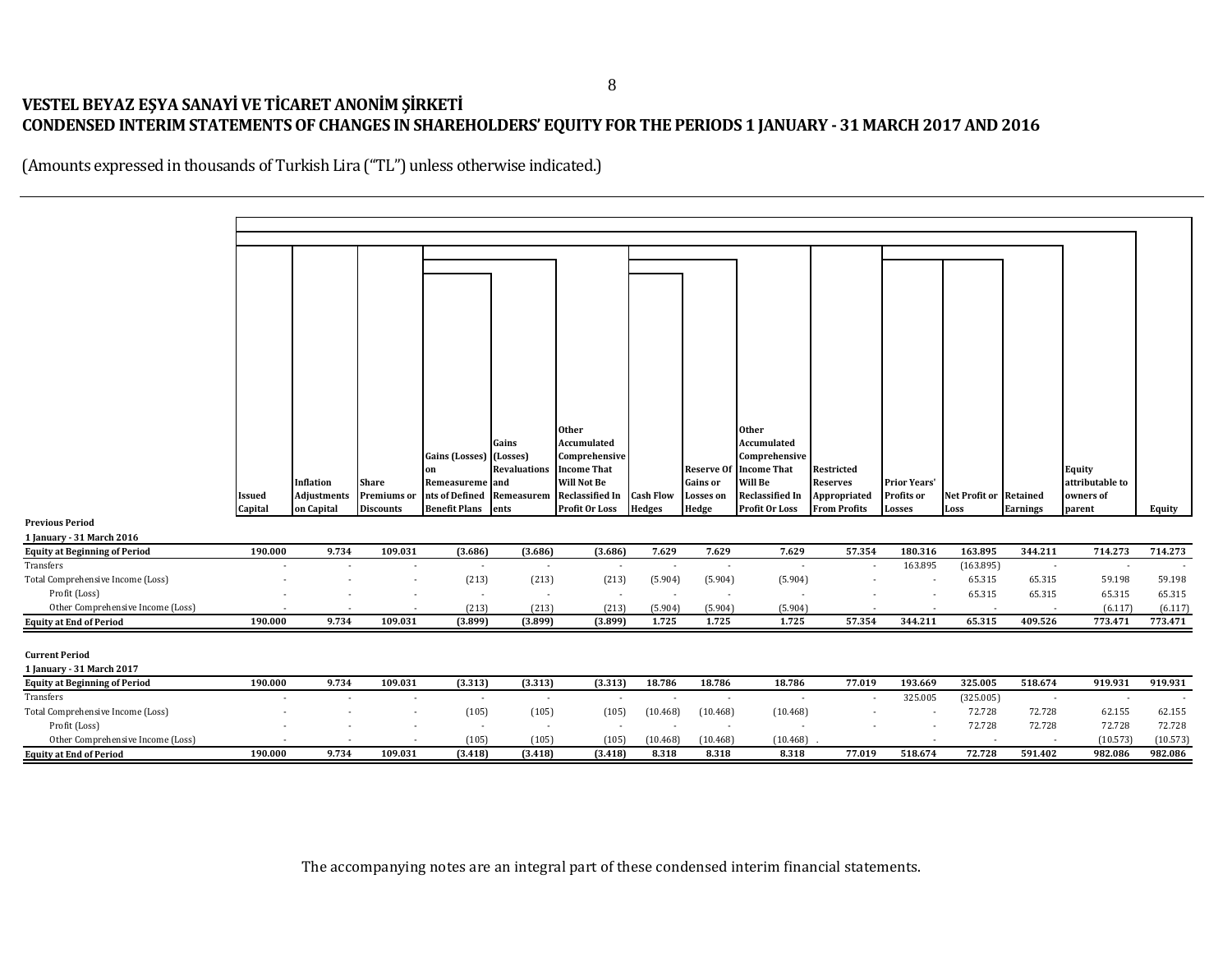#### 9

# **VESTEL BEYAZ EŞYA SANAYİ VE TİCARET ANONİM ŞİRKETİ CONDENSED INTERIM STATEMENTS OF CASH FLOWS FOR THE PERIODS 1 JANUARY - 31 MARCH 2017 AND 2016**

|                                                       |                  | 1 January -<br>31 March | 1 January -<br>31 March |
|-------------------------------------------------------|------------------|-------------------------|-------------------------|
|                                                       | <b>Footnotes</b> | 2017                    | 2016                    |
| <b>CASH FLOWS FROM (USED IN) OPERATING ACTIVITIES</b> |                  | (56.534)                | 9.359                   |
| Profit (Loss)                                         |                  | 72.728                  | 65.315                  |
| Profit (Loss) from Continuing Operations              |                  | 72.728                  | 65.315                  |
| <b>Adjustments to Reconcile Profit (Loss)</b>         |                  | 36.353                  | 34.455                  |
| Adjustments for Depreciation and Amortisation Expense | 11               | 25.519                  | 22.007                  |
| Adjustments for Impairment Loss (Reversal of          |                  |                         |                         |
| <b>Impairment Loss)</b>                               |                  | 795                     | (478)                   |
| Adjustments for Impairment Loss (Reversal of          |                  |                         |                         |
| Impairment Loss) of Inventories                       | 9                | 795                     | (478)                   |
| <b>Adjustments for Provisions</b>                     |                  | 1.423                   | 1.604                   |
| Adjustments for (Reversal of) Provisions Related with |                  |                         |                         |
| <b>Employee Benefits</b>                              | 15               | 1.423                   | 1.604                   |
| Adjustments for Interest (Income) Expenses            |                  | (727)                   | (2.508)                 |
| Adjustments for Interest Income                       | 22               | (8.643)                 | (7.045)                 |
| Adjustments for Interest Expense                      | 22               | 7.916                   | 4.537                   |
| Adjustments for Unrealised Foreign Exchange Losses    |                  | 13.087                  | (1.246)                 |
| Adjustments for Fair Value Losses (Gains)             |                  | (3.707)                 | 15.123                  |
| Adjustments for Fair Value (Gains) Losses on          |                  |                         |                         |
| Derivative Financial Instruments                      |                  | (3.707)                 | 15.123                  |
| Adjustments for Tax (Income) Expenses                 |                  | 45                      | 630                     |
| Adjustments for Losses (Gains) on Disposal of Non-    |                  |                         |                         |
| <b>Current Assets</b>                                 |                  | (82)                    | (9)                     |
| Adjustments for Losses (Gains) Arised From Sale of    |                  |                         |                         |
| <b>Tangible Assets</b>                                |                  | (82)                    | (9)                     |
| Other Adjustments to Reconcile Profit (Loss)          | 4                |                         | (668)                   |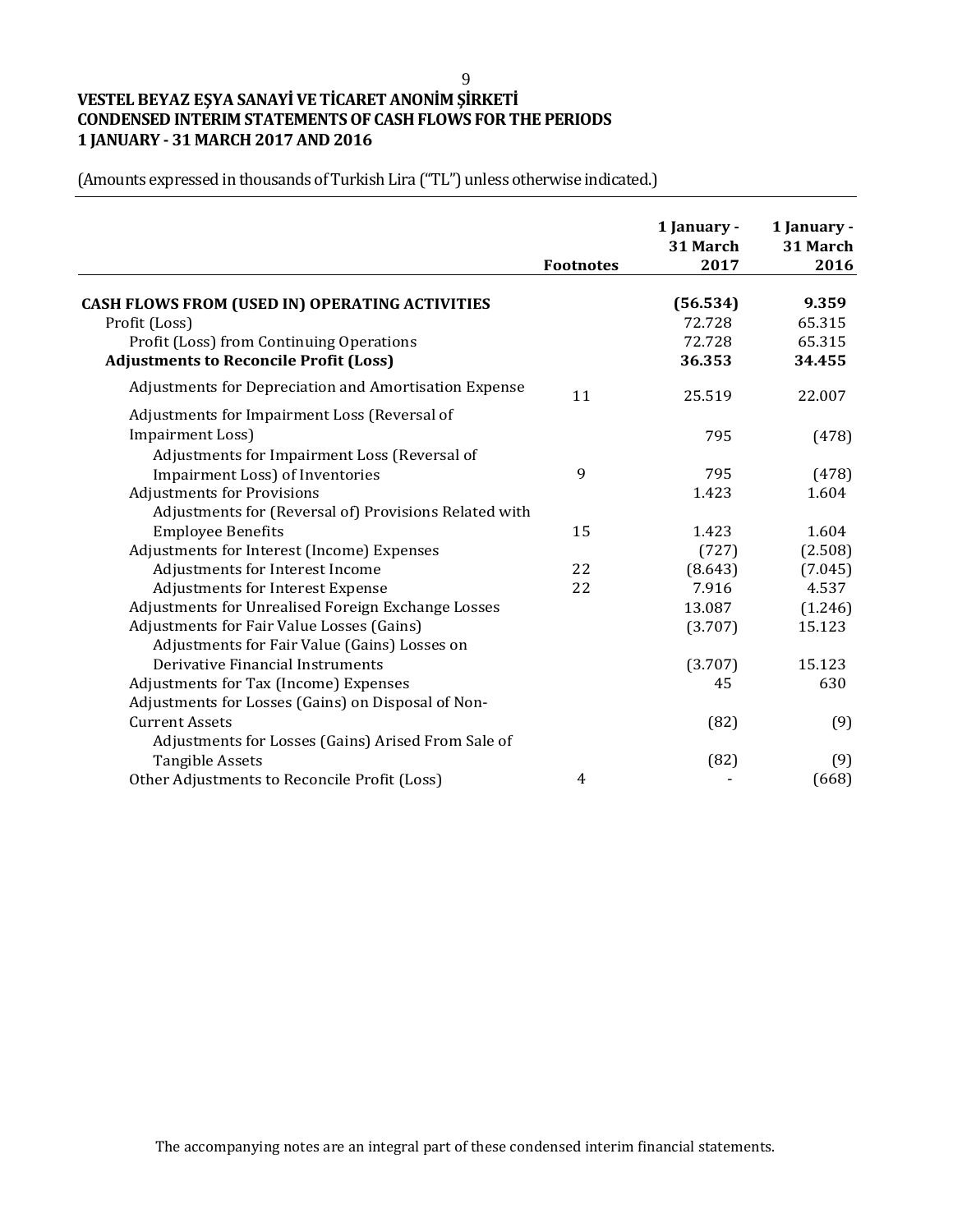#### 10

# **VESTEL BEYAZ EŞYA SANAYİ VE TİCARET ANONİM ŞİRKETİ CONDENSED INTERIM STATEMENTS OF CASH FLOWS FOR THE PERIODS 1 JANUARY - 31 MARCH 2017 AND 2016**

|                                                          | <b>Footnotes</b> | 1 January -<br>31 March<br>2017 | 1 January -<br>31 March<br>2016 |
|----------------------------------------------------------|------------------|---------------------------------|---------------------------------|
| <b>Changes in Working Capital</b>                        |                  | (160.900)                       | (89.009)                        |
| Adjustments for Decrease (Increase) in Trade Accounts    |                  |                                 |                                 |
| Receivable                                               |                  | 24.713                          | 41.124                          |
| Decrease (Increase) in Trade Accounts Receivables from   |                  |                                 |                                 |
| <b>Related Parties</b>                                   | 6                | 30.448                          | 43.679                          |
| Decrease (Increase) in Trade Accounts Receivables from   |                  |                                 |                                 |
| <b>Unrelated Parties</b>                                 | 7                | (5.735)                         | (2.555)                         |
| Adjustments for Decrease (Increase) in Other Receivables |                  |                                 |                                 |
| <b>Related with Operations</b>                           |                  | (34.053)                        | (27.586)                        |
| Decrease (Increase) in Other Unrelated Party Receivables |                  |                                 |                                 |
| <b>Related with Operations</b>                           | 8                | (34.053)                        | (27.586)                        |
| Adjustments for Decrease (Increase) in Inventories       | 9                | (186.559)                       | (47.545)                        |
| Decrease (Increase) in Prepaid Expenses                  | 10               | (26.948)                        | (4.719)                         |
| Adjustments for Increase (Decrease) in Trade Accounts    |                  |                                 |                                 |
| Payable                                                  |                  | 62.128                          | (48.980)                        |
| Increase (Decrease) in Trade Accounts Payables to        |                  |                                 |                                 |
| <b>Related Parties</b>                                   | 6                | 6.834                           | (306)                           |
| Increase (Decrease) in Trade Accounts Payables to        |                  |                                 |                                 |
| <b>Unrelated Parties</b>                                 | 7                | 55.294                          | (48.674)                        |
| Increase (Decrease) in Employee Benefit Liabilities      | 15               | 7.296                           | (1.244)                         |
| Other Adjustments for Other Increase (Decrease) in       |                  |                                 |                                 |
| <b>Working Capital</b>                                   |                  | (7.477)                         | (59)                            |
| Decrease (Increase) in Other Assets Related with         |                  |                                 |                                 |
| Operations                                               |                  | 20                              | 170                             |
| Increase (Decrease) in Other Payables Related with       |                  |                                 |                                 |
| Operations                                               |                  | (7.497)                         | (229)                           |
| <b>Cash Flows from (used in) Operations</b>              |                  | (51.819)                        | 10.761                          |
| Payments Related with Provisions for Employee Benefits   | 15               | (1.434)                         | (1.402)                         |
| Income Taxes Refund (Paid)                               | 23               | (3.281)                         |                                 |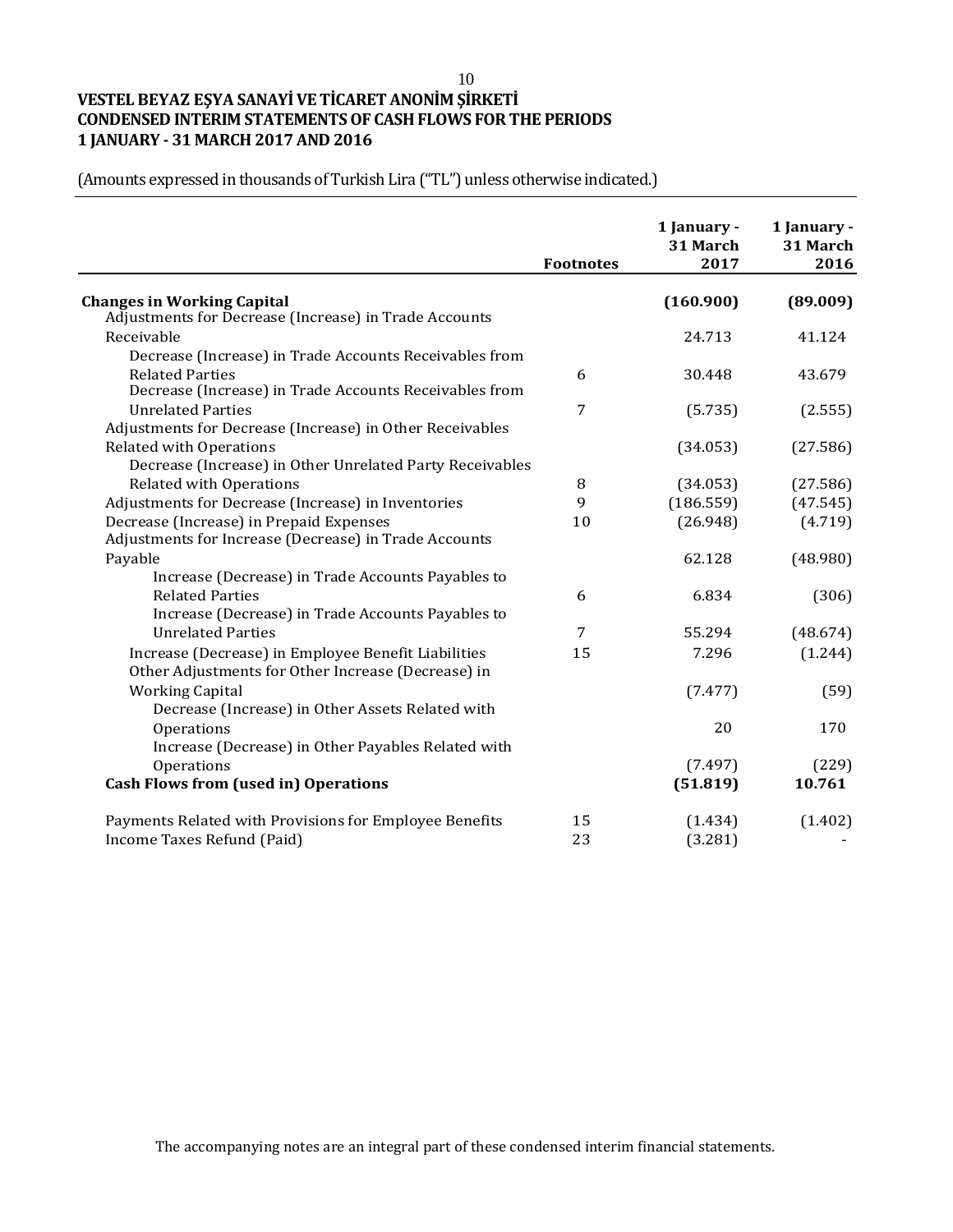11

# **VESTEL BEYAZ EŞYA SANAYİ VE TİCARET ANONİM ŞİRKETİ CONDENSED INTERIM STATEMENTS OF CASH FLOWS FOR THE PERIODS 1 JANUARY - 31 MARCH 2017 AND 2016**

|                                                                                                                | <b>Footnotes</b> | 1 January -<br>31 March<br>2017 | 1 January -<br>31 March<br>2016 |
|----------------------------------------------------------------------------------------------------------------|------------------|---------------------------------|---------------------------------|
| <b>CASH FLOWS FROM (USED IN) INVESTING ACTIVITIES</b><br>Proceeds from Sales of Property, Plant, Equipment and |                  | 72.382                          | (204.429)                       |
| <b>Intangible Assets</b>                                                                                       |                  | 88                              | 418                             |
| Proceeds from Sales of Property, Plant and Equipment<br>Purchase of Property, Plant, Equipment and             |                  | 88                              | 418                             |
| <b>Intangible Assets</b>                                                                                       |                  | (43.104)                        | (26.922)                        |
| Purchase of Property, Plant and Equipment                                                                      | 11               | (34.597)                        | (20.363)                        |
| Purchase of Intangible Assets                                                                                  | 12               | (8.507)                         | (6.559)                         |
| Cash Advances and Loans Made to Other Parties                                                                  |                  | 115.398                         | (177.925)                       |
| Cash Advances and Loans Made to Related Parties                                                                | 6                | 115.398                         | (177.925)                       |
| CASH FLOWS FROM (USED IN) FINANCING ACTIVITIES                                                                 |                  | (20.074)                        | 116.363                         |
| <b>Proceeds from Borrowings</b>                                                                                |                  | 46.133                          | 114.483                         |
| <b>Proceeds from Loans</b>                                                                                     |                  | 44.856                          | 114.483                         |
| Proceeds from Other Financial Borrowings                                                                       |                  | 1.277                           |                                 |
| <b>Repayments of Borrowings</b>                                                                                |                  | (43.444)                        | (1.923)                         |
| Loan Repayments                                                                                                |                  | (43.444)                        | (1.923)                         |
| Increase in Other Payables to Related Parties                                                                  | 6                |                                 | 224                             |
| Decrease in Other Payables to Related Parties                                                                  | 6                | (27.996)                        |                                 |
| <b>Interest Paid</b>                                                                                           |                  | (3.410)                         | (3.466)                         |
| <b>Interest Received</b>                                                                                       |                  | 8.643                           | 7.045                           |
| NET INCREASE (DECREASE) IN CASH AND CASH                                                                       |                  |                                 |                                 |
| <b>EQUIVALENTS BEFORE EFFECT OF EXCHANGE RATE</b>                                                              |                  | (4.226)                         | (78.707)                        |
| NET INCREASE (DECREASE) IN CASH AND CASH                                                                       |                  | (4.226)                         | (78.707)                        |
| CASH AND CASH EQUIVALENTS AT THE BEGINNING OF THE                                                              |                  |                                 |                                 |
| <b>PERIOD</b>                                                                                                  | 4                | 11.840                          | 88.665                          |
| CASH AND CASH EQUIVALENTS AT THE END OF THE PERIOD                                                             |                  | 7.614                           | 9.958                           |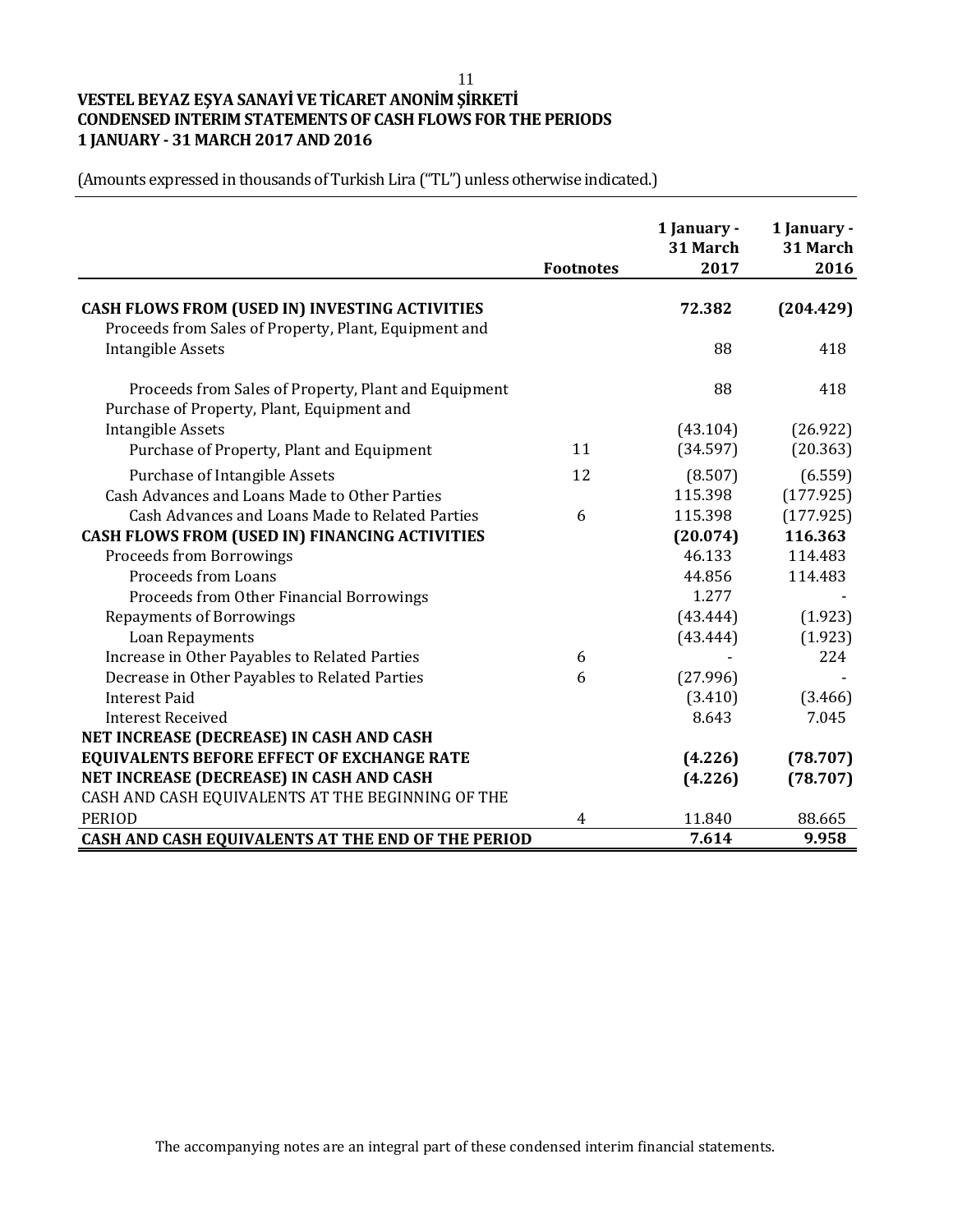(Amounts expressed in thousands of Turkish Lira ("TL") unless otherwise indicated.)

#### **NOTE 1 – COMPANY'S ORGANISATION AND NATURE OF OPERATIONS**

Vestel Beyaz Eşya Sanayi ve Ticaret A.Ş. (the "Company" or "Vestel Beyaz Eşya") was incorporated in 1997 under the Turkish Commercial Code and its head office is located at Levent 199, Büyükdere Caddesi No: 199, 34394 Şişli / İstanbul.

The Company started its operations in 1999 and produces refrigerators, room air conditioning units, washing machines, cookers, dishwashers and water heaters. The Company's production facilities occupy 346.000 square meters of enclosed area located in Manisa Organized Industrial Zone on total area of 395.000 square meters.

The Company is a member of Vestel Group of Companies which are under the control of the Zorlu Family. The Company performs its foreign sales and domestic sales via Vestel Ticaret A.Ş. which is also a member of Vestel Group of Companies.

The Company is registered to Capital Market Board and its shares have been quoted to Borsa Istanbul ("BİST") since 21 April 2006.

As of 31 March 2017, the number of personnel employed was 6.279 (31 December 2016: 6.008).

As of balance sheet dates, the shareholders of the Company and their percentage shareholdings were as follows:

|                                          | <b>Shareholding</b> % |
|------------------------------------------|-----------------------|
|                                          |                       |
| Vestel Elektronik Sanayi ve Ticaret A.Ş. | 94,62                 |
| Other shareholders                       | 5,38                  |

As of 31 March 2017, 59.800.000 shares of the Company have been quoted at the Borsa Istanbul ("BİST") (31,5 % of its share capital; 31 December 2016: 31,5 %).

**100,00**

#### **NOTE 2 – BASIS OF PRESENTATION OF FINANCIAL STATEMENTS**

#### **2.1 Basis of presentation**

#### **2.1.1 Statement of compliance**

The accompanying financial statements are prepared in accordance with the Communiqué Serial II, No: 14.1, "Principals of Financial Reporting in Capital Markets" published in the Official Gazette numbered 28676 on 13 June 2013. According to the article 5 of the Communiqué, interim financial statements are prepared in accordance with Turkish Accounting Standards / Turkish Financial Reporting Standards ("TAS"/"TFRS") and its addendum and interpretations ("IFRIC") issued by the Public Oversight Accounting and Auditing Standards Authority ("POAASA") Turkish Accounting Standards Board.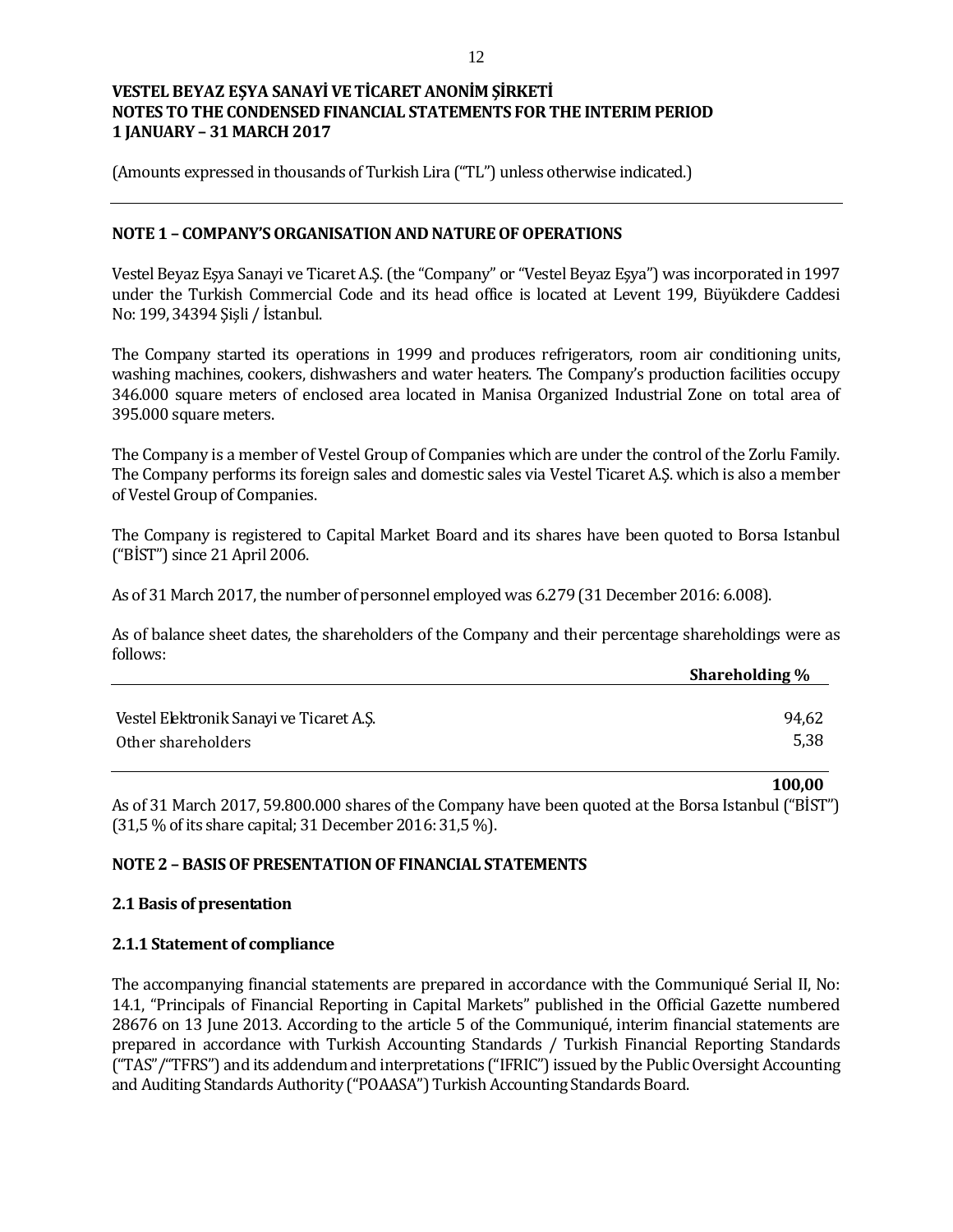(Amounts expressed in thousands of Turkish Lira ("TL") unless otherwise indicated.)

## **NOTE 2 – BASIS OF PRESENTATION OF FINANCIAL STATEMENTS (Cont'd)**

The Company prepared its condensed interim financial statements for the period ended 31 March 2017 in accordance with ("TAS") 34 "Interim Financial Reporting" in the framework of the Communiqué Serial II, No: 14.1, and its related announcement. The condensed interim financial statements and its accompanying notes are presented in compliance with the format recommended by CMB including its mandatory information.

In compliance with the TAS 34, entities have preference in presenting their interim financial statements whether full set or condensed. In this framework, the Company preferred to present its interim financial statements in condensed.

The Company's condensed interim financial statements do not include all disclosure and notes that should be included at year and financial statements. Therefore the condensed interim financial statements should be examined together with 31 December 2016 financial statements.

The Company maintains its accounting records and prepares its statutory financial statements in accordance with the Turkish Commercial Code ("TCC"), tax legislation and the uniform chart of accounts issued by the Ministry of Finance. The financial statements, except for the financial assets and liabilities presented with their fair values, are maintained under historical cost conversion in TL. These financial statements are based on the statutory records which are maintained under historical cost conversion, with the required adjustments and reclassifications reflected for the purpose of fair presentation in accordance with the TAS/TFRS.

With the decision 11/367 taken on 17 March 2005, the CMB announced that, effective from 1 January 2005, the application of inflation accounting is no longer required for the companies operating in Turkey and preparing their financial statements in accordance with CMB Financial Reporting Standards. Accordingly, TAS 29, "Financial Reporting in Hyperinflationary Economies" issued by the IASB, has not been applied in the financial statements for the accounting year commencing from 1 January 2005.

#### **2.2 Comparative information and restatement of prior period financial statements**

Financial statements of the Company have been prepared comparatively with the preceding financial period, in order to enable determination of trends in financial position and performance. Comparative figures are reclassified, where necessary, to conform to changes in presentation in the financial statements.

#### **2.3. Amendments in Turkey Financial Reporting Standards**

## **a) New standards, amendments and interpretations issued and effective for the financial year beginning 31 March 2017 and are adopted by the Company:**

 **TFRS 11 (amendments), "Joint Arrangements",** is effective for annual periods beginning on or after 1 January 2016. This amendment adds new guidance on how to account for the acquisition of an interest in a joint operation that constitutes a business. The amendments specify the appropriate accounting treatment for such acquisitions.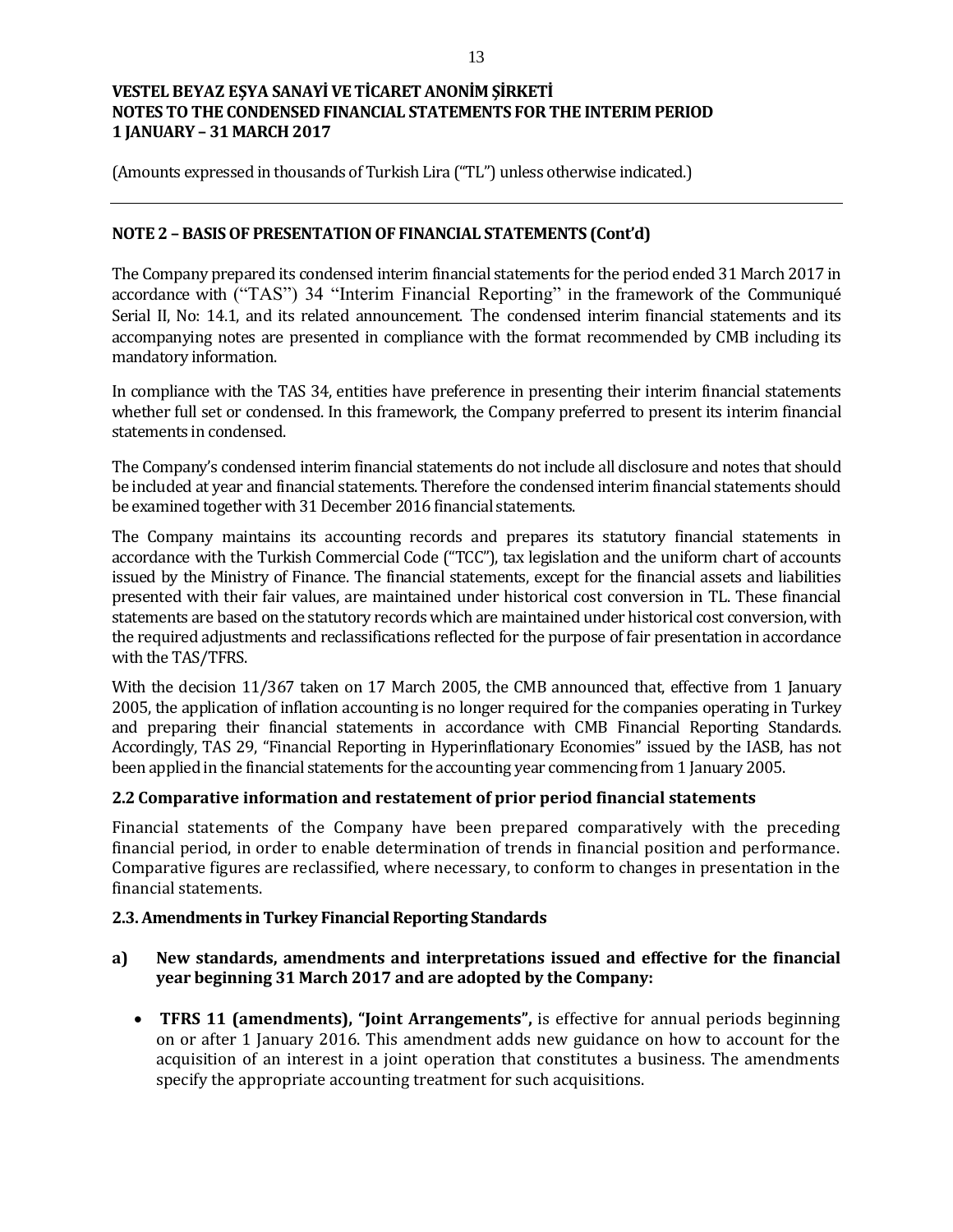(Amounts expressed in thousands of Turkish Lira ("TL") unless otherwise indicated.)

## **NOTE 2 – BASIS OF PRESENTATION OF FINANCIAL STATEMENTS (Cont'd)**

- **TAS 16 and TAS 38 (amendments), "Tangible Assets", "Intangible Assets",** is effective for annual periods beginning on or after 1 January 2016. In this amendment the it has clarified that the use of revenue based methods to calculate the depreciation of an asset is not appropriate because revenue generated by an activity that includes the use of an asset generally reflects factors other than the consumption of the economic benefits embodied in the asset.
- **Annual improvements 2014:** Effective for annual periods beginning on or after 1 January 2016. Annual Improvements amend the following 4 standards
	- TFRS 5, 'Non-current assets held for sale and discontinued operations', changes in sales method
	- TFRS 7, 'Financial Instruments: Disclosures', with respect to TFRS 1, changes in labor contracts
	- TAS 19, 'Employee benefits', changes in discount rates
	- TAS 34, 'Interim financial reporting', changes in explanation of information

## **b) Standards and amendments to existing standards that are not yet effective and have not been early adopted by the Company:**

- **TFRS 7, "Statement of cash flows**", is effective from annual periods beginning on or after 1 January 2017. The improvements are part of the Board's Disclosure Initiative. The amendments require companies to provide information about changes in their financing liabilities and come as a response to requests from investors for information that helps them better understand changes in a company's debt. The amendments will help to evaluate changes in liabilities arising from financing activities, including changes from cash flows and non-cash changes (such as foreign exchange gains or losses).
- **TFRS 12, "Income taxes",** is effective from annual periods beginning on or after 1 January 2017. The amendments clarify the accounting for deferred tax where an asset is measured at fair value and that fair value is below the asset's tax base. It also clarify certain other aspects of accounting for deferred tax assets.
- **TFRS 9 (amendments), "'Financial instruments',** is effective from annual periods beginning on or after 1 January 2018. This standard replaces the guidance in TAS 39. It includes requirements on the classification and measurement of financial assets and liabilities; it also includes an expected credit losses model that replaces the current incurred loss impairment model.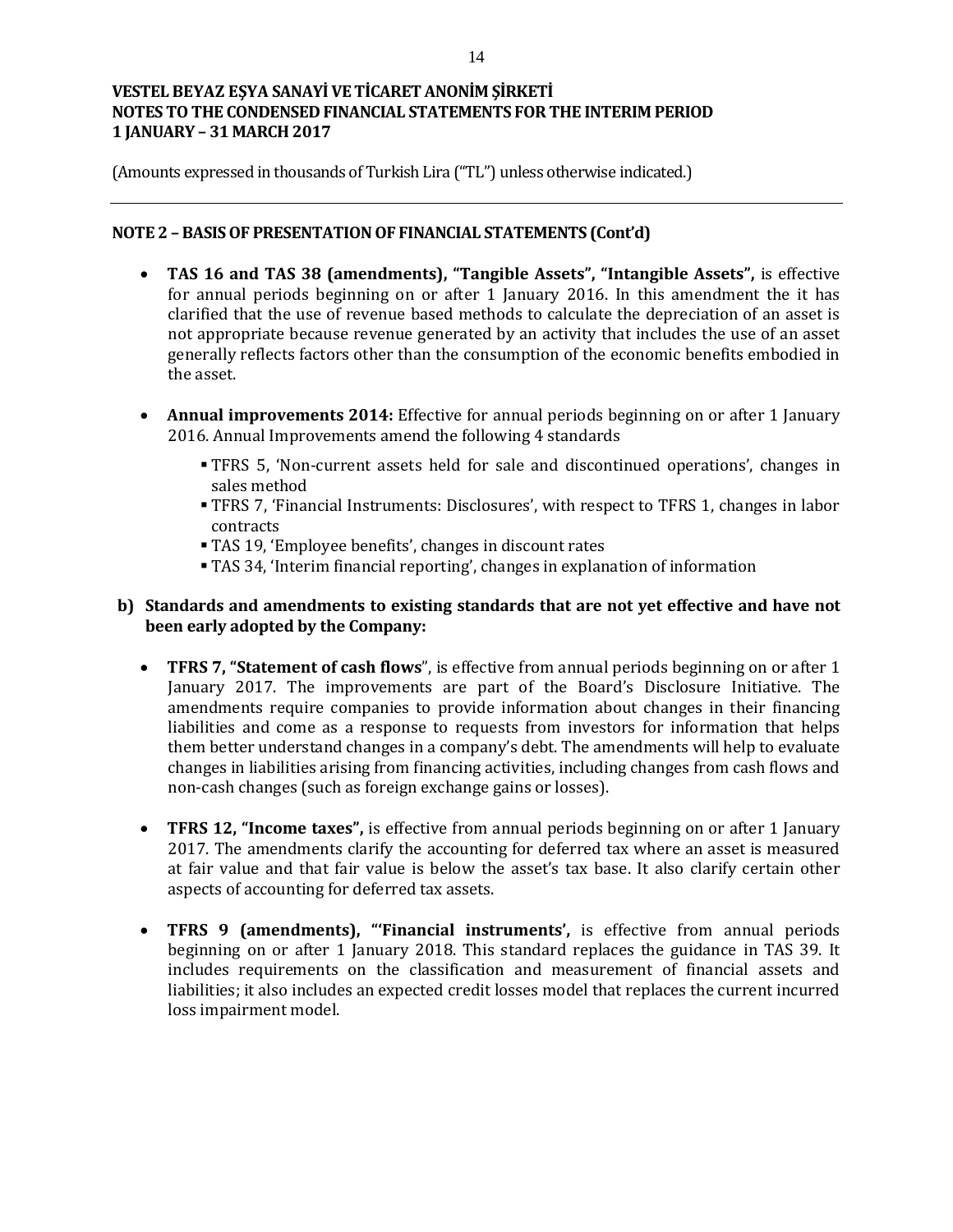(Amounts expressed in thousands of Turkish Lira ("TL") unless otherwise indicated.)

#### **NOTE 2 – BASIS OF PRESENTATION OF CONSOLIDATED FINANCIAL STATEMENTS (Cont'd)**

- **TFRS 15, "Revenue from contracts with customers",** is effective for annual periods beginning on or after 1 January 2018. The International Accounting Standards Board (IASB) and the US national standard-setter, the Financial Accounting Standards Board (FASB), initiated a joint project to clarify the principles for recognising revenue and to develop a common revenue standard for TFRS and US GAAP. The objective of this Standard is to establish the principles that an entity shall apply to report useful information to users of financial statements about the nature, amount, timing and uncertainty of revenue and cash flows arising from a contract with a customer. The new model employs an asset and liability approach, rather than current revenue guidance focuses on an 'earnings process'.
- **Amendment to TFRS 15, 'Revenue from contracts with customers',** effective from annual periods begining on or after 1 January 2018. These amendments comprise clarifications of the guidance on identifying performance obligations, accounting for licences of intellectual property and the principal versus agent assessment (gross versus net revenue presentation). New and amended illustrative examples have been added for each of those areas of guidance. The IASB has also included additional practical expedients related to transition to the new revenue standard.
- **TFRS 16 'Leases',** effective from annual periods beginning on or after 1 January 2019, This standard replaces the current guidance in TAS 17 and is a far reaching change in accounting by lessees in particular. Under TAS 17, lessees were required to make a distinction between a finance lease (on balance sheet) and an operating lease (off balance sheet). TFRS 16 now requires lessees to recognize a lease liability reflecting future lease payments and a 'rightof-use asset' for virtually all lease contracts. The IASB has included an optional exemption for certain short-term leases and leases of low-value assets; however, this exemption can only be applied by lessees.

For lessors, the accounting stays almost the same. However, as the IASB has updated the guidance on the definition of a lease (as well as the guidance on the combination and separation of contracts), lessors will also be affected by the new standard. At the very least, the new accounting model for lessees is expected to impact negotiations between lessors and lessees. Under TFRS 16, a contract is, or contains, a lease if the contract conveys the right to control the use of an identified asset for a period of time in exchange for consideration.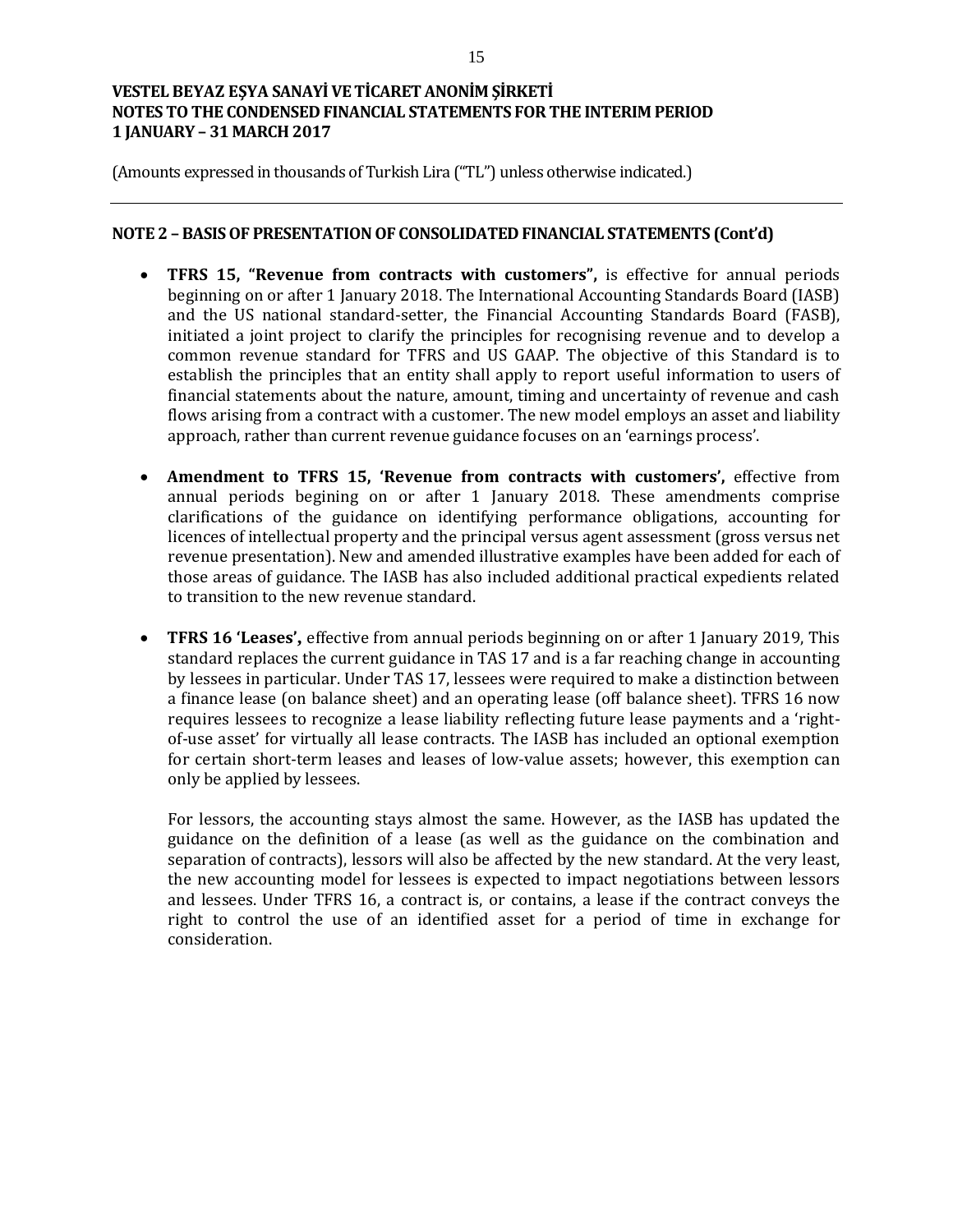(Amounts expressed in thousands of Turkish Lira ("TL") unless otherwise indicated.)

### **NOTE 2 – BASIS OF PRESENTATION OF FINANCIAL STATEMENTS (Cont'd)**

- **Amendments to TFRS 2, 'Share based payments'** on clarifying how to account for certain types of share-based payment transactions, effective from annual periods beginning on or after 1 January 2018. This amendment clarifies the measurement basis for cash-settled, share-based payments and the accounting for modifications that change an award from cash-settled to equity-settled. It also introduces an exception to the principles in TFRS 2 that will require an award to be treated as if it was wholly equity-settled, where an employer is obliged to withhold an amount for the employee's tax obligation associated with a share-based payment and pay that amount to the tax authority
- **Annual improvements 2014–2016,** effective from annual periods beginning on or after 1 January 2018. These amendments impact 3 standards:
	- TFRS 1,' First-time adoption of TFRS', regarding the deletion of short-term exemptions for first-time adopters regarding TFRS 7, TAS 19, and TFRS 10 effective 1 January 2018.
	- TFRS 12,'Disclosure of interests in other entities' regarding clarification of the scope of the standard. These amendments should be applied retrospectively for annual periods beginning on or after 1 January 2017.
	- TAS 28,'Investments in associates and joint ventures' regarding measuring an associate or joint venture at fair value effective 1 January 2018.
- **IFRIC 22,' Foreign currency transactions and advance consideration',** effective from annual periods beginning on or after 1 January 2018. This IFRIC addresses foreign currency transactions or parts of transactions where there is consideration that is denominated or priced in a foreign currency. The interpretation provides guidance for when a single payment/receipt is made as well as for situations where multiple payments/receipts are made. The guidance aims to reduce diversity in practice.

The Company will evaluate the effect of the aforementioned changes within its operations and apply changes starting from effective date. It is expected that the application of the standards and interpretations will not have a significant effect on the consolidated financial statements of the the Company.

**c) Other new standards, amendments and interpretations issued and effective as of 1 January 2017 have not been presented since they are not relevant to the operations of the Company or have insignificant impact on the financial statements.**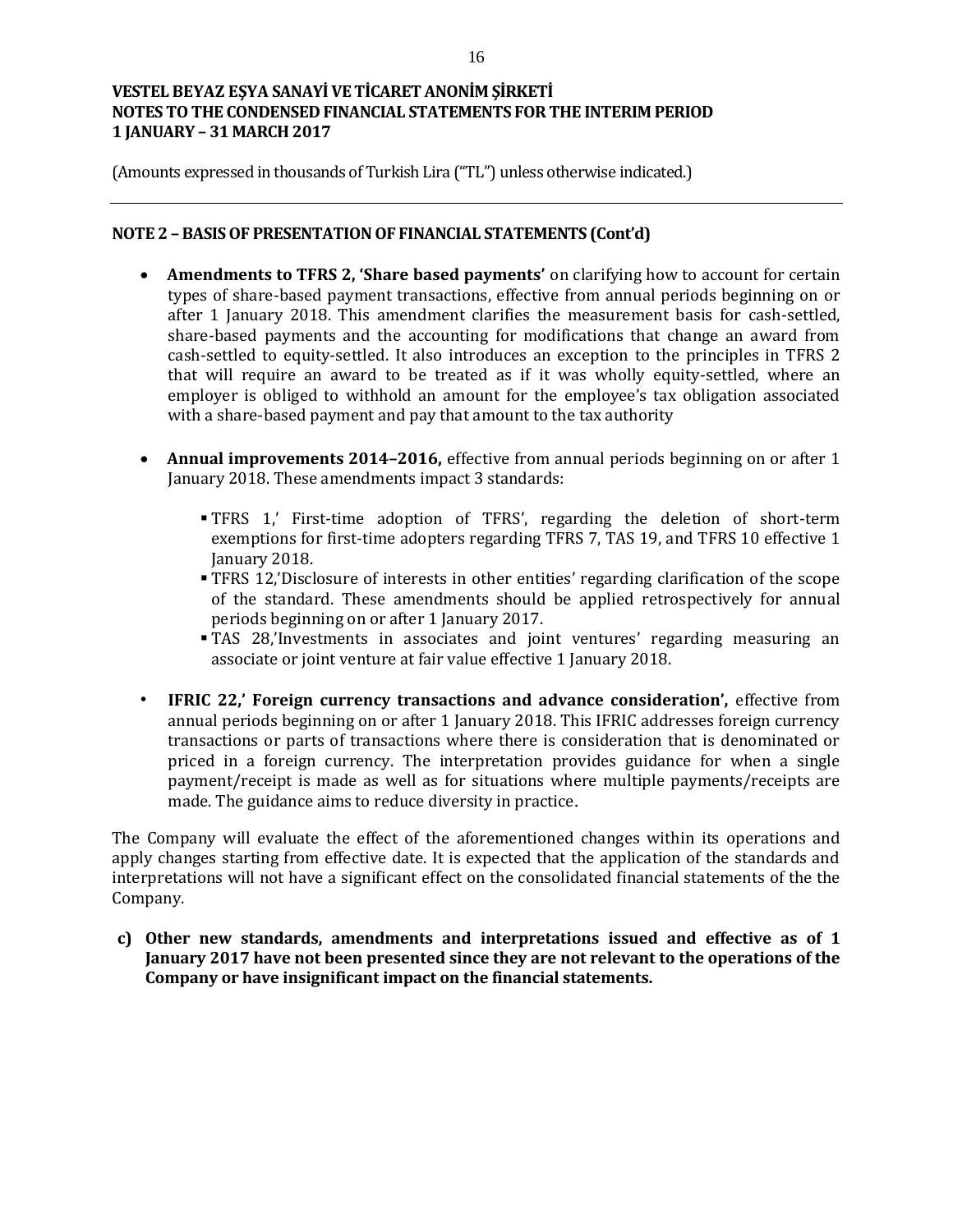(Amounts expressed in thousands of Turkish Lira ("TL") unless otherwise indicated.)

## **NOTE 2 – BASIS OF PRESENTATION OF FINANCIAL STATEMENTS (Cont'd)**

### **2.4. Summary of significant accounting policies**

### **2.4.1 Revenue**

Revenue is measured at the fair value of the consideration received or receivable taking into account the amount of any trade discounts and volume rebates allowed by the entity.

Revenue from the sale of goods shall be recognized when all the following conditions have been satisfied:

- The Company has transferred to the buyer significant risks and reward of ownership of the goods,
- The Company retains neither continuing managerial involvement to the degree usually associated with ownership nor effective control over the goods sold,
- The amount of revenue can be measured reliably,
- It is probable that the economic benefits associated with the transaction will flow to the Company; and
- The costs incurred or to be incurred in respect of the transaction can be measured reliably.

#### **2.4.2 Inventories**

Inventories are stated at the lower of cost and net realizable value. Costs, including an appropriate portion of fixed and variable overhead expenses, are assigned to inventories held by the method most appropriate to the particular class of inventory. Company uses moving weighted average method for costing.

Net realizable value represents the estimated selling price less all estimated costs of completion and costs necessary to make a sale. When the net realizable value of inventory is less than cost, the inventory is written down to the net realizable value and the expense is included in statement of income in the period the write-down or loss occurred. When the circumstances that previously caused inventories to be written down below cost no longer exist or when there is clear evidence of an increase in net realizable value because of changed economic circumstances, the amount of the write-down is reversed. The reversal amount is limited to the amount of the original write-down.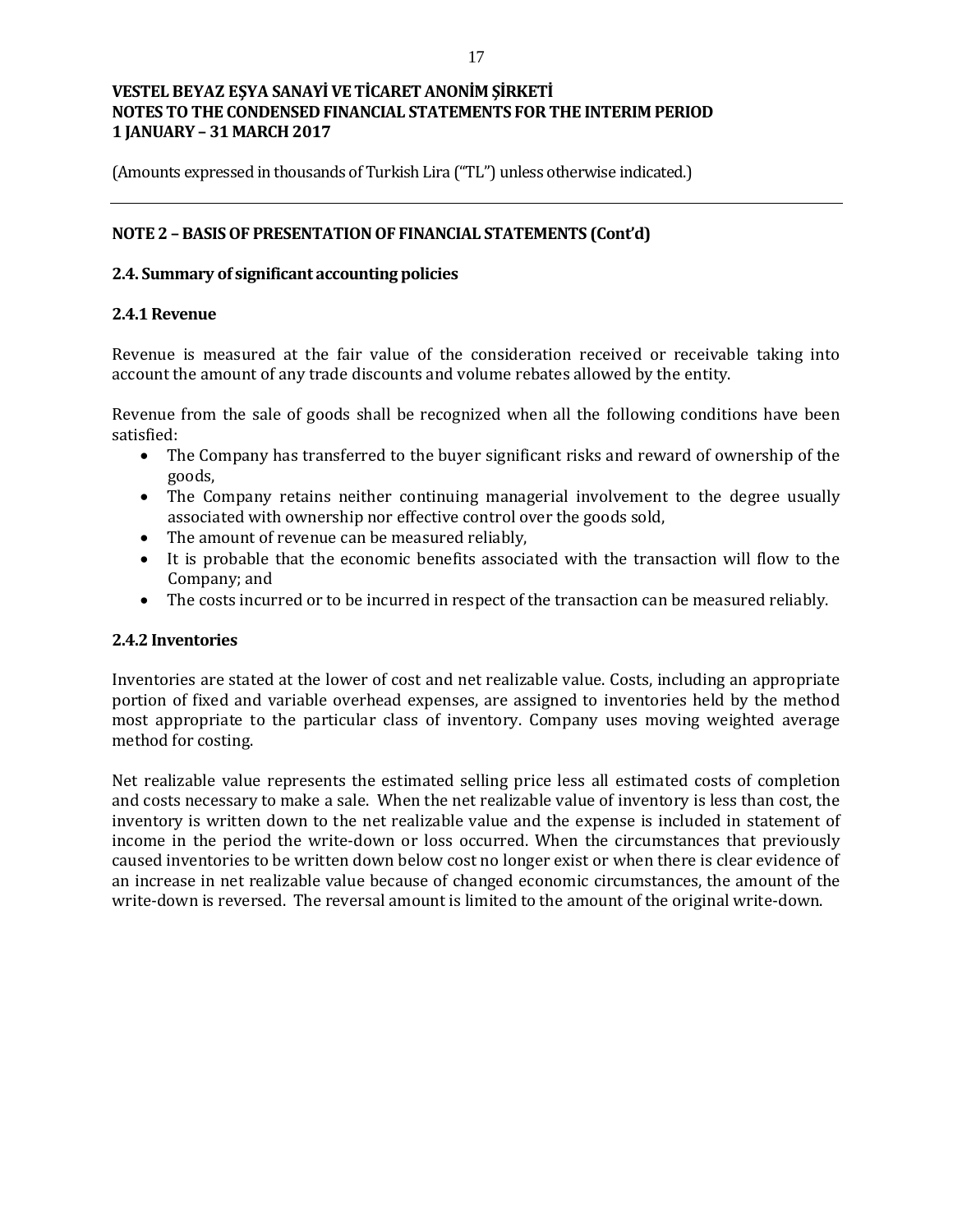(Amounts expressed in thousands of Turkish Lira ("TL") unless otherwise indicated.)

## **NOTE 2 – BASIS OF PRESENTATION OF FINANCIAL STATEMENTS (Cont'd)**

## **2.4.3 Property, plant and equipment**

Property, plant and equipment are carried at cost less accumulated depreciation. Depreciation is provided on restated amounts of property, plant and equipments using the straight-line method based on the estimated useful lives of the assets, except for land due to their indefinite useful life.

Property, plant and equipment are reviewed for impairment whenever events or changes in circumstances indicate that the carrying amount may not be recoverable. An impairment loss is recognized for the amount by which the asset's carrying amount exceeds its recoverable amount. The recoverable amount is the higher of an asset's fair value less costs to sell and value in use.

Gains or losses on disposals of property, plant and equipment are included in other operating income and other operating expense.

Costs, such as repairs and maintenance or part replacement of tangible asstes, are included in the asset's carrying amount or recognised as a seperate asset, as appropriate, only when it is probable that future economic benefits with the item will flow to the Company. All other costs are charged to statements of profit or loss during the financial year in which they are incurred.

#### **2.4.4 Intangible assets**

#### **a) Research and development costs**

Research costs are recognized as expense in the period in which they are incurred. An intangible asset arising from development (or from the development phase of an internal project) if and only if an entity can demonstrate all of the following:

- The technical feasibility of completing the intangible asset so that it will be available for use or sale;
- Its intention to complete the intangible asset and use or sell it;
- Its ability to use or sell the intangible asset;
- How the intangible asset will generate probable future economic benefits;
- The availability of adequate technical, financial and other resources to complete the development and to use or sell the intangible asset, and
- Its ability to measure reliably the expenditure attributable to the intangible asset during its development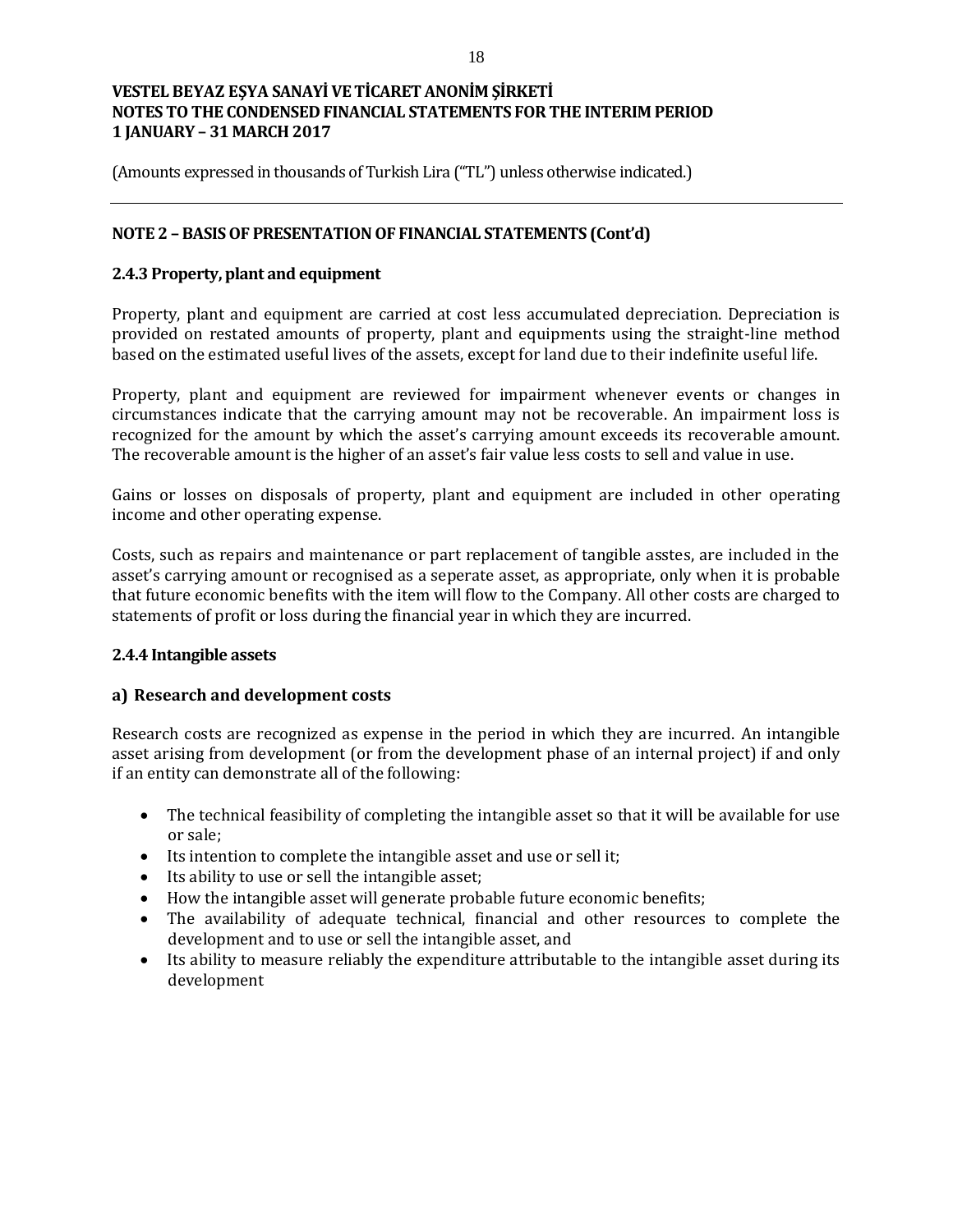(Amounts expressed in thousands of Turkish Lira ("TL") unless otherwise indicated.)

### **NOTE 2 – BASIS OF PRESENTATION OF FINANCIAL STATEMENTS (Cont'd)**

Other development costs are recognized as expense as incurred. If it is not possible to distinguish the research phase from the development phase of an internal project, the entity treats the expenditure on that project as if it were incurred in the research phase only.

## **b) Rights and other intangible fixed assets**

Rights and other intangible assets consist acquired computer software, computer software development costs and other identifiable rights. Rights and other intangible assets are recognized at their acquisition costs and are amortized on a straight line basis over their expected useful lives which are less than five years.

## **2.4.5 Financial instruments**

## **a) Financial assets**

The Company classifies its financial assets in the following categories: Financial assets at fair value through profit or loss, loans and receivables. The classification depends on the purpose for which the financial assets were acquired.

#### Financial assets at fair value through profit or loss

Financial assets at fair value through profit or loss are financial assets held for trading. A financial asset is classified in this category if acquired principally for the purpose of selling in the short-term. Derivatives are also categorized as held for trading unless they are designated as hedges.

#### Loans and receivables

Trade receivables, loans, and other receivables that have fixed or determinable payments that are not quoted in an active market are classified in this category. Loans and receivables (trade and other receivables, bank deposits, cash and others) are measured at amortized cost using the effective interest method less any impairment. Interest income is recognized by applying the effective interest rate, except for cases when the recognition of interest would be immaterial.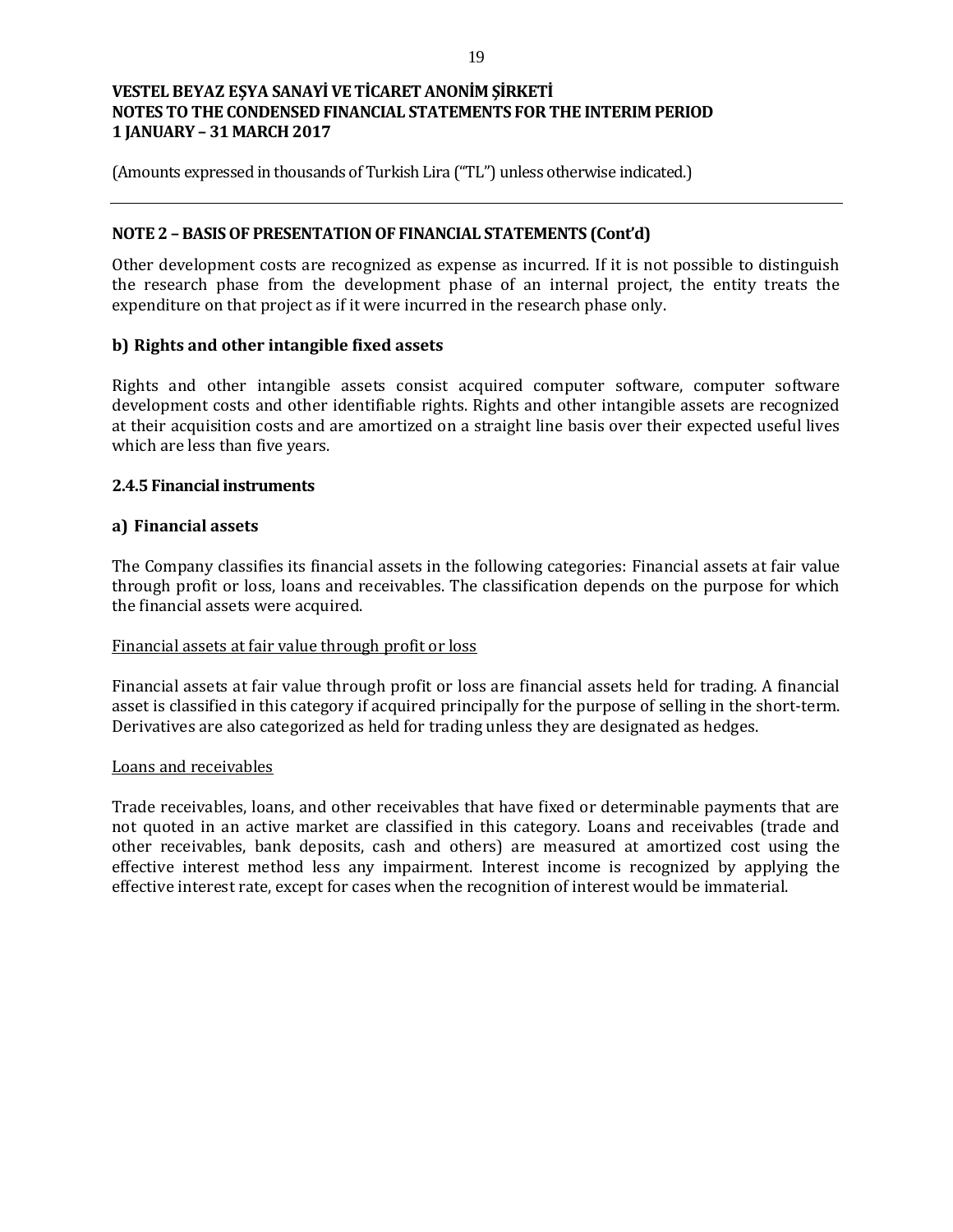(Amounts expressed in thousands of Turkish Lira ("TL") unless otherwise indicated.)

### **NOTE 2 – BASIS OF PRESENTATION OF FINANCIAL STATEMENTS (Cont'd)**

#### Impairment of financial assets

Financial assets, other than those at fair value through profit or loss, are assessed for indicators of impairment at each reporting period. Financial assets are impaired where there is objective evidence that, as a result of one or more events that occurred after the initial recognition of the financial asset, the estimated future cash flows of the investment have been impacted.

For financial assets carried at amortized cost, the amount of the impairment is the difference between the asset's carrying amount and the present value of estimated future cash flows, discounted at the original effective interest rate.

For financial assets carried at amortized cost, if the amount of a past impairment loss decreases and the decrease can be related objectively to an event occurring after the impairment was recognized, then the impairment is reversed through profit or loss. However, the carrying amount should not be increased to an amount that exceeds what the amortized cost would have been at the date of the reversal had the impairment not been recognized.

For financial assets carried at cost, if there is objective evidence of impairment, the amount of the impairment loss is measured as the difference between carrying amount and the present value of estimated future cash flows discounted at the current rate of return for a similar financial asset. Once an impairment loss has been recognized on a financial asset recognized at cost, it is not permitted to recognize a reversal.

#### **b) Financial liabilities**

Financial liabilities are classified as either financial liabilities at fair value through profit or loss or other financial liabilities.

#### Financial liabilities at fair value through profit or loss

Financial liabilities at fair value through profit or loss are stated at fair value, with any resultant gain or loss recognized in profit or loss. The net gain or loss recognized in profit or loss incorporates any interest paid on the financial liability.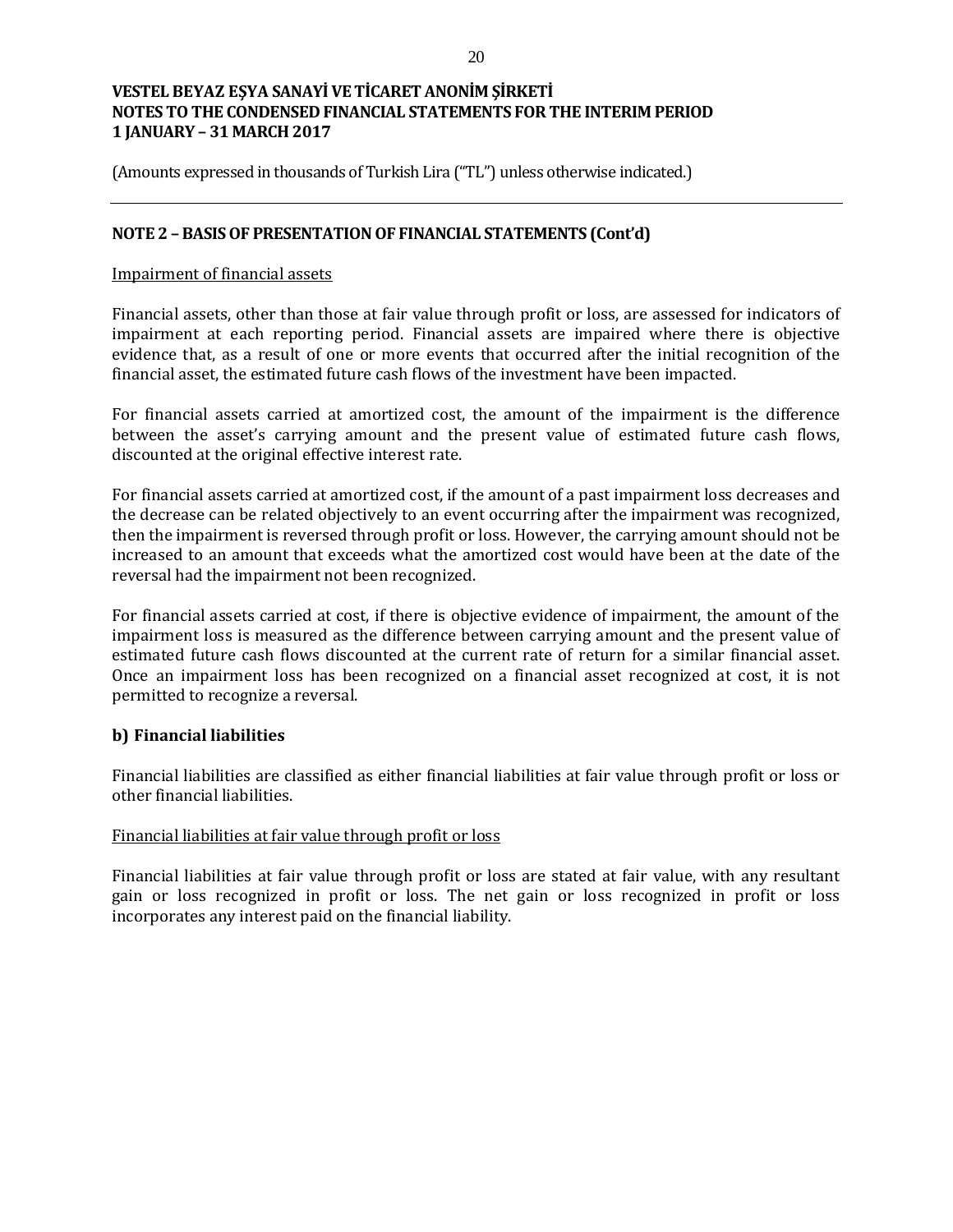(Amounts expressed in thousands of Turkish Lira ("TL") unless otherwise indicated.)

### **NOTE 2 – BASIS OF PRESENTATION OF FINANCIAL STATEMENTS (Cont'd)**

#### Other financial liabilities

Other financial liabilities, including borrowings, are initially measured at fair value, net of transaction costs.

Other financial liabilities are subsequently measured at amortized cost using the effective interest method plus the interest expense recognized on an effective yield basis.

The effective interest method is calculating the amortized cost of a financial liability and of allocating interest expense over the relevant period. The effective interest rate discounts the estimated future cash payments through the expected life of the financial liability, or, where appropriate, a shorter period.

## **c) Derivative financial instruments and hedge accounting:**

Derivatives are initially recognized at fair value on the date a derivative contract is entered into and are subsequently remeasured at their fair value. Fair values of derivatives are carried as assets when positive and as liabilities when negative. The method of recognizing the resulting gain or loss depends on whether the derivative is designated as a hedging instrument, and if so the nature of the item being hedged.

The Company documents at the inception of the transaction the relationship between hedging instruments and hedged items, as well as its risk management objectives and strategy for undertaking various hedging transactions. The Company also documents its assessment, both at hedge inception and on an ongoing basis, of whether the derivatives that are used in hedging transactions are highly effective in offsetting changes in fair values of hedged items.

#### Derivative financial instruments held for trading

Company's held for trading derivative financial instruments consist of forward foreign currency purchase and sale contracts. Such derivative financial instruments providing effective protection against the risk for the Company economically and due to meeting the conditions for hedge accounting usually, they are accounted as derivative financial instruments held for trading in financial statements. The fair value changes of these derivative instruments are recognized in income statement as financial income / expense.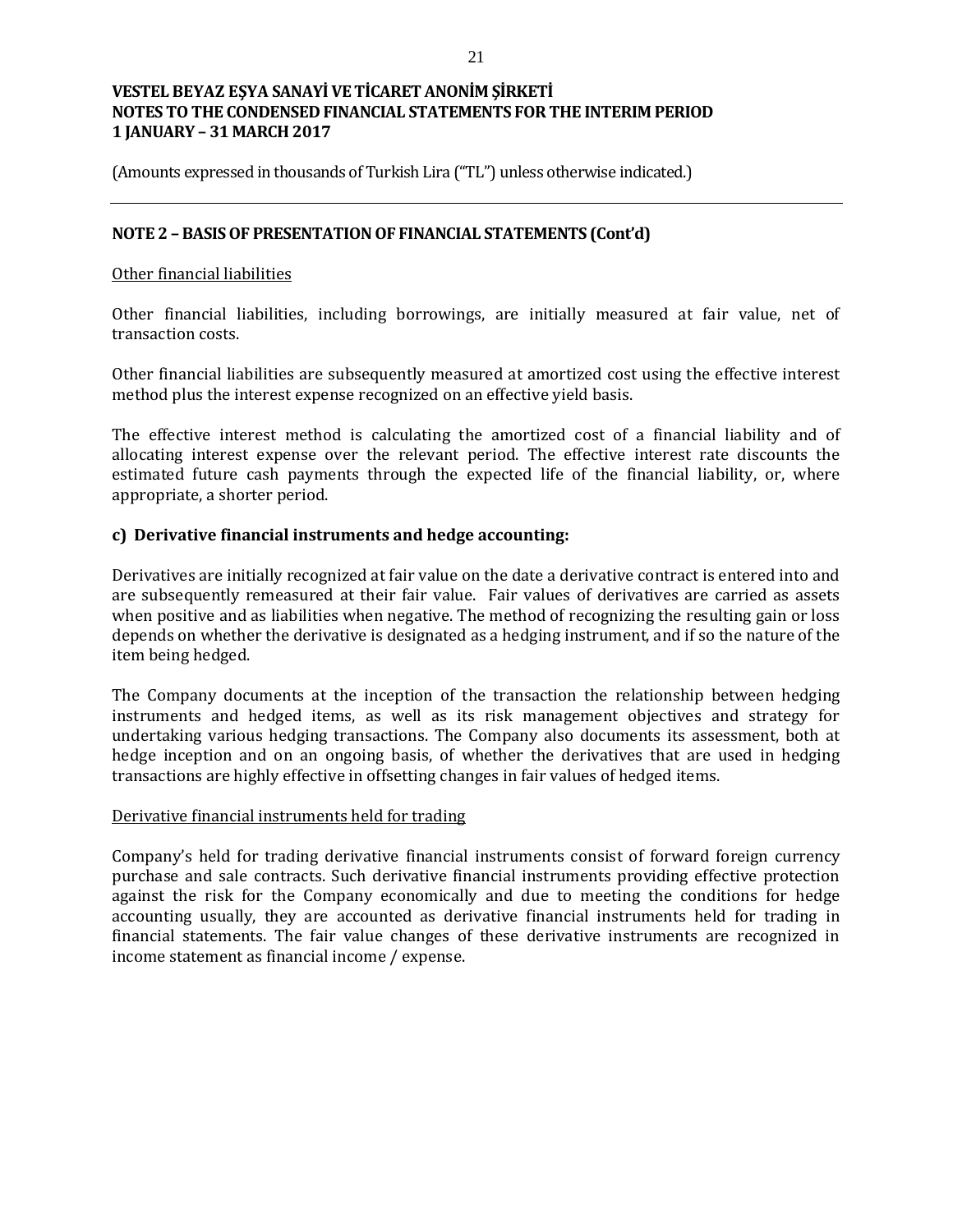(Amounts expressed in thousands of Turkish Lira ("TL") unless otherwise indicated.)

### **NOTE 2 – BASIS OF PRESENTATION OF FINANCIAL STATEMENTS (Cont'd)**

#### Cash flow hedges:

The effective portion of changes in the fair value of derivatives that are designated and qualify as cash flow hedges is recognized in equity within cash flow hedge reserves. The gain or loss relating to the ineffective portion is recognized immediately in the statement of comprehensive income within finance income/ expense. Amounts accumulated in equity are reclassified to profit or loss in the periods when the hedged item affects profit or loss (for example, when the forecast sale that is hedged takes place or portion related to the accrued interest). When a hedging instrument expires or is sold, or when a hedge no longer meets the criteria for hedge accounting, any cumulative gain or loss existing in equity at that time remains in equity and is recognized when the forecast transaction is ultimately recognized, in the statement of comprehensive income within finance income/ expense. The Company has evaluated its forward contracts and recognized certain contracts as hedging derivative instruments since they have been carrying necessary hedging conditions regarding to TAS 39.

#### **2.4.6 Foreign currency transactions**

Transactions in foreign currencies during the period are recorded at the rates of exchange prevailing on the dates of the transactions. Monetary items denominated in foreign currencies are translated to TL at the rates prevailing on the balance sheet date. Exchange differences on foreign currency denominated monetary assets and liabilities are recognized in profit or loss in the period in which they arise except for the effective portion of the foreign currency hedge of net investments in foreign operations. on-monetary items which are denominated in foreign currency and measured with historical costs are translated using the exchange rates at the dates of initial transactions.

#### **2.4.7 Provisions, contingent assets and liabilities**

Provisions are recognized when the Company has a present obligation as a result of a past event, and it is probable that the Company will be required to settle that obligation, and a reliable estimate can be made of the amount of the obligation.

Possible assets or obligations that arise from past events and whose existence will be confirmed only by the occurrence or non-occurrence of one or more uncertain events not wholly within the control of the company are not included in the financial statements and treated as contingent assets or liabilities.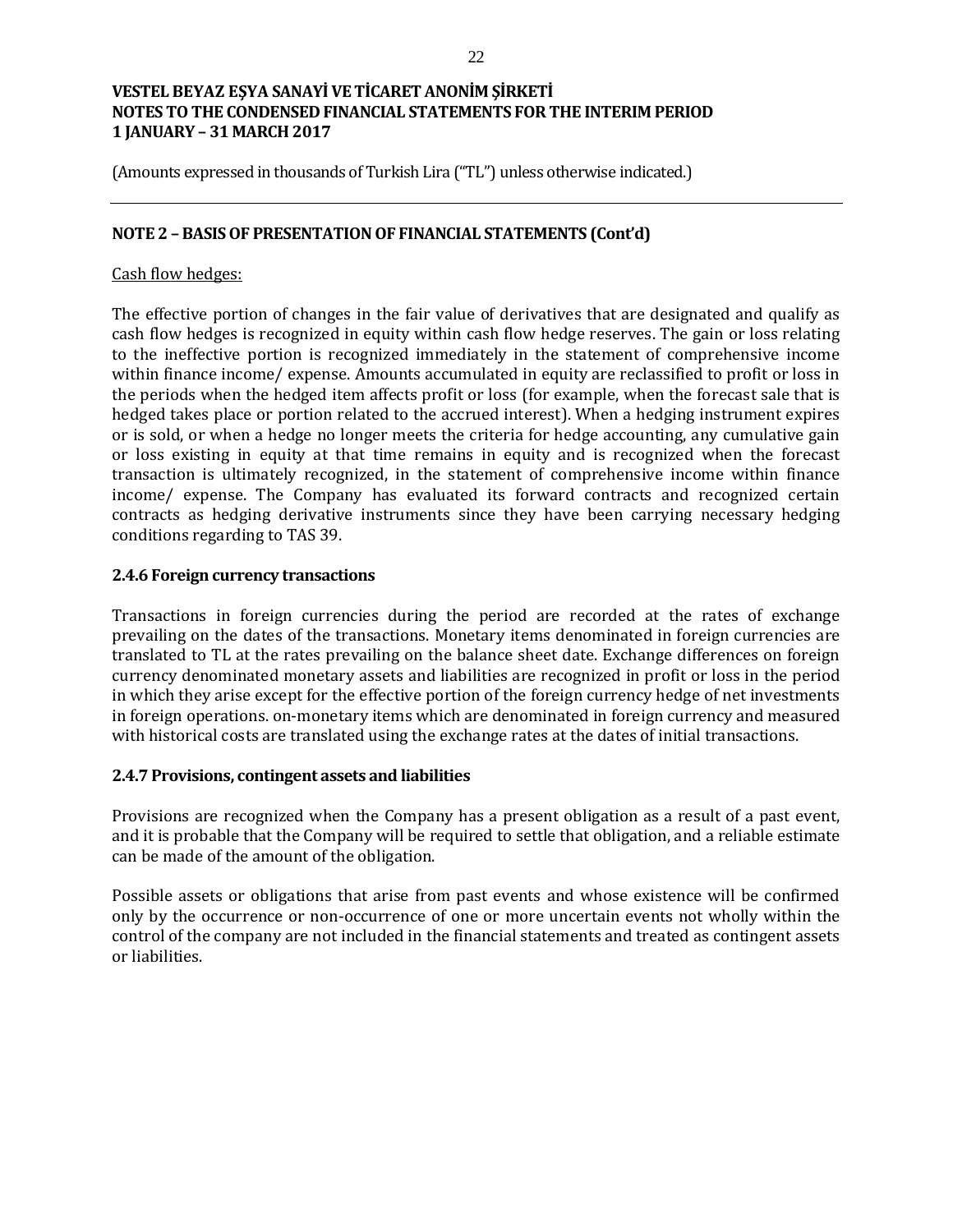(Amounts expressed in thousands of Turkish Lira ("TL") unless otherwise indicated.)

### **NOTE 2 – BASIS OF PRESENTATION OF FINANCIAL STATEMENTS (Cont'd)**

### **2.4.8 Related parties**

Shareholders, key management personnel and board members, their close family members and companies controlled, jointly controlled or significantly influenced by them and Zorlu Holding Group companies are considered and referred to as related parties.

#### **2.4.9 Taxation on income**

Tax expense for the period comprises current and deferred tax. Tax is recognized in the income statement, except to the extent that it relates to items directly recognized in equity. In that case, tax is recognized in shareholders' equity.

The tax currently payable is based on taxable profit for the year. Taxable profit differs from profit as reported in the income statement because it excludes items of income or expense that are taxable or deductible in other years and it further excludes items that are never taxable or deductible. The Company's liability for current tax is calculated using tax rates that have been enacted or substantively enacted by the balance sheet date.

Deferred tax is recognized on temporary differences between the carrying amounts of assets and liabilities in the financial statements and the corresponding tax bases which is used in the computation of taxable profit. Deferred tax liabilities are generally recognized for all taxable temporary differences and deferred tax assets are recognized for all deductible temporary differences to the extent that it is probable that taxable profits will be available against which those deductible temporary differences can be utilized.

Investment incentives that are conducive to payment of corporate taxes at reduced rates are subject to deferred tax calculation when there is reasonable assurance that the Group will benefit from the related incentive.

Deferred tax liabilities are recognized for taxable temporary differences associated with investments in subsidiaries and associates, and interests in joint ventures, except where the Company is able to control the reversal of the temporary difference and it is probable that the temporary difference will not reverse in the foreseeable future. Deferred tax assets arising from deductible temporary differences associated with such investments and interests are only recognized to the extent that it is probable that there will be sufficient taxable profits against which to utilize the benefits of the temporary differences and they are expected to reverse in the foreseeable future.

Deferred tax assets and liabilities are offset when there is a legally enforceable right to set off current tax assets against current tax liabilities and when they relate to income taxes levied by the same taxation authority and the Company intends to settle its current tax assets and liabilities on a net basis.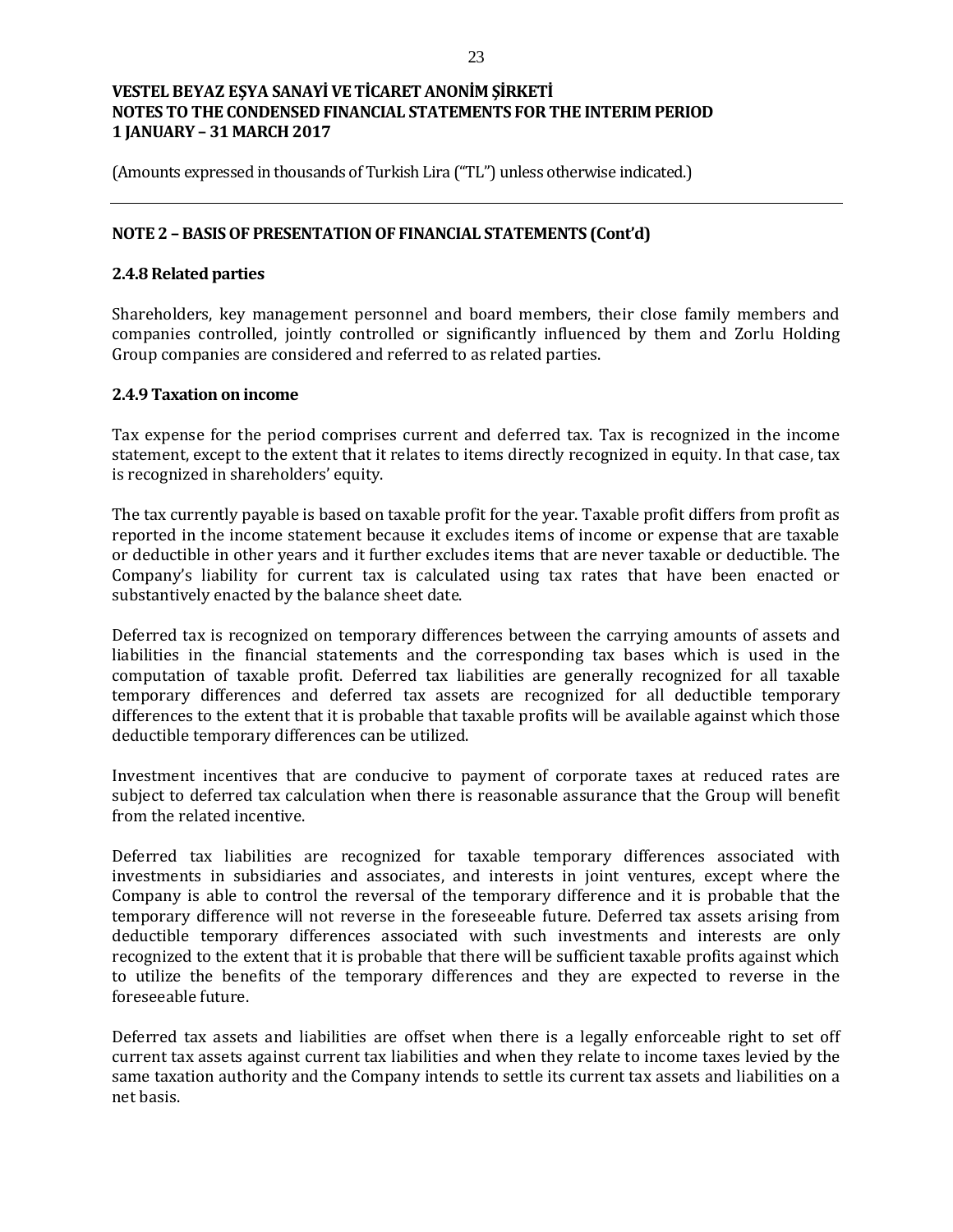(Amounts expressed in thousands of Turkish Lira ("TL") unless otherwise indicated.)

### **NOTE 2 – BASIS OF PRESENTATION OF FINANCIAL STATEMENTS (Cont'd)**

#### **2.4.10 Employee benefits**

Employment termination benefits, as required by the Turkish Labor Law and the laws applicable in the countries where the subsidiaries operate, represent the estimated present value of the total reserve of the future probable obligation of the Group arising in case of the retirement of the employees. According to Turkish Labor Law and other laws applicable in Turkey, the Group is obliged to pay employment termination benefits to all personnel in cases of termination of employment without due cause, call for military service, be retired or death upon the completion of a minimum one year service. Employment termination benefits are considered as being part of defined retirement benefit plan as per TAS 19. All actuarial gains and losses are recognized in consolidated statements of income.

## **2.4.11 Government grants**

Government grants, including non-monetary grants at fair value, are recognized in financial statements when there is reasonable assurance that the entity will comply with the conditions attaching to them, and the grants will be received.

Incentives for research and development activities are recognized in financial statements when they are authorized by the related institutions.

#### **2.4.12 Earnings per share**

Earnings per share disclosed in the statement of income is determined by dividing net income attributable to equity holder of the parent by the weighted average number of such shares outstanding during the year concerned.

#### **2.4.13 Statement of cash flows**

In the statement of cash flows, cash flows are classified into three categories as operating, investment and financing activities. Cash flows from operating activities are those resulting from the Company's production and sales activities. Cash flows from investment activities indicate cash inflows and outflows resulting from property, plant and equipments and financial investments. Cash flows from financing activities indicate the resources used in financing activities and the repayment of these resources. Cash and cash equivalents comprise of cash in hand accounts, bank deposits and shortterm, highly liquid investments that are readily convertible to known amounts of cash with maturities equal or less than three months.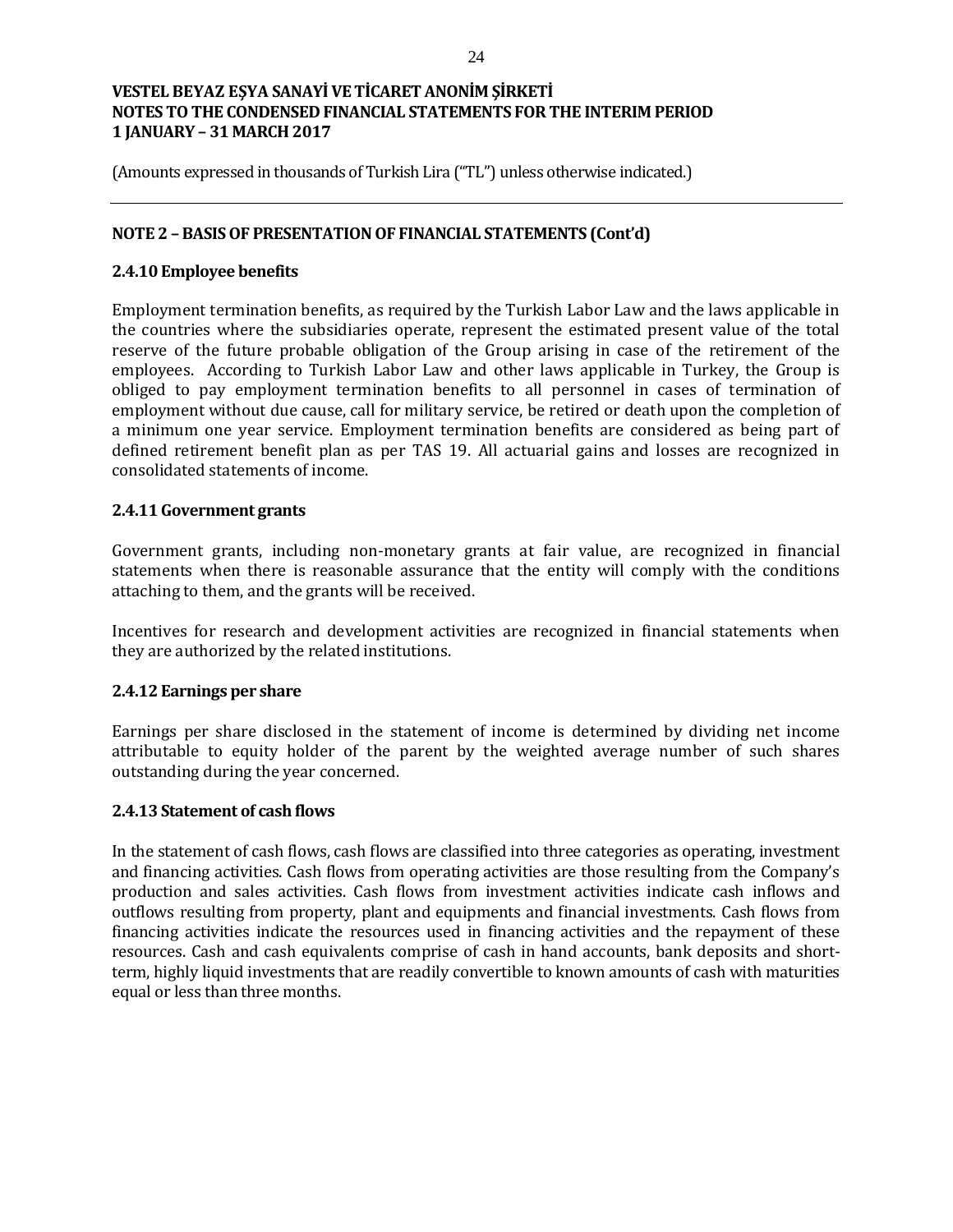(Amounts expressed in thousands of Turkish Lira ("TL") unless otherwise indicated.)

## **NOTE 2 – BASIS OF PRESENTATION OF FINANCIAL STATEMENTS (Cont'd)**

## **2.4.14 Offsetting**

All items with significant amounts and nature, even with similar characteristics, are presented separately in the financial statements. Insignificant amounts are grouped and presented by means of items having similar substance and function. When the nature of transactions and events necessitate offsetting, presentation of these transactions and events over their net amounts or recognition of the assets after deducting the related impairment are not considered as a violation of the rule of non-offsetting. As a result of the transactions in the normal course of business, revenue other than sales are presented as net if the nature of the transaction or the event qualify for offsetting.

#### **2.4.15 Events after the balance sheet date**

Events after the balance sheet date, announcements related to net profit or even declared after other selective financial information has been publicly announced; include all events that take place between the balance sheet date and the date when balance sheet was authorized for issue.

In the case that events require a correction to be made on the balance sheet date, the Company makes the necessary corrections to the financial statements. Moreover, the events that occur subsequent to the balance sheet date and that do not require a correction to be made are disclosed in accompanying notes, where the decisions of the users of financial statements are affected.

#### **2.5. Critical accounting estimates and judgments**

Preparation of financial statements requires the use of estimates and assumptions that may affect the amount of assets and liabilities recognized as of the balance sheet date, disclosures of contingent assets and liabilities and the amount of revenue and expenses reported. Although these estimates and assumptions rely on the Company management's best knowledge about current events and transactions, actual outcomes may differ from those estimates and assumptions. Significant estimates of the Company management are as follows:

#### i. Income taxes:

There are many transactions and calculations for which the ultimate tax determination is uncertain during the ordinary course of business and significant judgment is required in determining the provision for income taxes. The Company recognizes tax liabilities for anticipated tax issues based on estimates of whether additional taxes will be due. Where the final tax outcome of these matters is different from the amounts that were initially recorded, such differences will impact the income tax and deferred income tax provisions in the period in which such determination is made (note 23).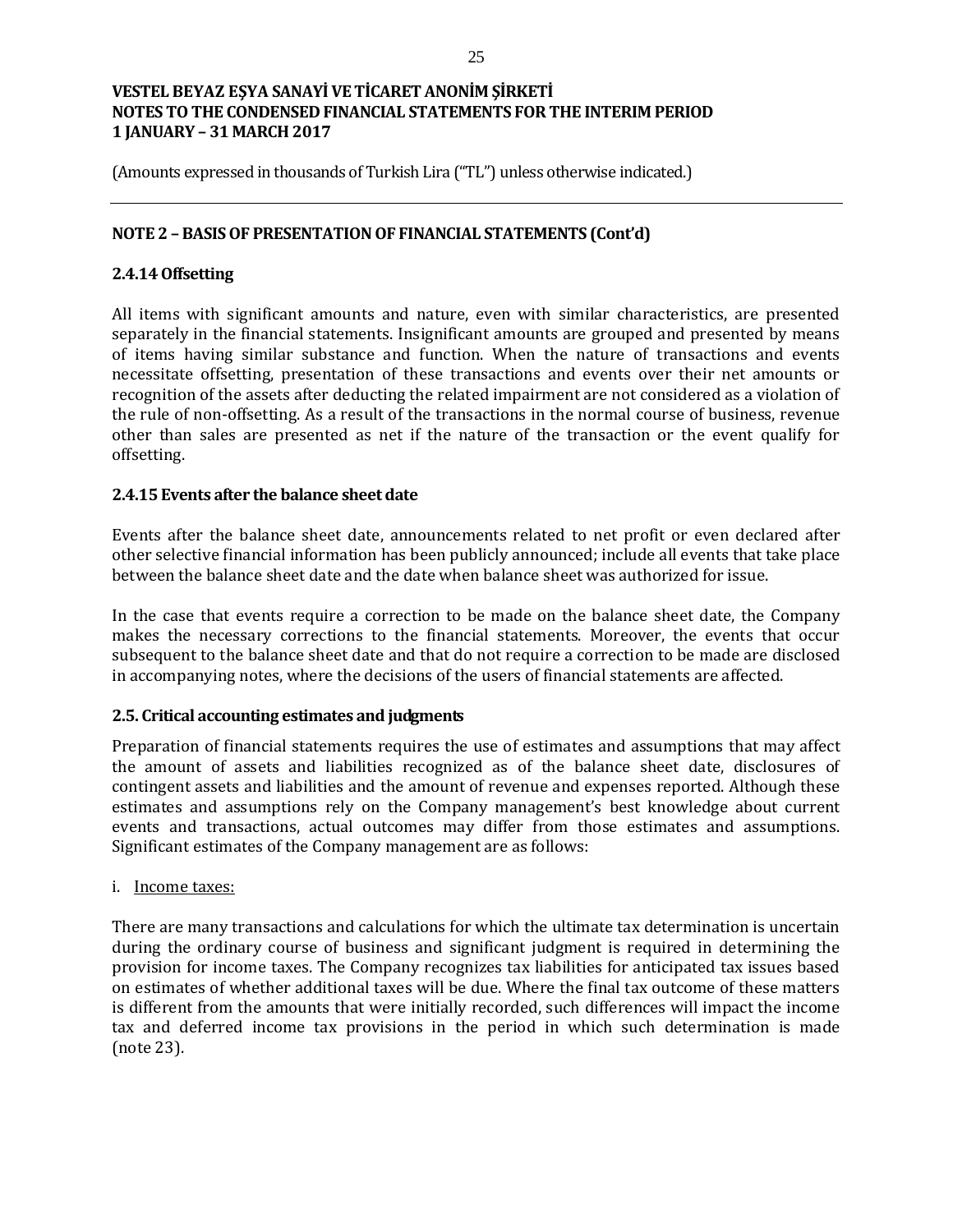(Amounts expressed in thousands of Turkish Lira ("TL") unless otherwise indicated.)

#### **NOTE 3 - SEGMENT REPORTING**

Operating segments are identified on the same basis as financial information is reported internally to the Company's chief operating decision maker. The Company Board of Directors has been identified as the Company's chief operating decision maker who is responsible for allocating resources between segments and assessing their performances. The Company management determines operating segments by reference to the reports reviewed by the Board of Directors to make strategic decisions.

The Management believes that the Company operates in a single industry sector as the risks and returns for the activities do not show any material difference because the scope of activity covers only the production of white goods and the production processes and classes of customers are similar. As a result all information related to the industrial segment has been fully presented in the attached financial statements.

The Management has decided to use geographical segments for segment reporting considering the fact that risks and returns are affected by the differences in geographical regions.

|                  | 1 January -<br>31 March | 1 January -<br>31 March<br>2016 |  |
|------------------|-------------------------|---------------------------------|--|
| Segment revenue  | 2017                    |                                 |  |
| Turkey           | 165.248                 | 138.242                         |  |
| Europe           | 355.869                 | 360.282                         |  |
| Other            | 168.454                 | 118.710                         |  |
| Gross sales      | 689.571                 | 617.234                         |  |
| Discounts (-)    | (561)                   | (219)                           |  |
| <b>Net sales</b> | 689.010                 | 617.015                         |  |

#### **Geographical segments**

Other segment sales mainly comprise of sales to Asian and African countries.

The amount of export is 524.323 thousand TL for the period ended 31 March 2017. (1 January-31 March 2016: 478.992 thousand TL). Export sales are denominated in EURO, and USD as 97,8%, and 2,2% of total export respectively.(1 January-31 March 2016: 98,7% EUR, 1,3% USD).

The carrying value of segment assets and costs incurred in order to obtain these assets are not separately disclosed since all assets of the company are located in Turkey.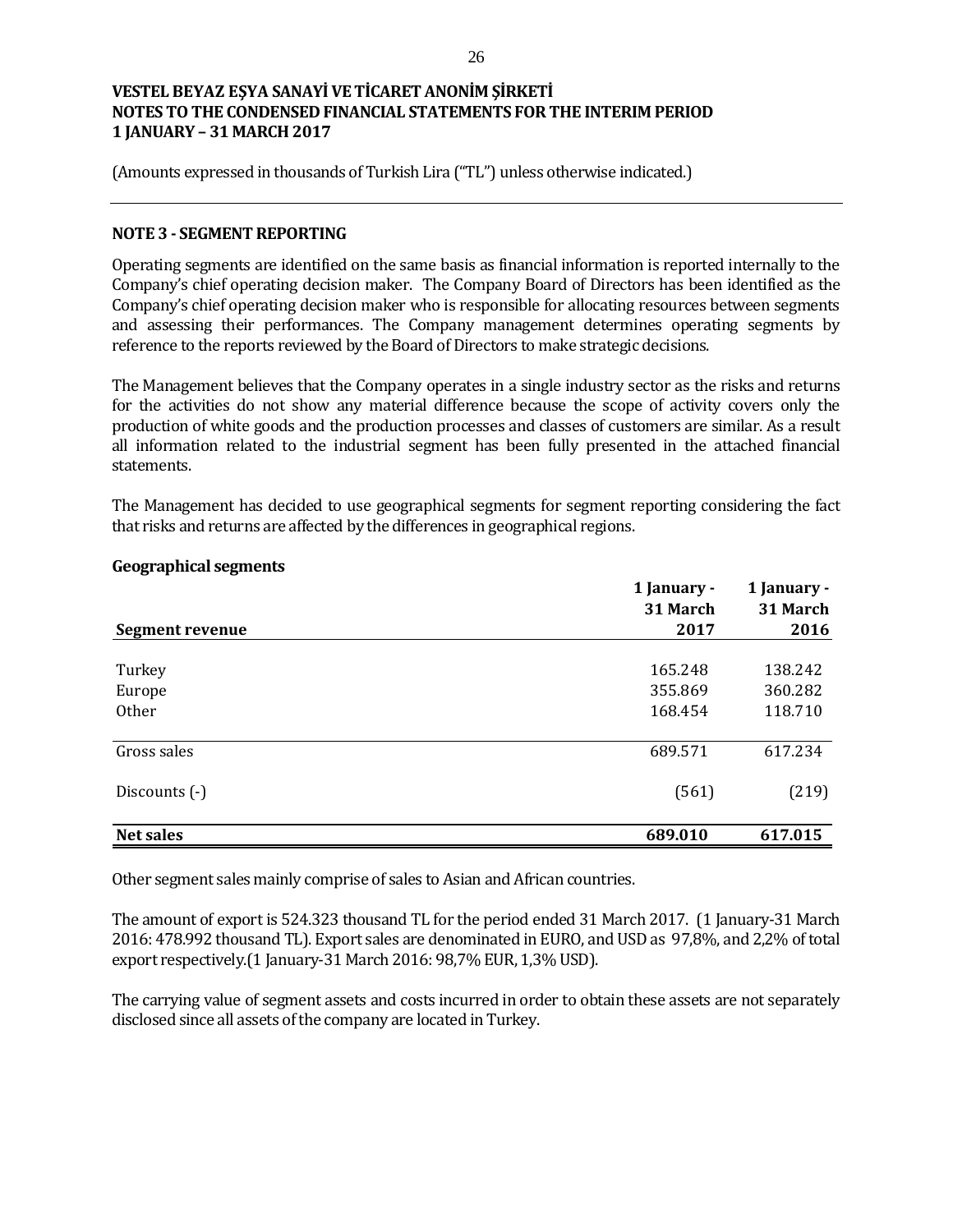(Amounts expressed in thousands of Turkish Lira ("TL") unless otherwise indicated.)

# **NOTE 4 – CASH AND CASH EQUIVALENTS**

|                                            |               | 31 March 2017 31 December 2016 |
|--------------------------------------------|---------------|--------------------------------|
| Cash                                       | 166           | 182                            |
| <b>Bank deposits</b>                       |               |                                |
| - Demand deposits                          | 7.448         | 1.242                          |
| - Time deposits                            |               | 3.951                          |
| Cheques and notes                          |               | 6.465                          |
| <b>Blocked</b> deposits                    | 989           | 989                            |
| <b>Cash and cash equivalents</b>           | 8.603         | 12.829                         |
| <b>Effective interest rates</b>            |               |                                |
|                                            | 31 March 2017 | 31 December 2016               |
| TL                                         |               | $\frac{1}{9,50\%}$             |
| <b>EUR</b>                                 |               | 0,60%                          |
| <b>NOTE 5 - FINANCIAL LIABILITIES</b>      | 31 March 2017 | 31 December 2016               |
| <b>Short - term financial liabilities</b>  |               |                                |
| Short term bank loans                      | 27.969        | 26.407                         |
| Short term portion of long term bank loans | 189.712       | 15.691                         |
| Leasing debts                              | 316           |                                |
|                                            | 217.997       | 42.098                         |
| Long - term financial liabilities          |               |                                |
| Long term bank loans                       | 41.530        | 206.611                        |
| Leasing debts                              | 961           |                                |
|                                            | 42.491        | 206.611                        |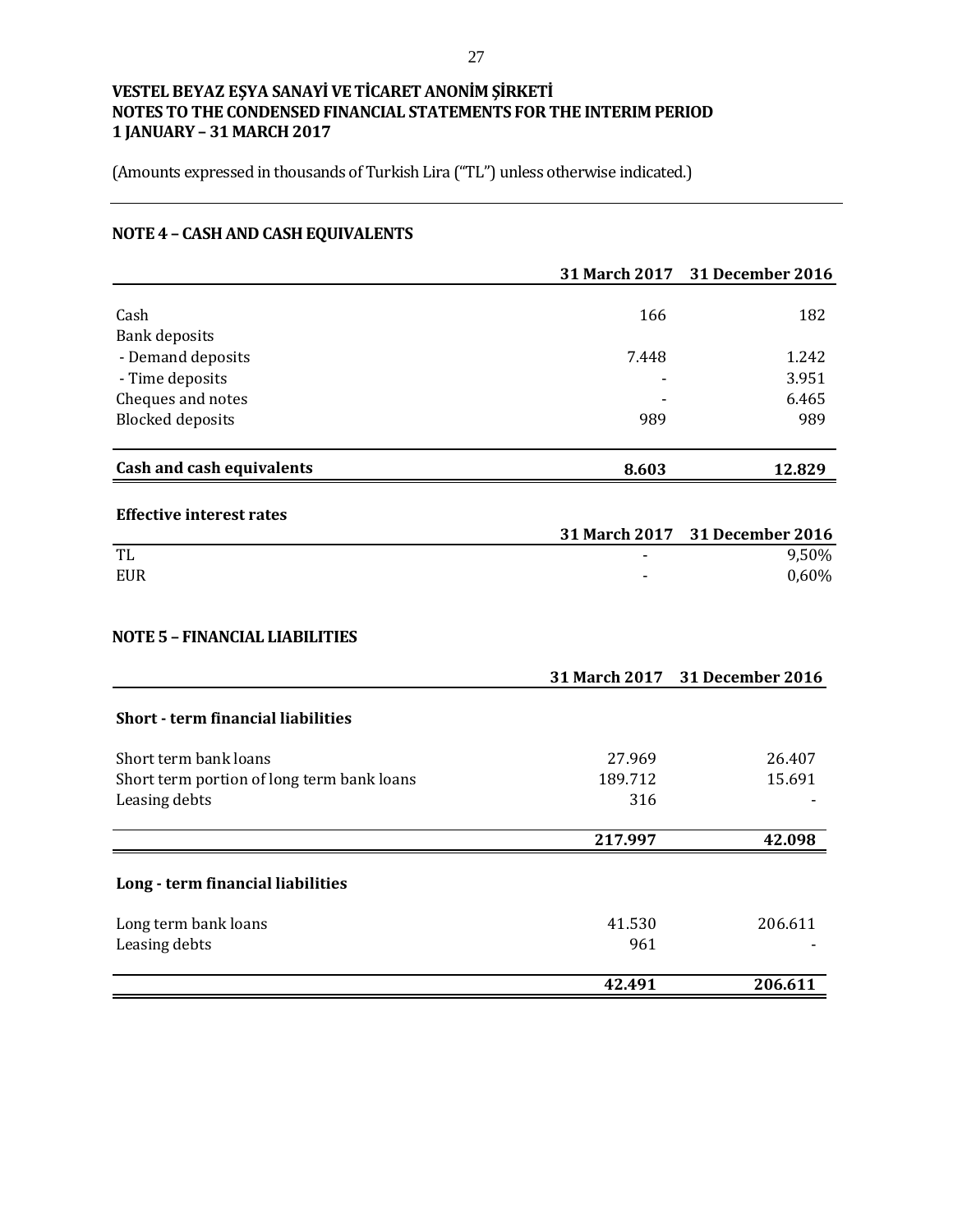(Amounts expressed in thousands of Turkish Lira ("TL") unless otherwise indicated.)

# **NOTE 5 – FINANCIAL LIABILITIES (Cont'd)**

Details of the Company's short term bank loans are given below:

|          |                                                                 | 31 March 2017        |            |                                                                    | <b>31 December 2016</b> |                  |
|----------|-----------------------------------------------------------------|----------------------|------------|--------------------------------------------------------------------|-------------------------|------------------|
| Currency | Weighted<br>average of<br>effective interest<br>rates per annum | Original<br>currency | Equivalent | Weighted average<br>of effective<br>TL interest rates per<br>annum | Original<br>currency    | TL<br>Equivalent |
| - TL     | 10,20%                                                          | 27.969               | 27.969     | 10,52%                                                             | 26.407                  | 26.407           |
|          |                                                                 |                      | 27.969     |                                                                    |                         | 26.407           |

Details of the Company's long term bank loans are given below:

|                           |                                                                 | 31 March 2017        |                   |                                                                    | <b>31 December 2016</b> |                   |
|---------------------------|-----------------------------------------------------------------|----------------------|-------------------|--------------------------------------------------------------------|-------------------------|-------------------|
| Currency                  | Weighted<br>average of<br>effective interest<br>rates per annum | Original<br>currency | Equivalent        | Weighted average<br>of effective<br>TL interest rates per<br>annum | Original<br>currency    | TL<br>Equivalent  |
|                           |                                                                 |                      |                   |                                                                    |                         |                   |
| - EUR<br>- TL             | 3,62%<br>14,05%                                                 | 38.495<br>39.261     | 150.451<br>39.261 | 4,43%<br>16,06%                                                    | 1.697<br>9.396          | 6.295<br>9.396    |
| <b>Short term portion</b> |                                                                 |                      | 189.712           |                                                                    |                         | 15.691            |
| - EUR<br>- TL             | 4,21%<br>16,06%                                                 | 5.098<br>21.607      | 19.923<br>21.607  | 3,67%<br>14,51%                                                    | 42.370<br>49.422        | 157.189<br>49.422 |
| Long term portion         |                                                                 |                      | 41.530            |                                                                    |                         | 206.611           |
|                           |                                                                 |                      | 231.242           |                                                                    |                         | 222.302           |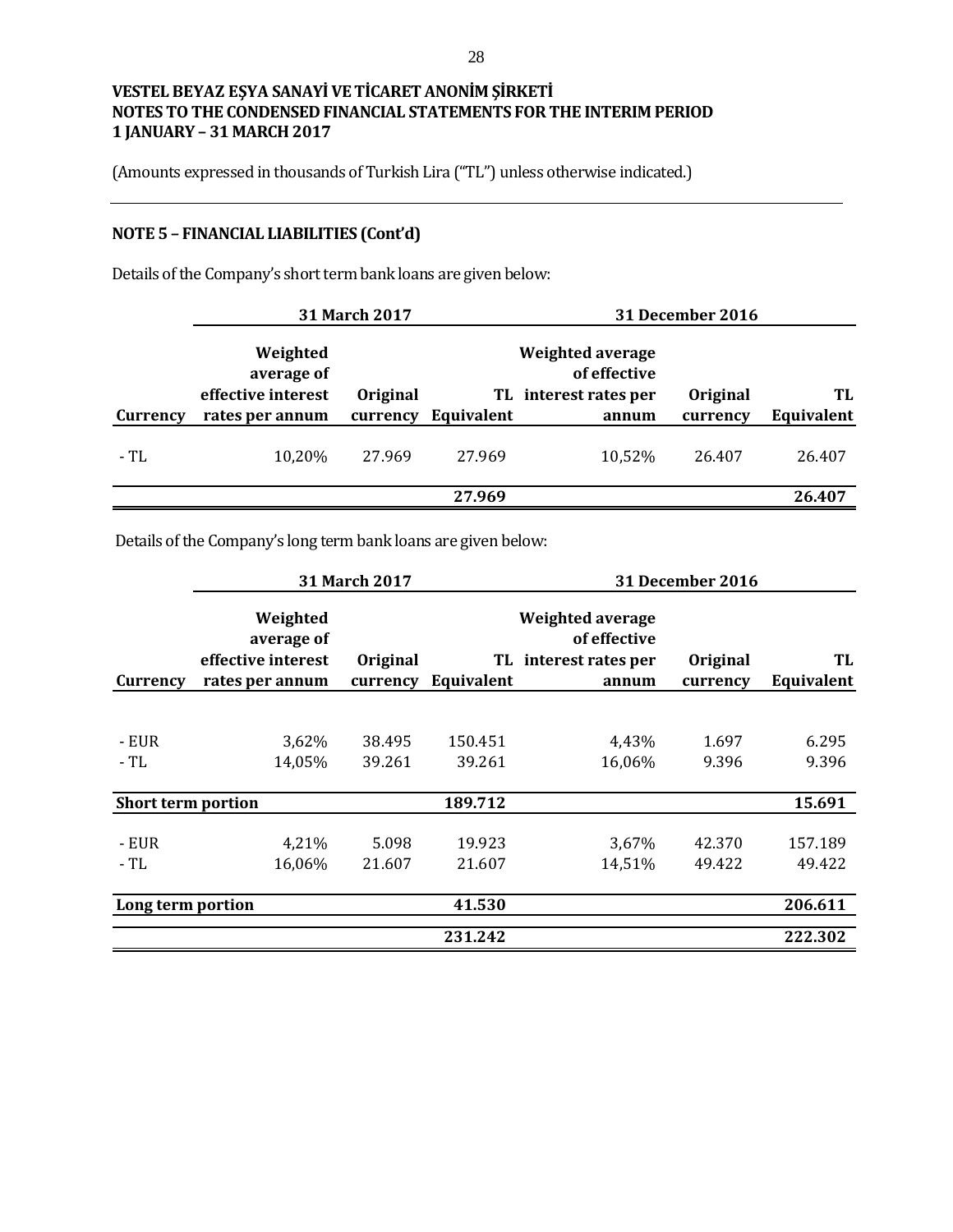(Amounts expressed in thousands of Turkish Lira ("TL") unless otherwise indicated.)

#### **NOTE 5 – FINANCIAL LIABILITIES (Cont'd)**

The redemption schedule of the Company's long term bank loans are given below:

|                    |        | 31 March 2017 31 December 2016 |
|--------------------|--------|--------------------------------|
|                    |        |                                |
| One to two years   | 32.233 | 197.654                        |
| Two to three years | 9.297  | 8.957                          |
|                    | 41.530 | 206.611                        |

As of 31 March 2017 total amount of Company's floating rate loans is 3.280 thousand TL. (31 December 2016: 6.295 thousand TL).

The analysis of Company's bank loans in terms of periods remaining to contractual re-pricing dates is as follows:

|                     |       | 31 March 2017 31 December 2016 |
|---------------------|-------|--------------------------------|
|                     |       |                                |
| Between 6-12 months | 3.280 | 6.295                          |

Fair value of short term bank borrowings are considered to approximate their carrying values due to immateriality of discounting. Fair values are determined using average effective annual interest rates. Long term bank borrowings are stated at amortized cost using effective interest rate method and their fair values are considered to approximate their carrying values since loans usually have a re-pricing period of six months.

Guarantees given for the bank bans obtained are discbsed in note 13.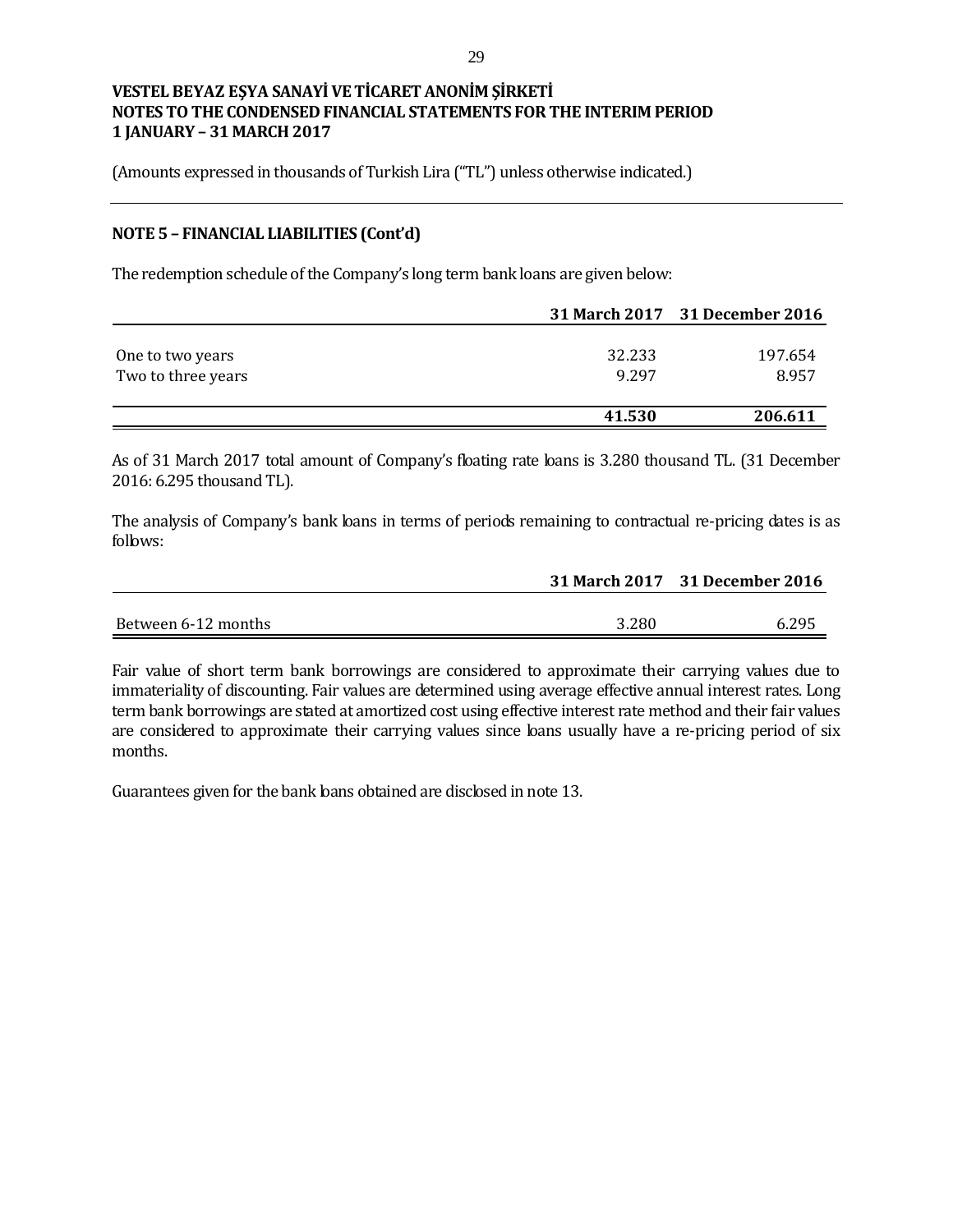(Amounts expressed in thousands of Turkish Lira ("TL") unless otherwise indicated.)

## **NOTE 6 –RELATED PARTY DISCLOSURES**

#### **a) Short term trade receivables from related parties**

|                                      | <b>31 March 2017</b> | <b>31 December 2016</b> |
|--------------------------------------|----------------------|-------------------------|
| Vestel Ticaret A.S.                  | 1.160.227            | 1.188.788               |
|                                      | 1.160.227            | 1.188.788               |
| Unearned interest on receivables (-) | (7.868)              | (5.981)                 |
|                                      | 1.152.359            | 1.182.807               |

The receivables result from the Company's foreign and domestic sales performed via Vestel Ticaret A.Ş. which is also a member of Vestel Group Companies.

## **b) Short term trade payables to related parties**

|                                          | <b>31 March 2017</b> | 31 December 2016 |
|------------------------------------------|----------------------|------------------|
|                                          |                      |                  |
| Vestel Elektronik Sanayi ve Ticaret A.S. | 29.550               | 21.839           |
| Vestel Holland B.V.                      | 184                  | 120              |
| Other related parties                    | 846                  | 1.690            |
|                                          | 30.580               | 23.649           |
| Unearned interest on payables (-)        | (298)                | (201)            |
|                                          | 30.282               | 23.448           |

#### **c) Other short term receivables to related parties**

|                                          | <b>31 March 2017</b> | <b>31 December 2016</b> |
|------------------------------------------|----------------------|-------------------------|
| Vestel Elektronik Sanayi ve Ticaret A.Ş. | 143.214              | 258.612                 |

The Company's interest rate of other receivables in TL is 18%, and maturity is December 2017.(31 December 2016: 15%).

#### **d) Other short term liabilities to related parties**

|                                          | <b>31 March 2017</b> | 31 December 2016 |
|------------------------------------------|----------------------|------------------|
| Vestel Elektronik Sanayi ve Ticaret A.S. | 55.833               | 52.999           |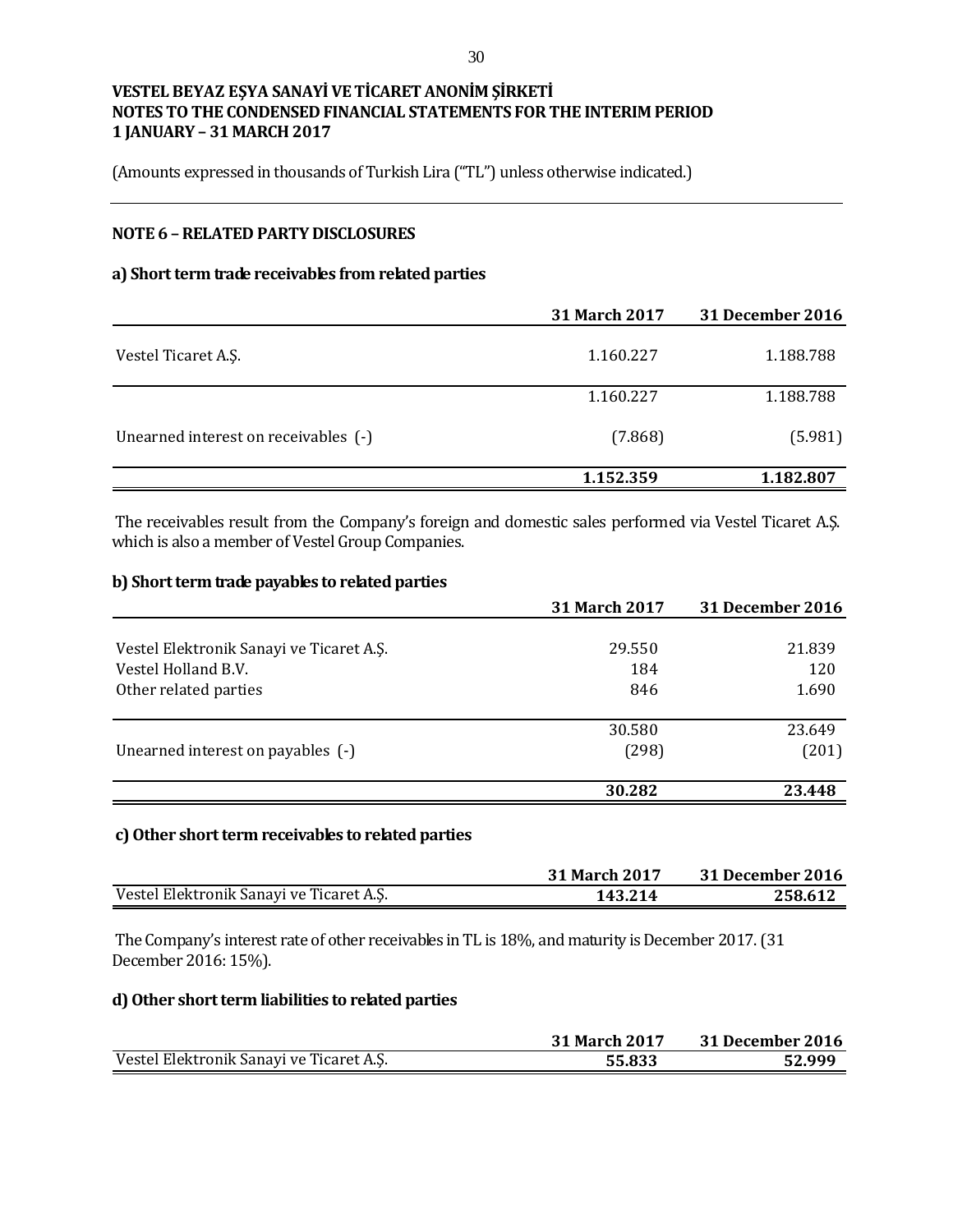(Amounts expressed in thousands of Turkish Lira ("TL") unless otherwise indicated.)

# **NOTE 6 –RELATED PARTY DISCLOSURES (Cont'd)**

#### **e) Other long term liabilities to related parties**

|                                          | <b>31 March 2017</b> | 31 December 2016 |
|------------------------------------------|----------------------|------------------|
| Vestel Elektronik Sanayi ve Ticaret A.S. | 111 934              | 134.261          |

The annual interest rate for EUR denominated other long term liabilities is Euribor  $+3,20$  and last instalment will be paid in March 2020.

# **f) Transactions with related parties**

|                                                       | 1 January -<br>31 March | 1 January -<br>31 March |
|-------------------------------------------------------|-------------------------|-------------------------|
|                                                       | 2017                    | 2016                    |
| <b>Sales</b>                                          |                         |                         |
| Vestel Ticaret A.S.                                   | 689.910                 | 603.857                 |
| Vestel Elektronik Sanayi ve Ticaret A.Ş.              | 2.926                   | 3.067                   |
| Other related parties                                 | 4                       |                         |
|                                                       | 692.840                 | 606.924                 |
|                                                       |                         |                         |
| <b>Purchases and operating expenses</b>               |                         |                         |
| Vestel Holland B.V.                                   | 1.709                   | 3.210                   |
| Vestel Elektronik Sanayi ve Ticaret A.Ş.              | 30.184                  | 23.002                  |
| Other related parties                                 | 2.117                   | 2.036                   |
|                                                       | 34.010                  | 28.248                  |
| Other operating income                                |                         |                         |
| Vestel Ticaret A.Ş.                                   | 86.193                  | 22.716                  |
| Other related parties                                 | 245                     | 123                     |
|                                                       | 86.438                  | 22.839                  |
|                                                       |                         |                         |
| <b>Other operating expense</b><br>Vestel Ticaret A.Ş. | 34.623                  | 10.335                  |
| Other related parties                                 | 336                     | 492                     |
|                                                       |                         |                         |
|                                                       | 34.959                  | 10.827                  |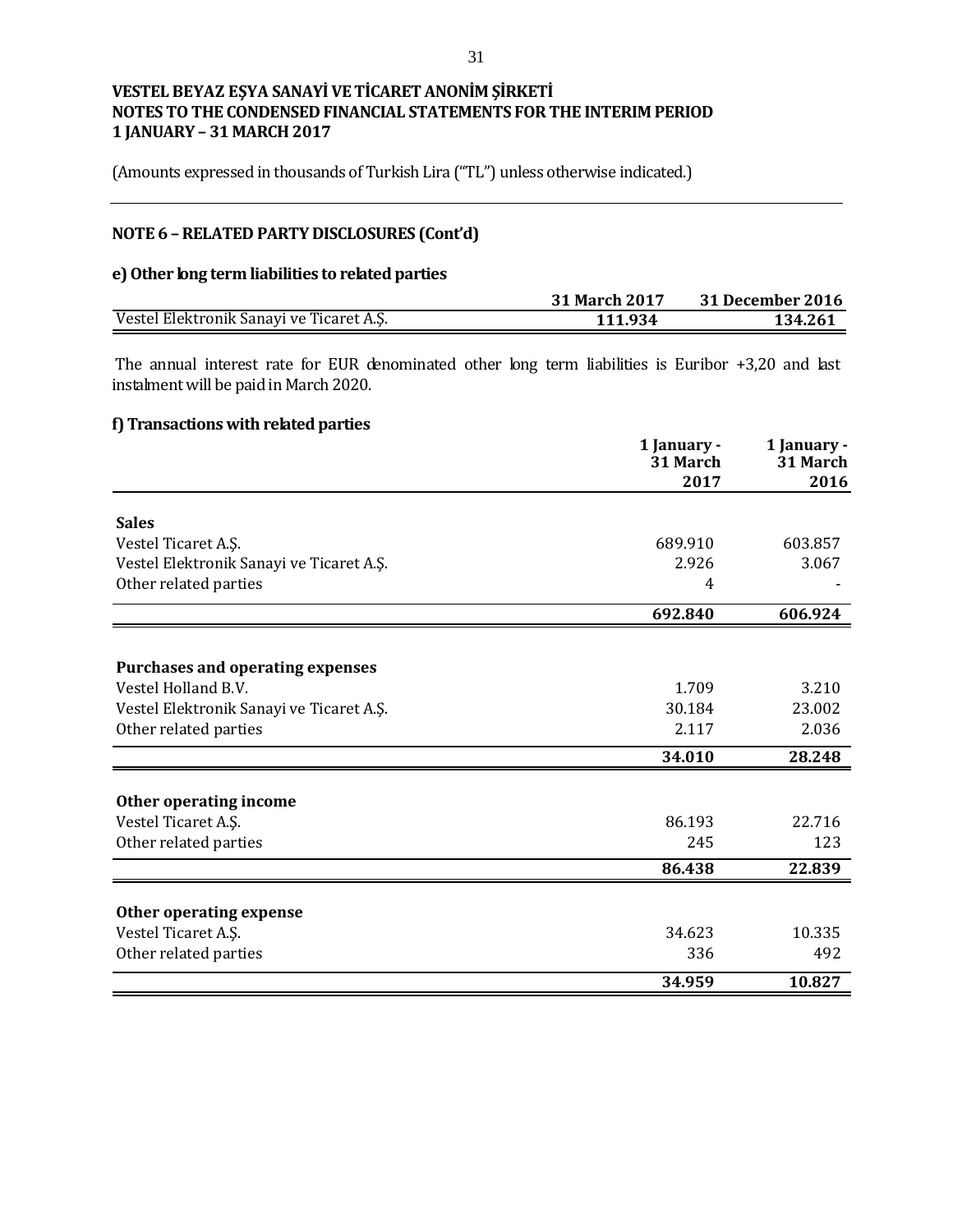(Amounts expressed in thousands of Turkish Lira ("TL") unless otherwise indicated.)

## **NOTE 6 –RELATED PARTY DISCLOSURES (Cont'd)**

#### **f) Transactions with related parties**

|                                          | 1 January -<br>31 March | 1 January -<br>31 March<br>2016 |  |
|------------------------------------------|-------------------------|---------------------------------|--|
|                                          | 2017                    |                                 |  |
| <b>Financial income</b>                  |                         |                                 |  |
| Vestel Elektronik Sanayi ve Ticaret A.Ş. | 8.629                   | 6.954                           |  |
|                                          | 8.629                   | 6.954                           |  |
| <b>Financial expense</b>                 |                         |                                 |  |
| Vestel Elektronik Sanayi ve Ticaret A.S. | 12.711                  | 3.109                           |  |
|                                          | 12.711                  | 3.109                           |  |

The Company performs part of its raw material purchases via Vestel Holland B.V which is also a member of Vestel Group Companies.

**g)** Guarantees received from and given to related parties are disclosed in note 13.

## **h) Compensation paid to key management including directors, the Chairman of Board of Directors, general managers and assistant general managers.**

Compensation paid to key management for the three months period ended 31 March 2017 is 862 thousand TL (1 January -31 March 2016: 3.029 thousand TL).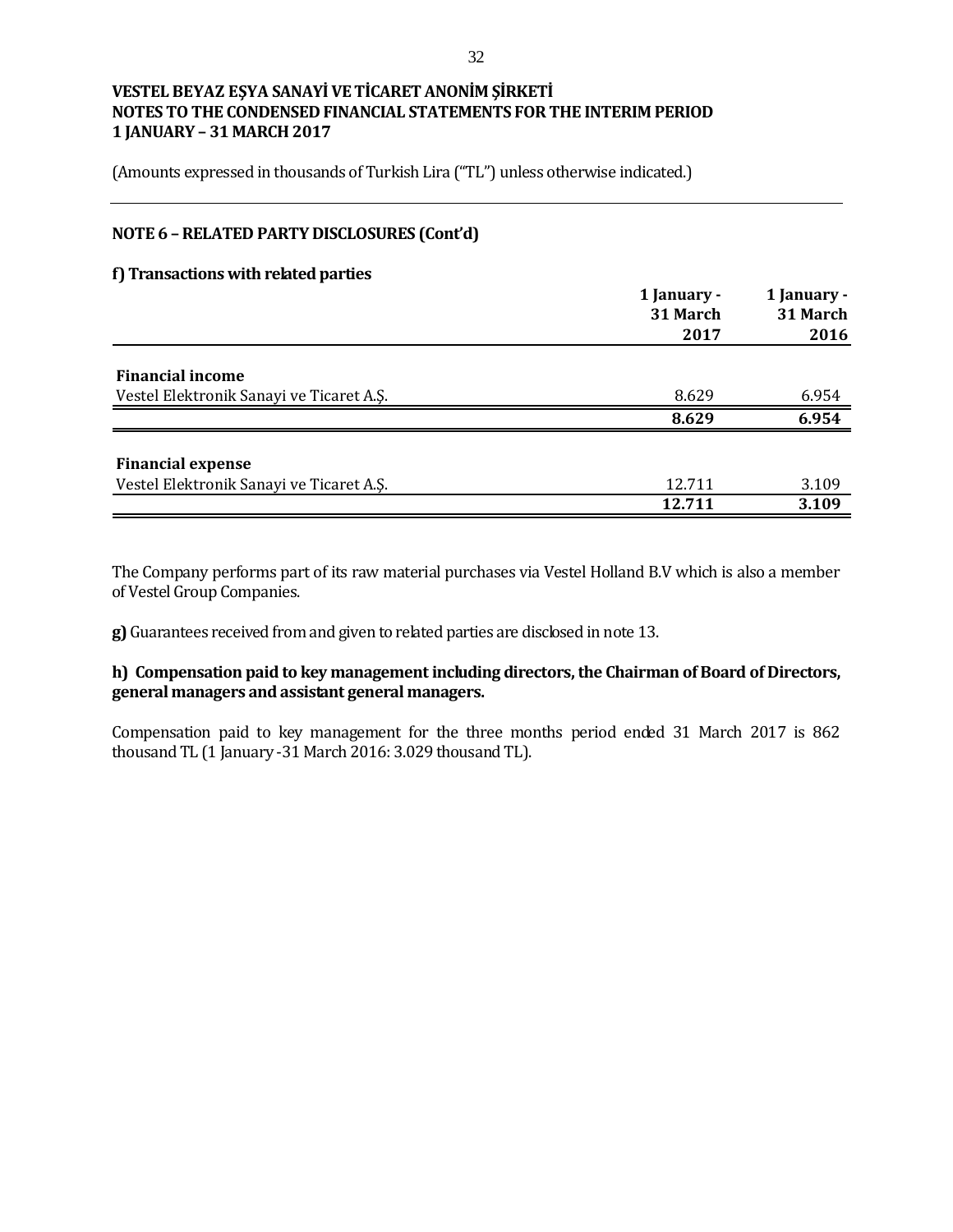(Amounts expressed in thousands of Turkish Lira ("TL") unless otherwise indicated.)

## **NOTE 7 – TRADE RECEIVABLES AND PAYABLES**

|                                        |           | 31 March 2017 31 December 2016 |
|----------------------------------------|-----------|--------------------------------|
|                                        |           |                                |
| <b>Short - term trade receivables</b>  |           |                                |
| Trade receivables                      |           |                                |
| - Related parties (note 6)             | 1.160.227 | 1.188.788                      |
| - Other parties                        | 4.447     | 3.759                          |
| Cheques and notes receivables          | 4.966     |                                |
|                                        | 1.169.640 | 1.192.547                      |
| Unearned interest expense (-)          |           |                                |
| - Related parties (note 6)             | (7.868)   | (5.981)                        |
| - Other parties                        | (207)     | (291)                          |
| Allowance for doubtful receivables (-) | (234)     | (231)                          |
| Total short - term trade receivables   | 1.161.331 | 1.186.044                      |

The Company provides allowance for doubtful receivables based on historical experience.

|                                 |         | 31 March 2017 31 December 2016 |
|---------------------------------|---------|--------------------------------|
|                                 |         |                                |
| Short term trade payables       |         |                                |
| Trade payables                  |         |                                |
| - Related parties (note 6)      | 30.580  | 23.649                         |
| - Other parties                 | 875.260 | 819.114                        |
|                                 | 905.840 | 842.763                        |
| Unearned interest income (-)    |         |                                |
| - Related parties (note 6)      | (298)   | (201)                          |
| - Other parties                 | (2.940) | (2.088)                        |
| Total short term trade payables | 902.602 | 840.474                        |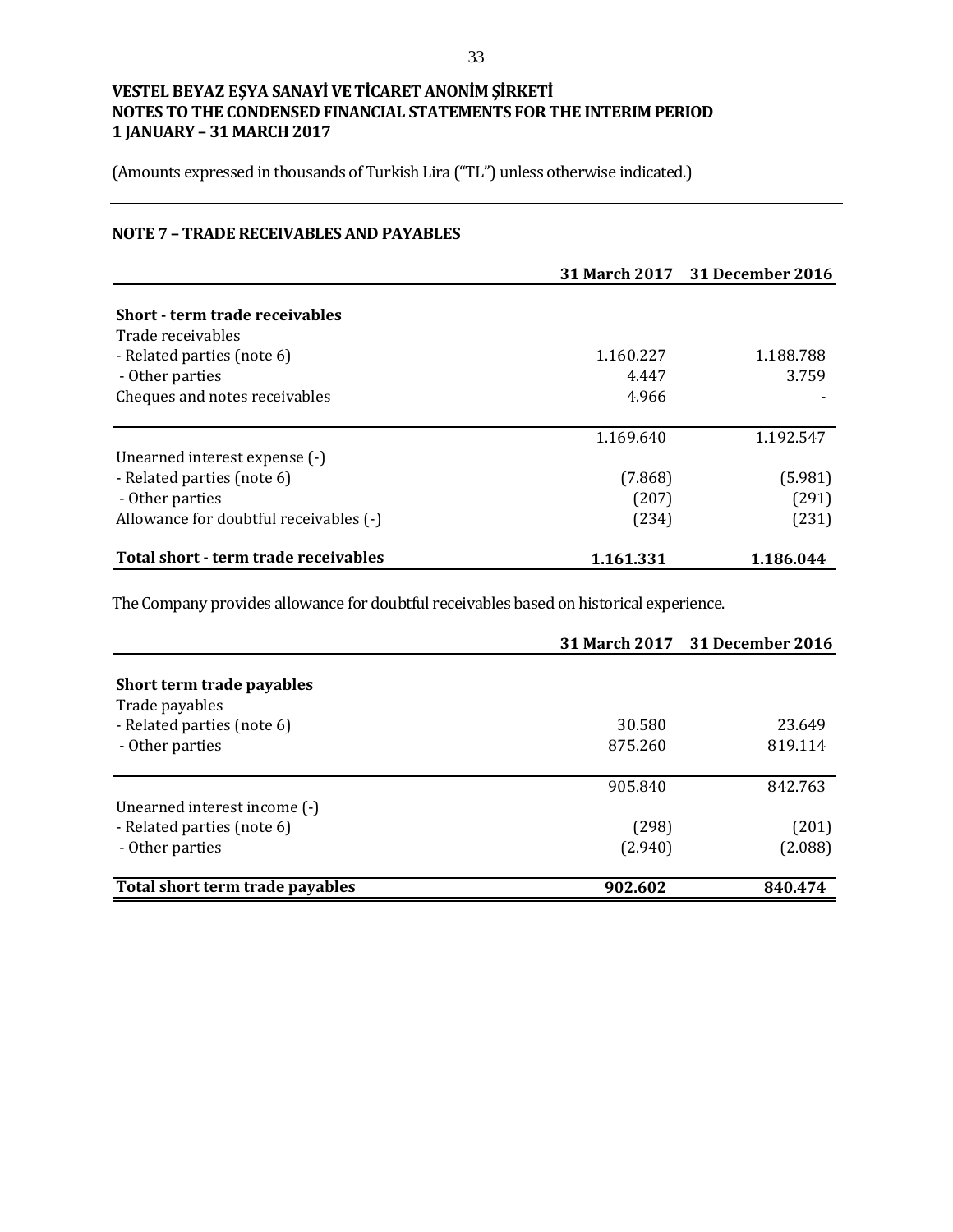(Amounts expressed in thousands of Turkish Lira ("TL") unless otherwise indicated.)

#### **NOTE 8 –OTHER RECEIVABLES**

|                                                 |         | 31 March 2017 31 December 2016 |
|-------------------------------------------------|---------|--------------------------------|
| <b>Short - term other receivables</b>           |         |                                |
| Other receivables from related parties (note 6) | 143.214 | 258.612                        |
| VAT receivable                                  | 91.535  | 55.738                         |
| Deposits and guarantees given                   | 5.047   | 6.690                          |
| Other tax receivables                           | 14.497  | 14.497                         |
| <b>Other</b>                                    | 1.072   | 1.173                          |
|                                                 |         |                                |
|                                                 | 255.365 | 336.710                        |
|                                                 |         |                                |

## **NOTE 9 – INVENTORIES**

|                                             |         | 31 March 2017 31 December 2016 |
|---------------------------------------------|---------|--------------------------------|
|                                             |         |                                |
| Raw materials                               | 259.832 | 165.803                        |
| Work in process                             | 8.127   | 3.997                          |
| Finished goods                              | 163.314 | 74.914                         |
|                                             |         |                                |
|                                             | 431.273 | 244.714                        |
| Provision for impairment on inventories (-) | (1.063) | (268)                          |
|                                             |         |                                |
|                                             | 430.210 | 244.446                        |

As of 31 March 2017 the Company does not have inventories pledged as security for liabilities (31 December 2016: None).

Cost of the inventory included in the cost of sales for the period 1 January - 31 March 2017 amounts to 494.761 thousand TL. (1 January – 31 Marh 2016: 449.306 thousand TL).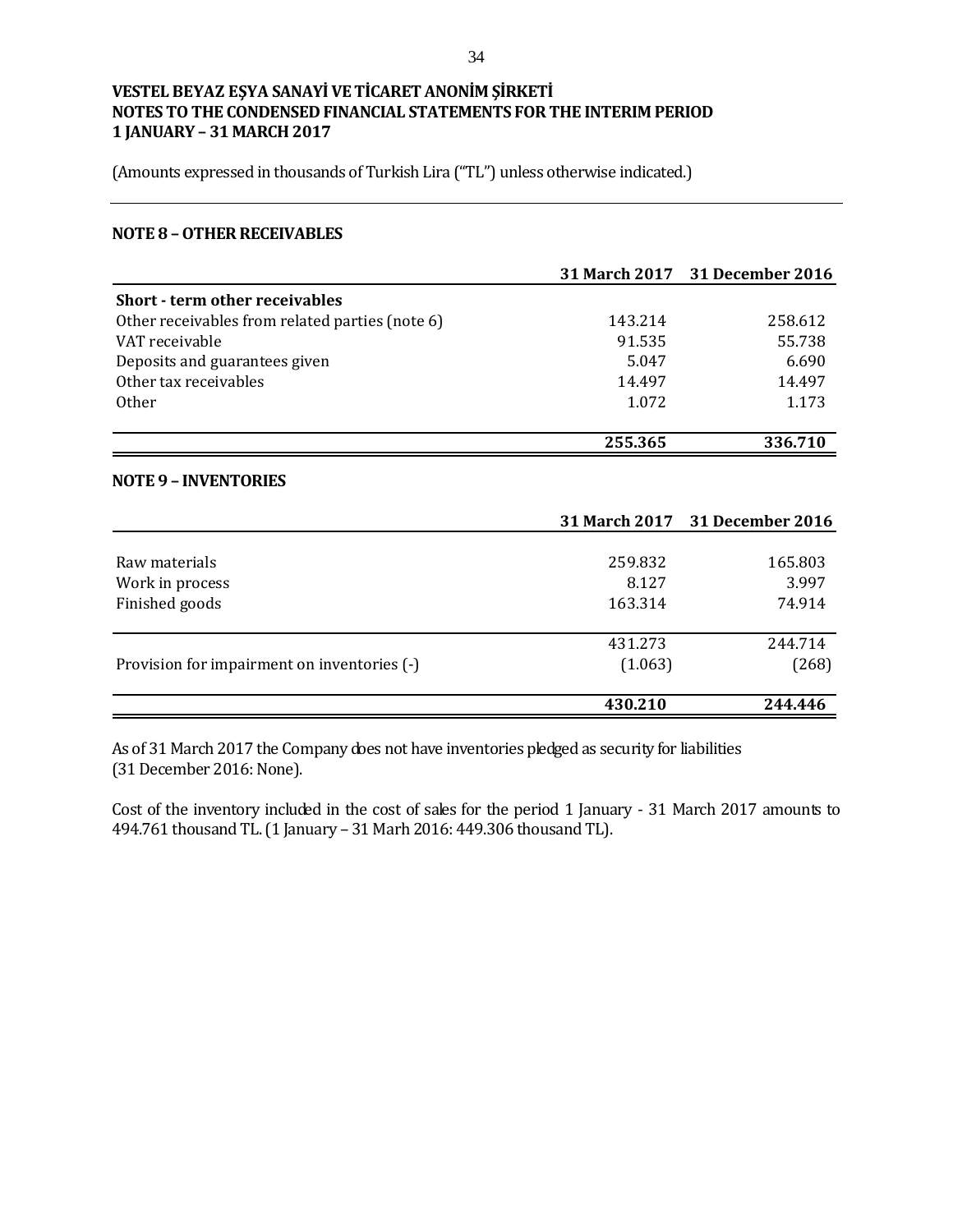(Amounts expressed in thousands of Turkish Lira ("TL") unless otherwise indicated.)

# **NOTE 9 – INVENTORIES (Cont'd)**

Allocation of provision for impairment on inventories in terms of inventory type is as follows:

|                                |       | 31 March 2017 31 December 2016 |
|--------------------------------|-------|--------------------------------|
| Finished goods and merchandise | 1.063 | 268                            |
|                                | 1.063 | 268                            |
|                                |       |                                |

Movement of inventory impairment on inventories is as follows:

|                                   | 1 January -<br>31 March 2017 | 1 January -<br>31 March 2016 |
|-----------------------------------|------------------------------|------------------------------|
| Opening balance, 1 January        | 268                          | 622                          |
| Current year additions            | 1.063                        |                              |
| Realised due to sale of inventory | (268)                        | (478)                        |
| <b>Balance at 31 March</b>        | 1.063                        | 144                          |

#### **NOTE 10 – PREPAID EXPENSES**

|                                          |        | 31 March 2017 31 December 2016 |
|------------------------------------------|--------|--------------------------------|
| Prepaid expenses in current assets       |        |                                |
| Order advances given                     | 3.483  | 3.918                          |
| Prepaid expenses                         | 7.713  | 7.135                          |
| Business advances given                  | 56     | 13                             |
|                                          | 11.252 | 11.066                         |
| Prepaid expenses in non-current assets   |        |                                |
| Advances given for fixed asset purchases | 67.960 | 41.224                         |
| Prepaid expenses                         | 543    | 517                            |
|                                          | 68.503 | 41.741                         |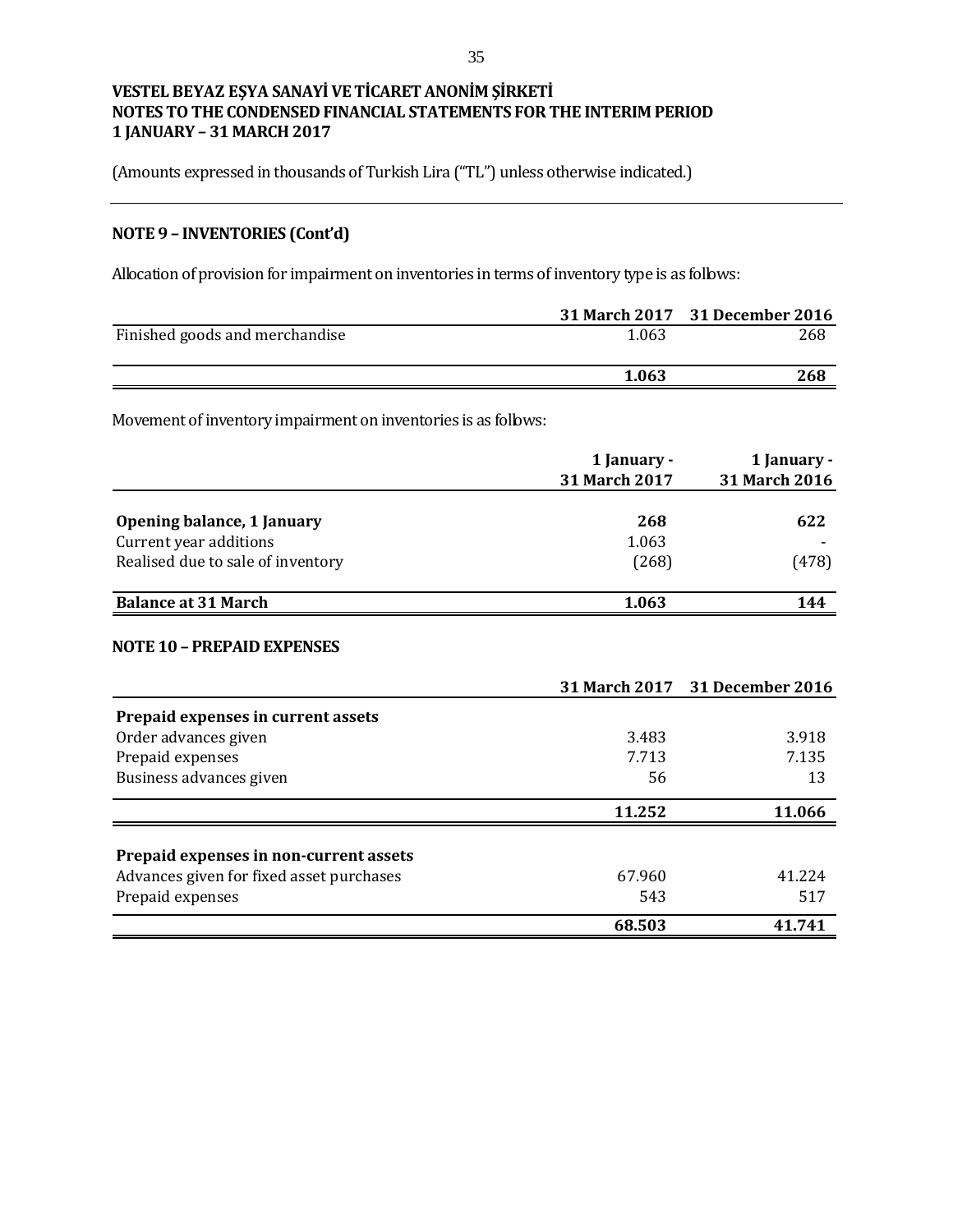(Amounts expressed in thousands of Turkish Lira ("TL") unless otherwise indicated.)

# **NOTE 11 – PROPERTY, PLANT AND EQUIPMENT**

|                                 | 1 January |        | 2017 Additions Disposals Transfers |         | 31 March<br>2017 |
|---------------------------------|-----------|--------|------------------------------------|---------|------------------|
|                                 |           |        |                                    |         |                  |
| <b>Cost or revaluation</b>      |           |        |                                    |         |                  |
| Land                            | 6.547     |        |                                    |         | 6.547            |
| Land improvements               | 3.248     | 6      |                                    |         | 3.254            |
| <b>Buildings</b>                | 69.608    | 240    | (3)                                | 52      | 69.897           |
| Leasehold improvements          | 5.983     | 152    | (9)                                |         | 6.126            |
| Plant and machinery             | 861.200   | 25.979 | (405)                              | 1.333   | 888.107          |
| Motor vehicles                  | 516       |        |                                    |         | 516              |
| Furniture and fixtures          | 47.137    | 663    | (95)                               | 373     | 48.078           |
| Construction in progress        | 6.943     | 7.557  |                                    | (1.758) | 12.742           |
|                                 |           |        |                                    |         |                  |
|                                 | 1.001.182 | 34.597 | (512)                              |         | 1.035.267        |
| <b>Accumulated depreciation</b> |           |        |                                    |         |                  |
| Land improvements               | 2.373     | 14     |                                    |         | 2.387            |
| <b>Buildings</b>                | 29.361    | 341    | (2)                                |         | 29.700           |
| Leasehold improvements          | 2.839     | 125    | (4)                                |         | 2.960            |
| Plant and machinery             | 606.234   | 19.286 | (405)                              |         | 625.115          |
| Motor vehicles                  | 301       | 20     |                                    |         | 321              |
| Furniture and fixtures          | 32.109    | 1.072  | (95)                               |         | 33.086           |
|                                 |           |        |                                    |         |                  |
|                                 | 673.217   | 20.858 | (506)                              |         | 693.569          |
| Net book value                  | 327.965   |        |                                    |         | 341.698          |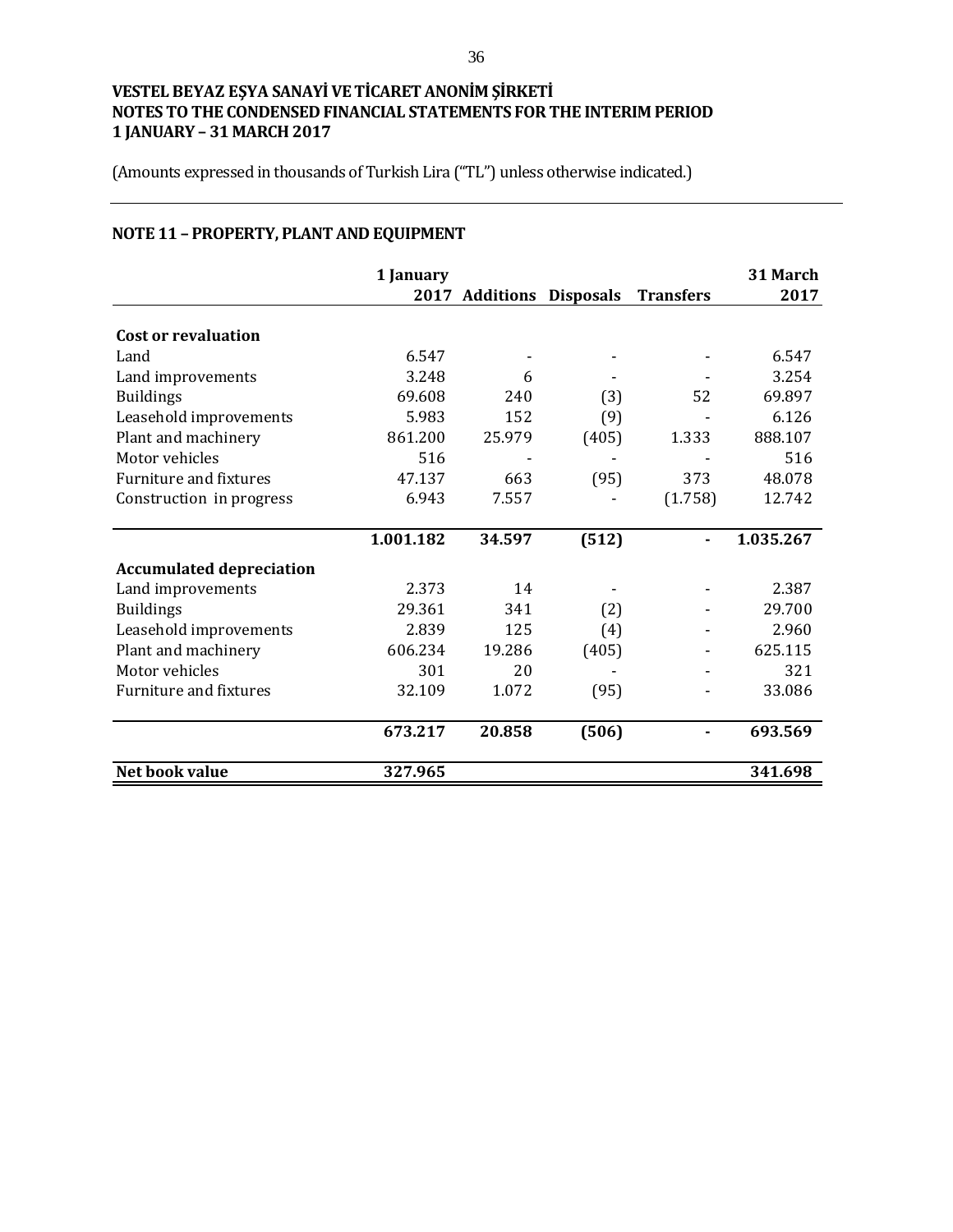(Amounts expressed in thousands of Turkish Lira ("TL") unless otherwise indicated.)

|  |  | NOTE 11 - PROPERTY, PLANT AND EQUIPMENT (Cont'd) |  |
|--|--|--------------------------------------------------|--|
|  |  |                                                  |  |

|                                 | 1 January |                          |      |                  | 31 March |
|---------------------------------|-----------|--------------------------|------|------------------|----------|
|                                 |           | 2016 Additions Disposals |      | <b>Transfers</b> | 2016     |
| <b>Cost or revaluation</b>      |           |                          |      |                  |          |
| Land                            | 6.547     |                          |      |                  | 6.547    |
| Land improvements               | 3.204     |                          |      |                  | 3.204    |
| <b>Buildings</b>                | 67.908    | 241                      |      | 18               | 68.167   |
| Leasehold improvements          | 5.744     | 45                       |      | 12               | 5.801    |
| Plant and machinery             | 783.887   | 16.966                   | (24) | 2.084            | 802.913  |
| Motor vehicles                  | 421       | 15                       |      |                  | 436      |
| <b>Furniture and fixtures</b>   | 43.440    | 664                      | (32) | 61               | 44.133   |
| Construction in progress        | 4.634     | 2.432                    |      | (2.175)          | 4.891    |
|                                 | 915.785   | 20.363                   | (56) |                  | 936.092  |
| <b>Accumulated depreciation</b> |           |                          |      |                  |          |
| Land improvements               | 2.319     | 14                       |      |                  | 2.333    |
| <b>Buildings</b>                | 28.054    | 312                      |      |                  | 28.366   |
| Leasehold improvements          | 2.378     | 111                      |      |                  | 2.489    |
| Plant and machinery             | 540.144   | 16.757                   | (5)  |                  | 556.896  |
| Motor vehicles                  | 232       | 17                       |      |                  | 249      |
| <b>Furniture and fixtures</b>   | 28.088    | 1.013                    | (31) |                  | 29.070   |
|                                 | 601.215   | 18.224                   | (36) |                  | 619.403  |
| Net book value                  | 314.570   |                          |      |                  | 316.689  |

Additions to property, plant and equipment in the period 1 January – 31 March 2017 and 2016 mainly consist of machinery and equipment investments made to refrigerator, washing machine, cooker , dishwasher and air conditioner factories.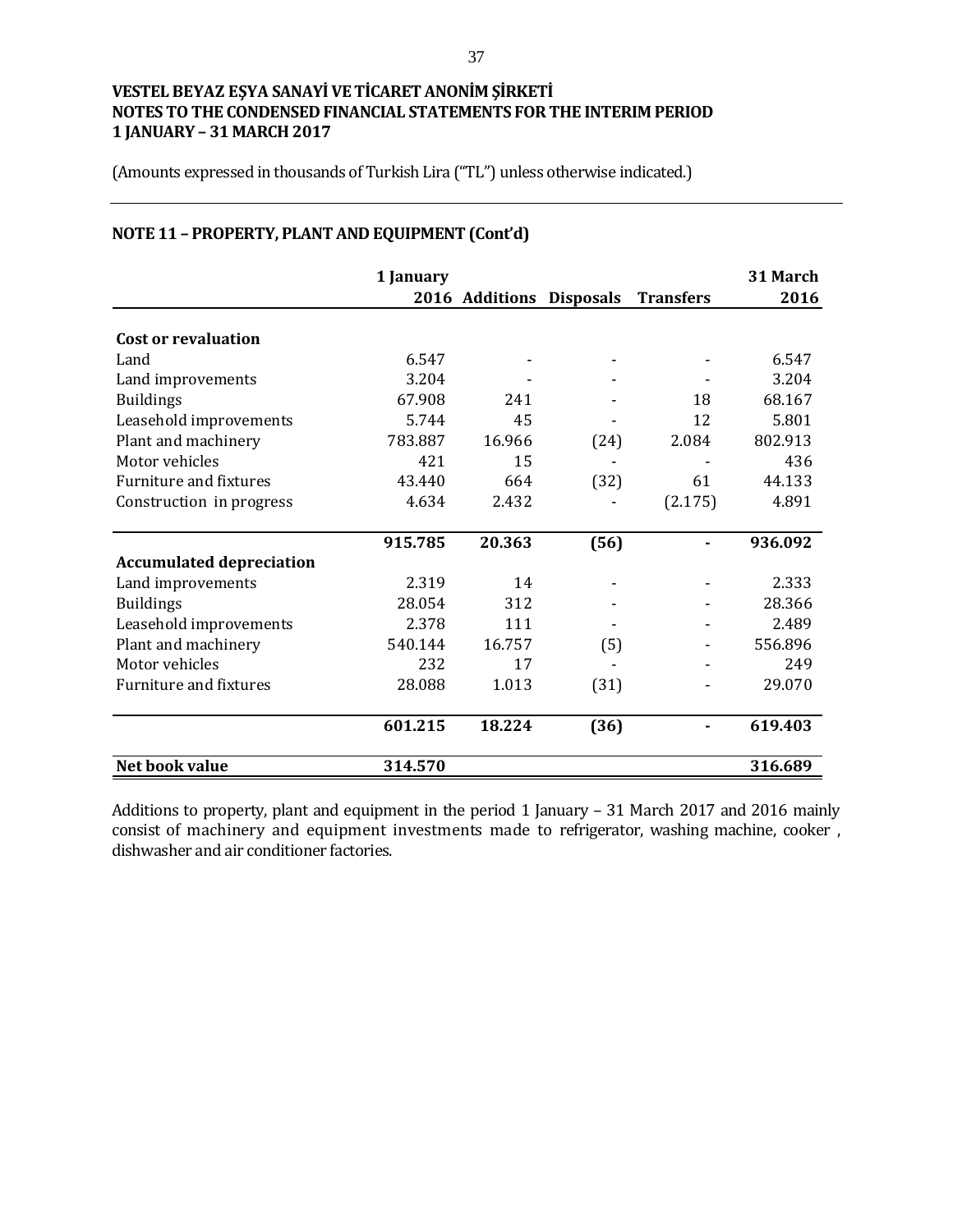(Amounts expressed in thousands of Turkish Lira ("TL") unless otherwise indicated.)

# **NOTE 11 – PROPERTY, PLANT AND EQUIPMENT (Cont'd)**

Useful lives of property, plant and equipment is as follows:

|                        | Useful life    |
|------------------------|----------------|
|                        |                |
| Land improvements      | 5 - 35 years   |
| <b>Buildings</b>       | 25 - 50 years  |
| Leasehold improvements | $3 - 10$ years |
| Plant and machinery    | 2 - 25 years   |
| Motor vehicles         | 5 - 10 years   |
| Furniture and fixtures | 5 - 10 years   |

Allocation of period depreciation and amortization expenses is as follows:

|                                              | 1 January -<br>31 March<br>2017 | 1 January -<br>31 March<br>2016 |
|----------------------------------------------|---------------------------------|---------------------------------|
|                                              |                                 |                                 |
| Cost of sales                                | 20.564                          | 17.568                          |
| Research and development expenses            | 4.695                           | 4.238                           |
| Marketing, selling and distribution expenses | 75                              | 66                              |
| General administrative expenses              | 185                             | 135                             |
|                                              | 25.519                          | 22.007                          |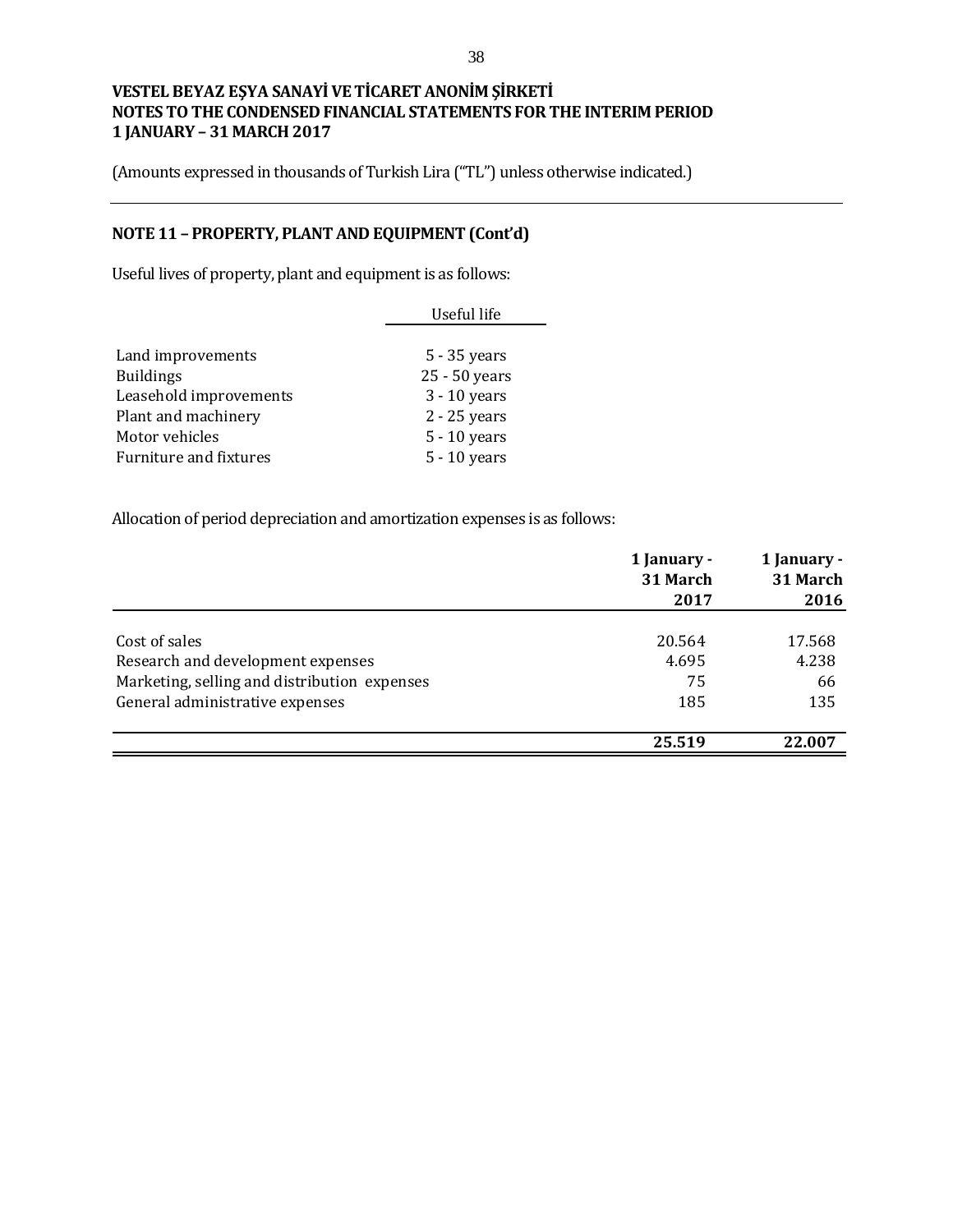(Amounts expressed in thousands of Turkish Lira ("TL") unless otherwise indicated.)

#### **NOTE 12 – INTANGIBLE ASSETS**

|                                 | 1 January | 2017 Additions | <b>Disposals</b> | 31 March<br>2017 |
|---------------------------------|-----------|----------------|------------------|------------------|
| Cost                            |           |                |                  |                  |
| Rights                          | 6.376     |                |                  | 6.376            |
| Development cost                | 159.355   | 8.300          |                  | 167.655          |
| Other intangible assets         | 11.490    | 207            |                  | 11.697           |
|                                 | 177.221   | 8.507          |                  | 185.728          |
| <b>Accumulated amortization</b> |           |                |                  |                  |
| Rights                          | 6.354     | 1              |                  | 6.355            |
| Development cost                | 69.424    | 4.436          |                  | 73.860           |
| Other intangible assets         | 4.413     | 224            |                  | 4.637            |
|                                 | 80.191    | 4.661          |                  | 84.852           |
| Net book value                  | 97.030    |                |                  | 100.876          |

|                                 | 1 January |                |                  | 31 March |
|---------------------------------|-----------|----------------|------------------|----------|
|                                 |           | 2016 Additions | <b>Disposals</b> | 2016     |
| Cost                            |           |                |                  |          |
| Rights                          | 6.376     |                |                  | 6.376    |
| Development cost                | 133.481   | 6.124          | (389)            | 139.216  |
| Other intangible assets         | 10.018    | 435            |                  | 10.453   |
|                                 | 149.875   | 6.559          | (389)            | 156.045  |
| <b>Accumulated amortization</b> |           |                |                  |          |
| Rights                          | 6.351     |                |                  | 6.351    |
| Development cost                | 54.926    | 3.607          |                  | 58.533   |
| Other intangible assets         | 3.635     | 176            |                  | 3.811    |
|                                 | 64.912    | 3.783          |                  | 68.695   |
| Net book value                  | 84.963    |                |                  | 87.350   |

Development costs, incurred by the Company on development projects relating to refrigerators, split air conditioners, washing machines, cookers and dish washers are capitalized as intangible assets when it is probable that costs will be recovered through future commercial activity and only if the cost can be measured reliably.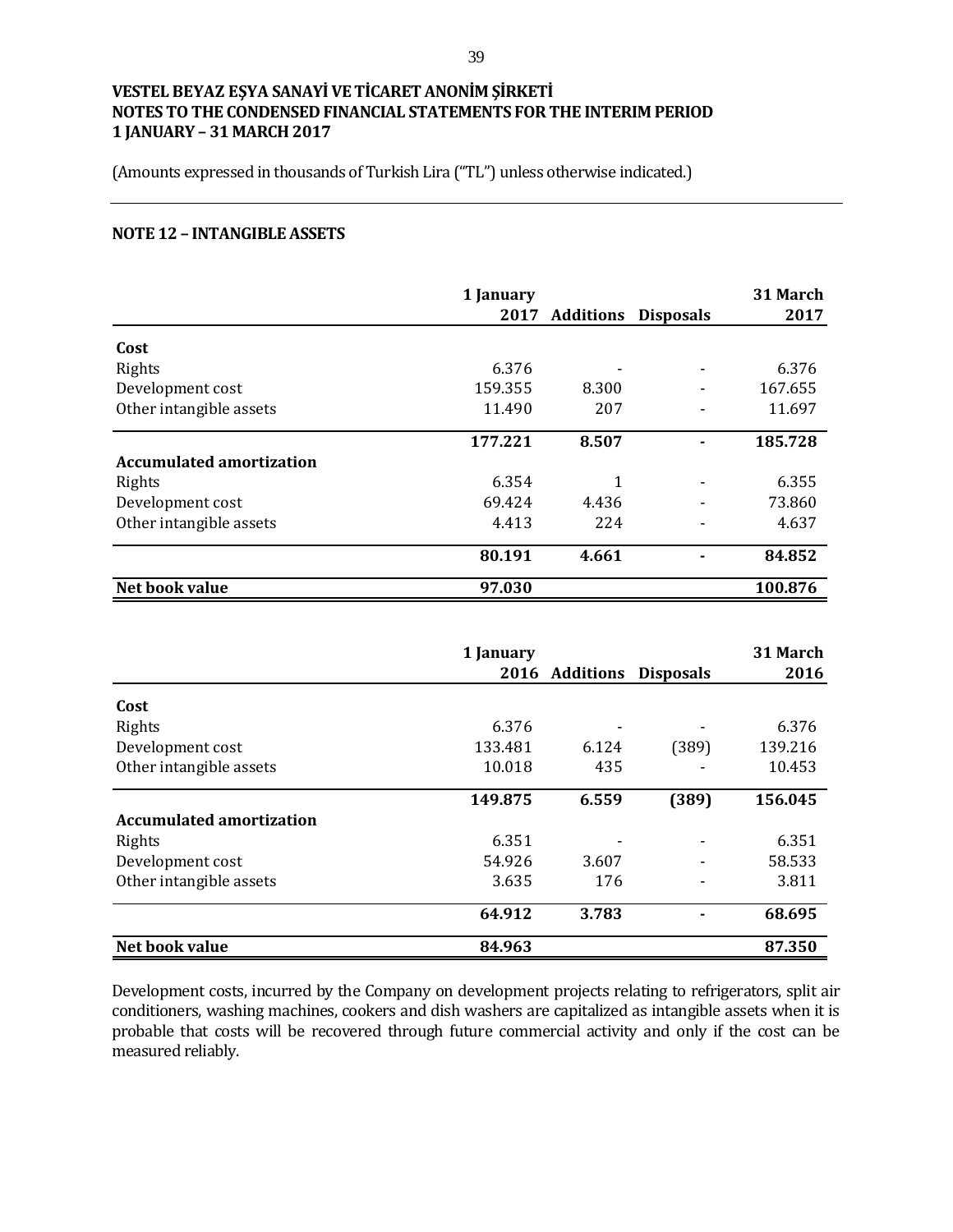(Amounts expressed in thousands of Turkish Lira ("TL") unless otherwise indicated.)

# **NOTE 12 – INTANGIBLE ASSETS (Cont'd)**

Useful lives of intangible assets are as follows:

|                   | Useful Life  |
|-------------------|--------------|
|                   |              |
| Rights            | 3-15 years   |
| Development costs | $2-10$ years |
| Other             | $2-15$ years |

### **NOTE 13 – PROVISIONS, CONTINGENT ASSETS AND LIABILITIES**

#### **a) Provisions**

|                                       |       | 31 March 2017 31 December 2016 |
|---------------------------------------|-------|--------------------------------|
|                                       |       |                                |
| <b>Short - term provisions</b>        |       |                                |
| Provision for lawsuit risks           | 1.620 | 1.620                          |
|                                       |       |                                |
|                                       | 1.620 | 1.620                          |
| b) Guarantees received by the Company |       |                                |

|                         |           | 31 March 2017 31 December 2016 |
|-------------------------|-----------|--------------------------------|
| Guarantee letters       | 33.562    | 7.232                          |
| Cheques and notes       | 8.348     | 8.273                          |
| Collaterals and pledges | 3.326.971 | 3.238.156                      |
|                         | 3.368.881 | 3.253.661                      |

Vestel Elektronik Sanayi ve Ticaret A.Ş. and Vestel Ticaret A.Ş. has given guarantees to various banks on behalf of the Company for its forward contracts and bank borrowings.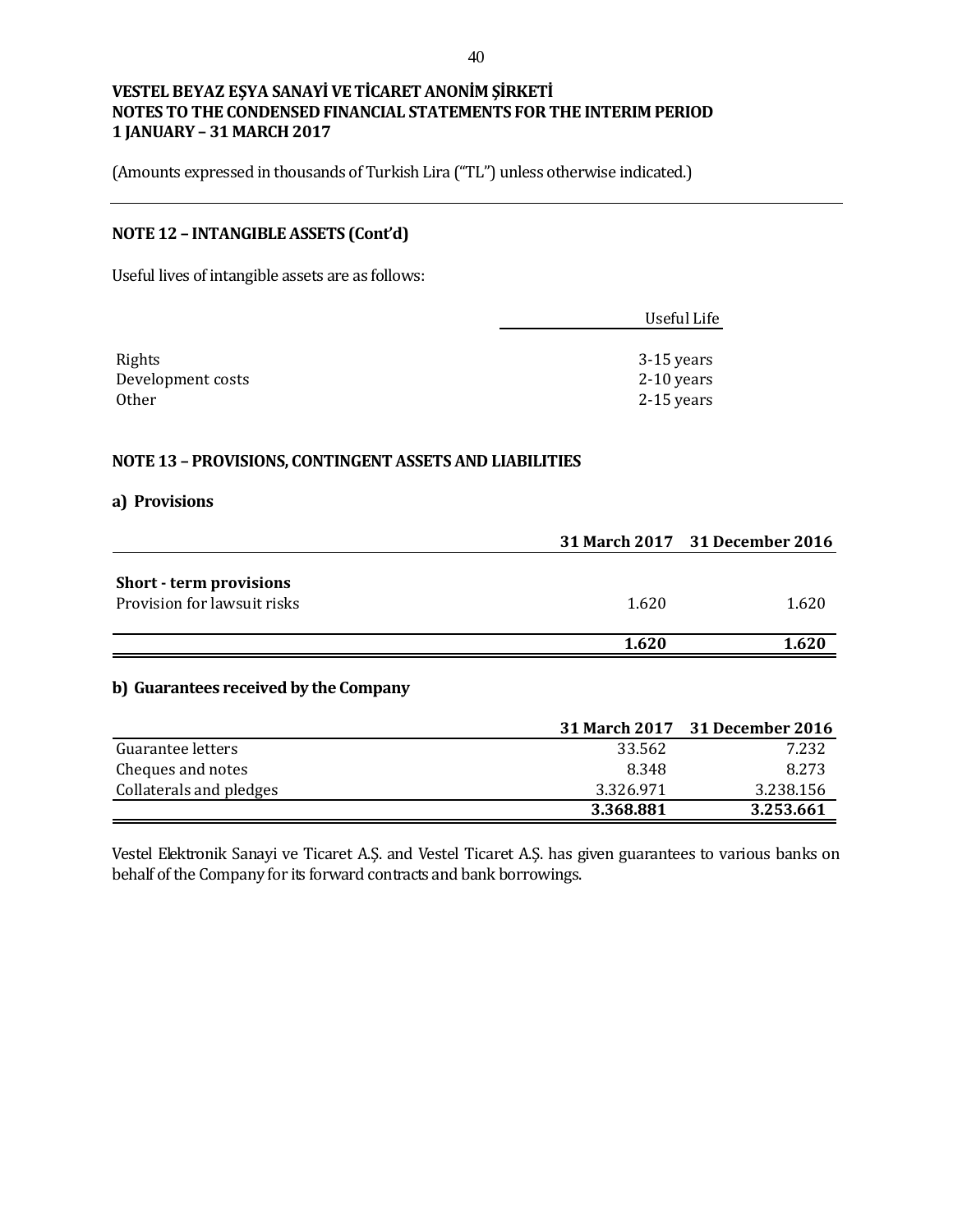(Amounts expressed in thousands of Turkish Lira ("TL") unless otherwise indicated.)

# **NOTE 13 – PROVISIONS, CONTINGENT ASSETS AND LIABILITIES (Cont'd)**

# **c) Collaterals, pledges and mortgages ("CPM's") given by the Company are as follows:**

|                                                                                             | <b>USD</b> | <b>EUR</b> |         | TL         |
|---------------------------------------------------------------------------------------------|------------|------------|---------|------------|
| <b>CPM's given by the Group</b>                                                             | (000)      | ('000)     | TL      | Equivalent |
| <b>31 March 2017</b>                                                                        |            |            |         |            |
| A. CPM's given on behalf of its own legal entity                                            | 9.332      | 14.670     | 19.210  | 110.500    |
| B. CPM's given on behalf of fully consolidated<br>subsidiaries                              |            |            |         |            |
| C. CPM's given on behalf of third parties for                                               |            |            |         |            |
| ordinary course of business                                                                 |            |            |         |            |
| D. Total amount of other CPM's given                                                        | 1.008.140  | 44.487     | 907.894 | 4.749.981  |
| i. Total amount of CPM's given on behalf of the<br>parent company                           | 722.288    |            | 667.835 | 3.295.952  |
| ii. Total amount of CPM's given to on behalf of                                             |            |            |         |            |
| other group companies which are not in scope of B<br>and C.                                 | 285.852    | 44.487     | 240.059 | 1.454.029  |
| iii. Total amount of CPM's given on behalf of third<br>parties which are not in scope of C. |            |            |         |            |
| <b>Total</b>                                                                                | 1.017.472  | 59.157     | 927.104 | 4.860.481  |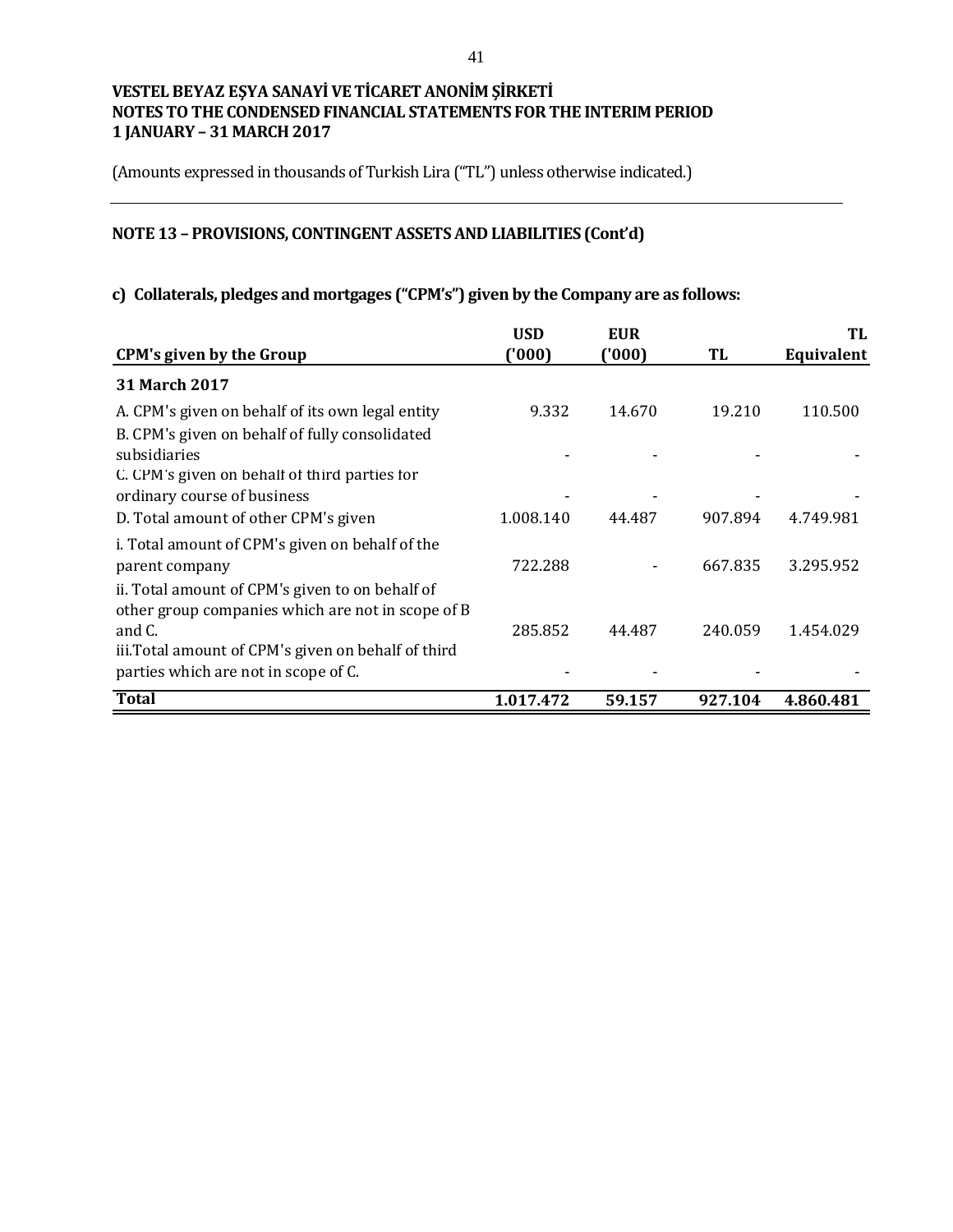(Amounts expressed in thousands of Turkish Lira ("TL") unless otherwise indicated.)

### **NOTE 13 – PROVISIONS, CONTINGENT ASSETS AND LIABILITIES (Cont'd)**

|                                                                                                    | <b>USD</b> | <b>EUR</b> |         | TL         |
|----------------------------------------------------------------------------------------------------|------------|------------|---------|------------|
| <b>CPM's given by the Group</b>                                                                    | ('000)     | ('000'     | TL      | Equivalent |
| <b>31 December 2016</b>                                                                            |            |            |         |            |
| A. CPM's given on behalf of its own legal entity<br>B. CPM's given on behalf of fully consolidated | 9.332      | 7.250      | 16.509  | 76.247     |
| subsidiaries                                                                                       |            |            |         |            |
| C. CPM's given on behalf of third parties for<br>ordinary course of business                       |            |            |         |            |
| D. Total amount of other CPM's given                                                               | 1.102.343  | 46.866     | 907.894 | 4.961.128  |
| i. Total amount of CPM's given on behalf of the                                                    |            |            |         |            |
| parent company<br>ii. Total amount of CPM's given to on behalf of                                  | 806.793    |            | 667.835 | 3.507.101  |
| other group companies which are not in scope of B<br>and C.                                        | 295.550    | 46.866     | 240.059 | 1.454.027  |
| iii. Total amount of CPM's given on behalf of third                                                |            |            |         |            |
| parties which are not in scope of C.                                                               |            |            |         |            |
| <b>Total</b>                                                                                       | 1.111.675  | 54.116     | 924.403 | 5.037.375  |

The Company has given collaterals to various banks on behalf of Vestel Elektronik Sanayi and Ticaret A.Ş. Vestel Ticaret A.Ş. and Vestel Holland BV for their forward contracts and bank loans obtained.

Proportion of other CPM's given by the Company to its equity 484% as of 31 March 2017. (31 December 2016: 539%).

#### **NOTE 14 – COMMITMENTS**

As of the balance sheet date the Company has committed to realize exports amounting to 454.548 thousand USD (31 December 2016: 462.190 thousand USD) due to the export and investment incentive certificates obtained.

As of 31 March 2017 the Company has forward foreign currency purchase contract that amounts to 182.184 thousand USD, 9.210 thousand EUR and 297.195 thousand TL against forward foreign currency sales contract that amounts to 183.543 thousand EUR, 55.817 thousand USD and 82.083 thousand TL (31 December 2016: 169.843 thousand USD and 219.947 thousand TL against forward foreign currency sales contract that amounts to 116.881 thousand EUR, 69.000 thousand USD and 136.991 thousand TL sales contracts)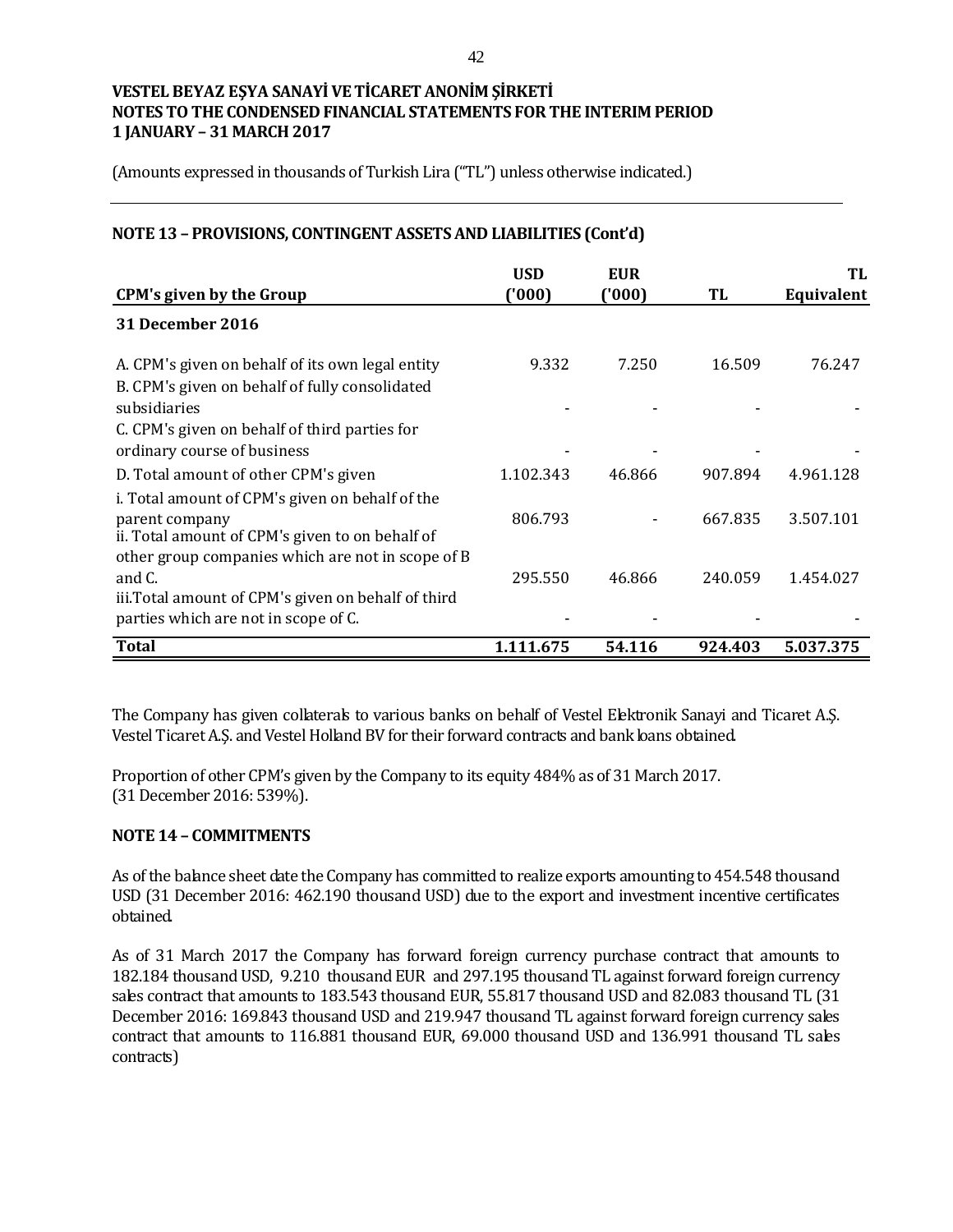(Amounts expressed in thousands of Turkish Lira ("TL") unless otherwise indicated.)

#### **NOTE 15 – EMPLOYEE BENEFITS**

#### **Liabilities for employee benefits:**

|                          |        | 31 March 2017 31 December 2016 |
|--------------------------|--------|--------------------------------|
|                          |        |                                |
| Due to personnel         | 18.537 | 17.538                         |
| Social security payables | 12.522 | 6.225                          |
|                          |        |                                |
|                          | 31.059 | 23.763                         |
|                          |        |                                |

#### **Long term provisions for employee benefits:**

|                                               |        | 31 March 2017 31 December 2016 |
|-----------------------------------------------|--------|--------------------------------|
| Provision for employment termination benefits | 24.579 | 24.459                         |

Under Turkish law, the Company is required to pay employment termination benefits to each employee whose employment is terminated without due caus. In addition, under the existing Social Security Law No. 506, clause No. 60, amended by the Labor Laws dated 6 March 1981, No. 2422 and 25 August 1999, No. 4447, the Company is also required to pay termination benefits to each employee who has earned the right to retire by receiving termination indemnities.

The amount payable is the equivalent of one month's gross salary for each year of service and is limited to a maximum of TL 4.426,16 TL/ year as of 31 March 2017. (31 December 2016: 4.297,21 TL/year).

The provision for employee termination benefits is not funded.

The provision is calculated by estimating the present value of the future obligation of the company arising from retirement of employees. Turkish Accounting Standards No: 19 ("Employee Benefits") requires actuarial valuation methods to be developed to estimate the enterprise's obligation under defined employee plans. Accordingly actuarial assumptions were used in the calculation of the total liability which is described below:

The principal assumption is that the maximum liability for each year of service will increase in line with inflation. Thus, the discount rate applied represents the expected real rate after adjusting for the anticipated effects of future inflation. An expected inflation rate and appropriate discount rate should both be determined, the net of these being real discount rate. Consequently in the accompanying financial statements as at 31 March 2017 the provision is calculated by estimating the present value of the future obligation of the company arising from retirement of employees. As of 31 March 2017 provision is calculated based on real discount rate of %4,79 (31 December 2016: 4,79 %) assuming 6,5% annual inflation rate and 11,60% discount rate.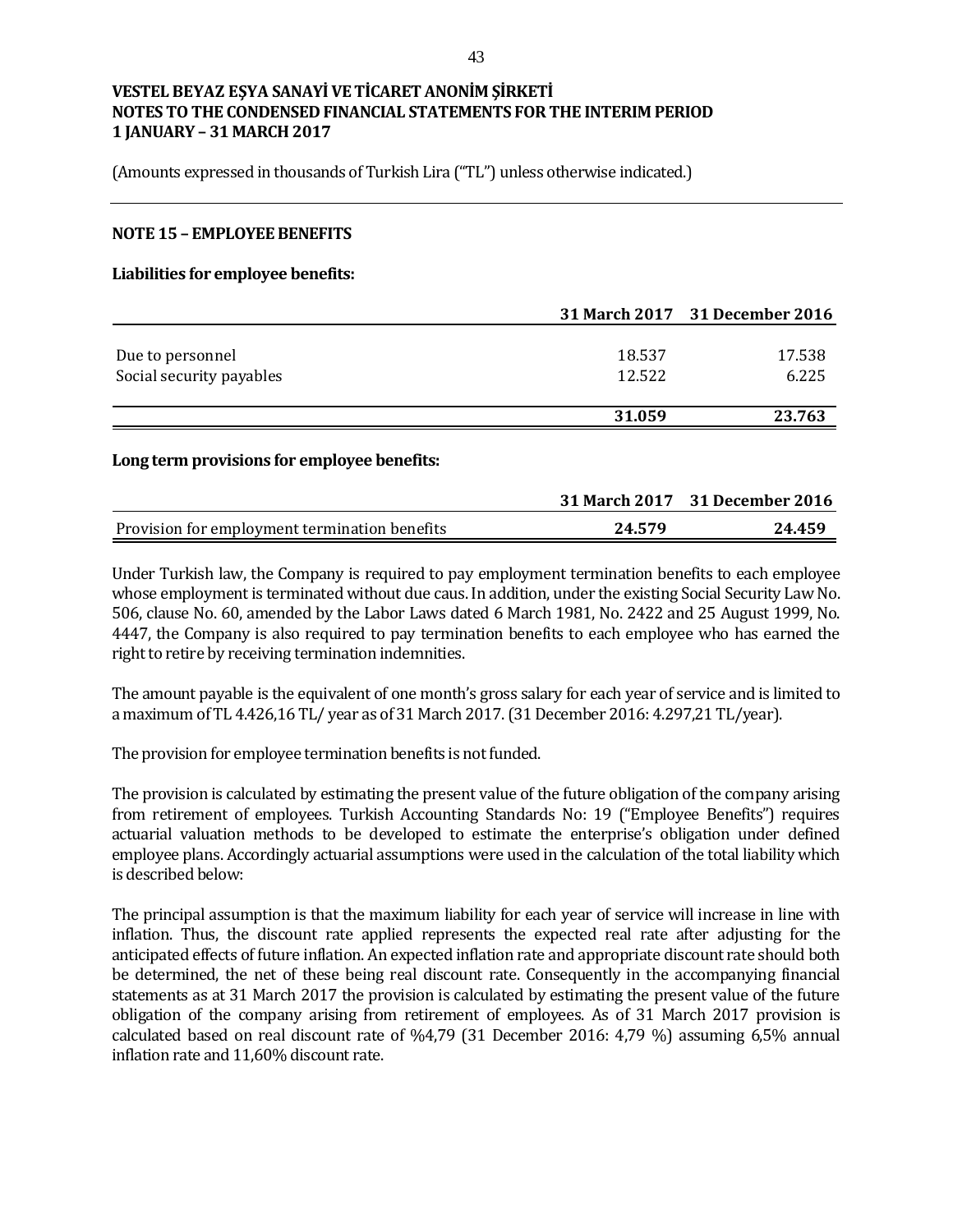(Amounts expressed in thousands of Turkish Lira ("TL") unless otherwise indicated.)

# **NOTE 15 – EMPLOYEE BENEFITS (Cont'd)**

The movements in the provision for employment termination benefit are as follows:

|                             | 1 January -<br>31 March 2017 | 1 January -<br>31 March 2016 |
|-----------------------------|------------------------------|------------------------------|
| <b>Balance at 1 January</b> | 24.459                       | 21.907                       |
| Increase during the year    | 853                          | 1.034                        |
| Payments during the year    | (1.434)                      | (1.402)                      |
| Actuarial (gain) / loss     | 131                          | 266                          |
| Interest expense            | 570                          | 570                          |
| <b>Balance at 31 March</b>  | 24.579                       | 22.375                       |

## **NOTE 16 –OTHERASSETS AND LIABILITIES**

|                                  |       | 31 March 2017 31 December 2016 |
|----------------------------------|-------|--------------------------------|
|                                  |       |                                |
| Other current assets             |       |                                |
| VAT carried forward              | 131   | 113                            |
| <b>Other</b>                     | 1.061 | 1.099                          |
|                                  | 1.192 | 1.212                          |
|                                  |       |                                |
| <b>Other current liabilities</b> |       |                                |
| Taxes and dues payable           | 2.496 | 9.743                          |
| Advances received                | 57    | 346                            |
| 0ther                            | 199   | 160                            |
|                                  | 2.752 | 10.249                         |

#### **NOTE 17 – CAPITAL, RESERVES AND OTHER EQUITY ITEMS**

#### **a) Paid in capital**

|                               |         | 31 March 2017 31 December 2016 |
|-------------------------------|---------|--------------------------------|
|                               |         |                                |
| Shares of par value TL 1 each |         |                                |
| Issued share capital          | 190.000 | 190.000                        |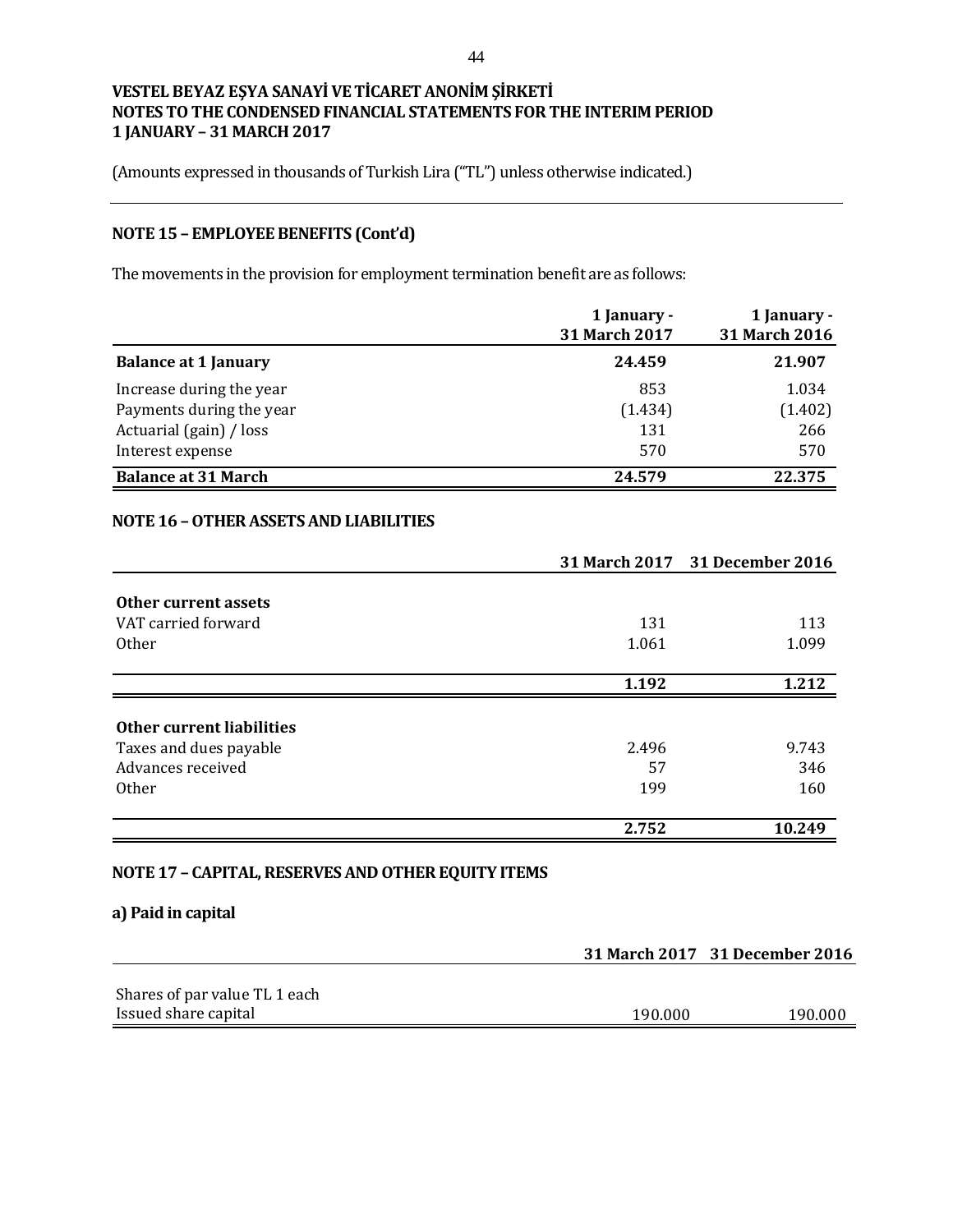(Amounts expressed in thousands of Turkish Lira ("TL") unless otherwise indicated.)

## **NOTE 17 –CAPITAL, RESERVES AND OTHER EQUITY ITEMS (Cont'd)**

As of 31 March 2017 and 31 December 2016 the shareholding structure is as follows:

|                                                                               | Shareholding % |             | <b>Amount</b> |                      |
|-------------------------------------------------------------------------------|----------------|-------------|---------------|----------------------|
|                                                                               | 31 March       | 31 December |               | 31 March 31 December |
|                                                                               | 2017           | 2016        | 2017          | 2016                 |
| Vestel Elektronik Sanayi ve Ticaret A.S.<br>(with Board of Directors Members) | 94,62%         | 94.62%      | 179.780       | 179.780              |
| Shares held by public                                                         | 5,38%          | 5.38%       | 10.220        | 10.220               |
|                                                                               | 100%           | 100%        | 190.000       | 190.000              |

#### **b) Adjustments to share capital**

Adjustment to share capital (restated to 31 December 2004 purchasing power of money) is the difference between restated share capital and historical share capital.

|                             |       | 31 March 2017 31 December 2016 |
|-----------------------------|-------|--------------------------------|
| Adjustment to share capital | 9.734 | 9.734                          |

#### **c) Share Premium**

Share premium account refers the difference between par value of the company's shares and the amount of the company received for newly issued shares. The share premium account is disclosed under equity as a separate line item and may not be distributed. It may be used in capital increase.

|               |         | 31 March 2017 31 December 2016 |
|---------------|---------|--------------------------------|
| Share premium | 109.031 | 109.031                        |

## **d) Restricted reserves ("Legal reserves")**

The legal reserves consist of first and second legal reserves appropriated in accordance with the Turkish Commercial Code ("TCC"). The first legal reserve is appropriated out of the statutory profits at the rate of 5%, until the total reserve reaches a maximum of 20% of the Company's share capital. The second legal reserve is appropriated at the rate of 10% of all distributions in excess of 5% of the Company's share capital. Under TCC, the legal reserves can only be used to offset losses and are not available for any other usage unless they exceed 50% of paid in share capital.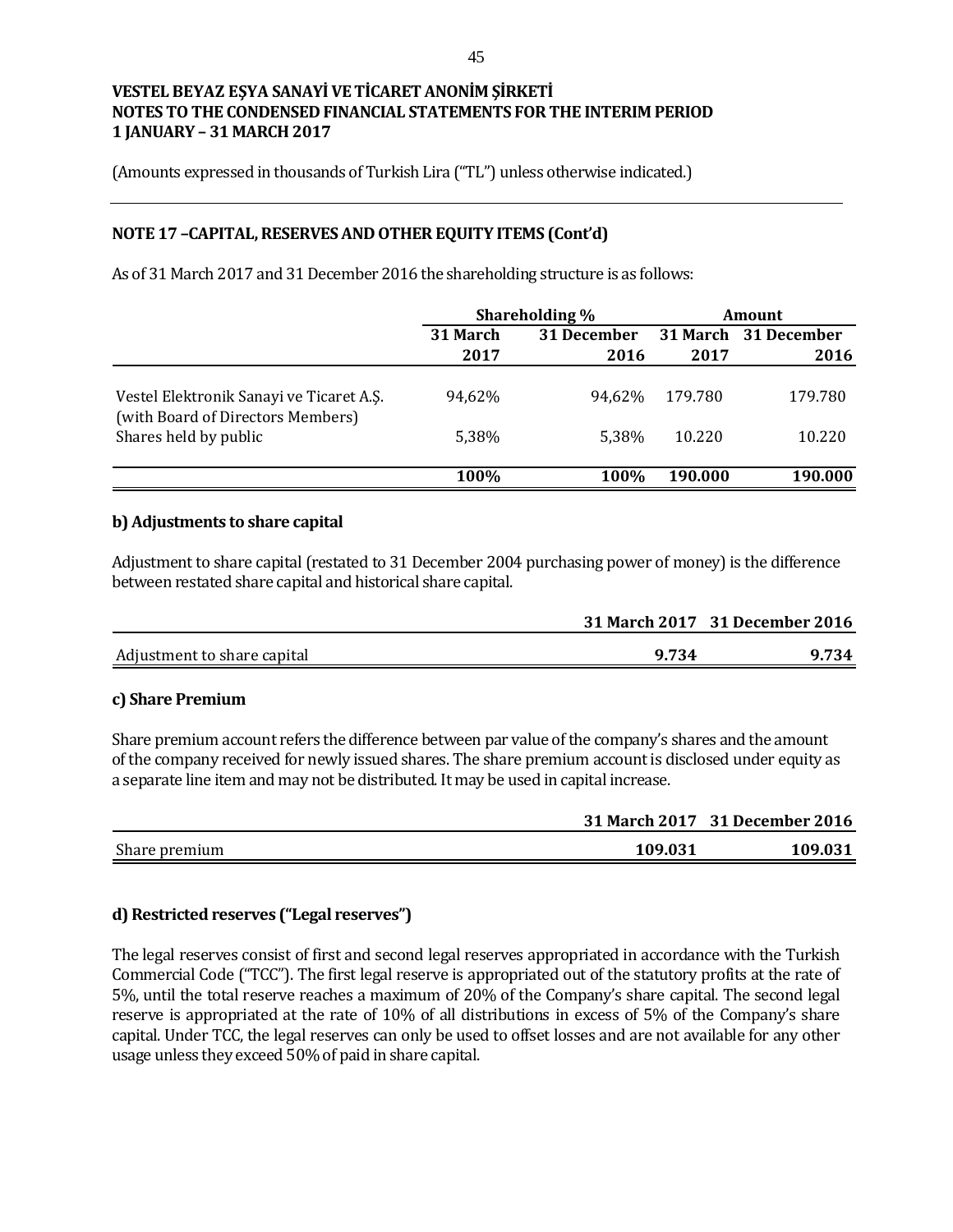(Amounts expressed in thousands of Turkish Lira ("TL") unless otherwise indicated.)

## **NOTE 17 – CAPITAL, RESERVES AND OTHER EQUITY ITEMS (Cont'd)**

|                               |         | 31 March 2017 31 December 2016 |
|-------------------------------|---------|--------------------------------|
| Legal reserves                | 77.019  | 77.019                         |
| e) Retained earnings          |         | 31 March 2017 31 December 2016 |
|                               |         |                                |
| <b>Extraordinary reserves</b> | 133.233 | 133.233                        |
| Previous year's profit        | 385.441 | 60.436                         |
|                               | 518.674 | 193.669                        |
|                               |         |                                |

#### **f) Dividend distribution**

For quoted companies dividends are distributed in accordance with the Communiqué Serial II -19.1 on "Principals Regarding Distribution of Interim Dividends" issued by the CMB effective from 1 February 2014.

Companies distribute dividends in accordance with their dividend payment policies settled and dividend payment decision taken in general assembly and in conformity with relevant legislations. The communiqué does not state a minimum dividend rate. Companies distribute dividends in accordance with the method defined in their dividend policy or articles of association. Additionally, dividend can be distributed in fixed or variable instalments and dividend advances can be paid over the profit on interim financial statements.

Unless the general reserves that has to be appropriated in accordance with TCC or the dividend to shareholders as determined in the articles of association or dividend policy are set aside; no decision can be taken to set aside other reserves, to transfer reserves to the subsequent year or to distribute dividends to holders of usufruct right certificates, to board of directors members or to employees; and no dividend can be distributed to those unless the determined dividend to shareholders is paid in cash.

On the other hand, in accordance with the Articles of Association of the Company, up to 5% of retained earnings after dividend distribution could be allocated to the Board of Directors or used for certain reasons designated by the Board of Directors when necessary.

- Based on the approval of the General Assembly, up to %3 of retained earnings after dividend distribution could be allocated to plant investments designated in accordance with article of 468 in TCC,
- Up to %5 of retained earnings after dividend distribution could be allocated to the Board of Directors as necessary,
- Up to %5 of retained earnings after dividend distribution could be allocated to donations, bonuses etc.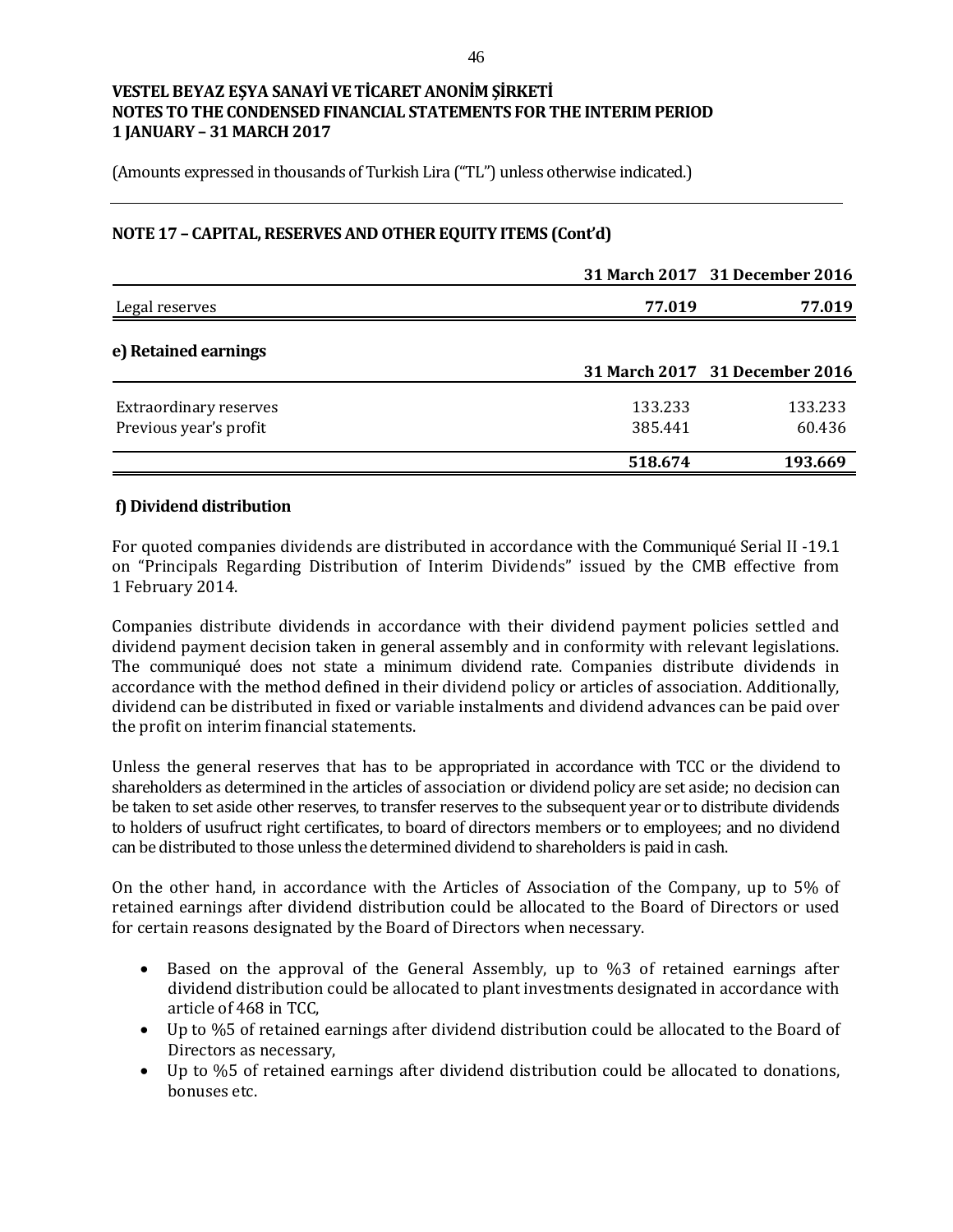(Amounts expressed in thousands of Turkish Lira ("TL") unless otherwise indicated.)

# **NOTE 18 – SALES**

|                           | 1 January -<br>31 March<br>2017 | 1 January -<br>31 March<br>2016 |
|---------------------------|---------------------------------|---------------------------------|
|                           |                                 |                                 |
| Domestic sales            | 165.248                         | 138.242                         |
| Overseas sales            | 524.323                         | 478.992                         |
| <b>Gross sales</b>        | 689.571                         | 617.234                         |
| Less: Sales discounts (-) | (561)                           | (219)                           |
| <b>Net sales</b>          | 689.010                         | 617.015                         |
| Cost of sales             | (589.025)                       | (532.215)                       |
| <b>Gross profit</b>       | 99.985                          | 84.800                          |

#### **NOTE 19 – EXPENSES BY NATURE**

|                                                            | 1 January -<br>31 March<br>2017 | 1 January -<br>31 March<br>2016 |
|------------------------------------------------------------|---------------------------------|---------------------------------|
|                                                            |                                 |                                 |
| Raw materials, supplies and finishd goods                  | 587.291                         | 448.101                         |
| Changes in finished goods, work in process and trade goods | (92.530)                        | 1.205                           |
| Personnel expenses                                         | 59.859                          | 55.720                          |
| Depreciation and amortization                              | 25.519                          | 22.007                          |
| <b>Other</b>                                               | 36.084                          | 33.189                          |
|                                                            | 616.223                         | 560.222                         |
|                                                            |                                 |                                 |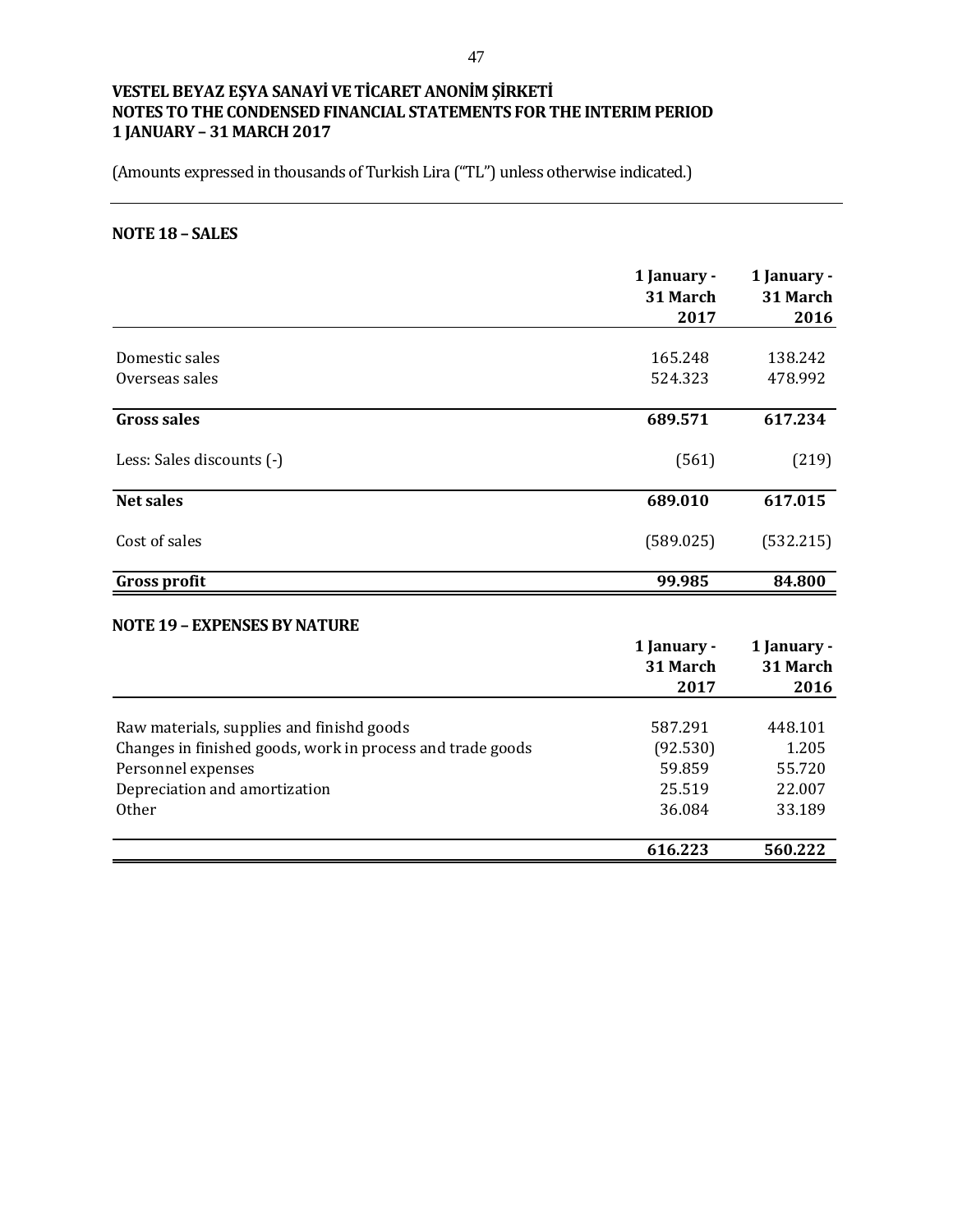(Amounts expressed in thousands of Turkish Lira ("TL") unless otherwise indicated.)

# **NOTE 20 – GENERAL ADMINISTRATIVE EXPENSES, MARKETING EXPENSES, RESEARCH AND DEVELOPMENT EXPENSES**

## **a) General administrative expenses:**

|                                       | 1 January - |          |
|---------------------------------------|-------------|----------|
|                                       | 31 March    | 31 March |
|                                       | 2017        | 2016     |
|                                       |             |          |
| Personnel expenses                    | 2.000       | 3.005    |
| Depreciation and amortization         | 185         | 135      |
| Office and rent expenses              | 1.201       | 2.831    |
| Consultancy and IT expenses           | 3.024       | 3.136    |
| <b>Other</b>                          | 3.606       | 2.265    |
|                                       | 10.016      | 11.372   |
|                                       |             |          |
| b) Marketing expenses:                |             |          |
| Personnel expenses                    | 2.618       | 2.486    |
| Depreciation and amortization         | 75          | 66       |
| <b>Transportation expenses</b>        | 5.655       | 5.653    |
| <b>Other</b>                          | 2.490       | 2.146    |
|                                       |             |          |
|                                       | 10.838      | 10.351   |
| c) Research and development expenses: |             |          |
| Personnel expenses                    | 1.160       | 1.256    |
| Depreciation and amortization         | 4.695       | 4.238    |
| <b>Other</b>                          | 489         | 790      |
|                                       | 6.344       | 6.284    |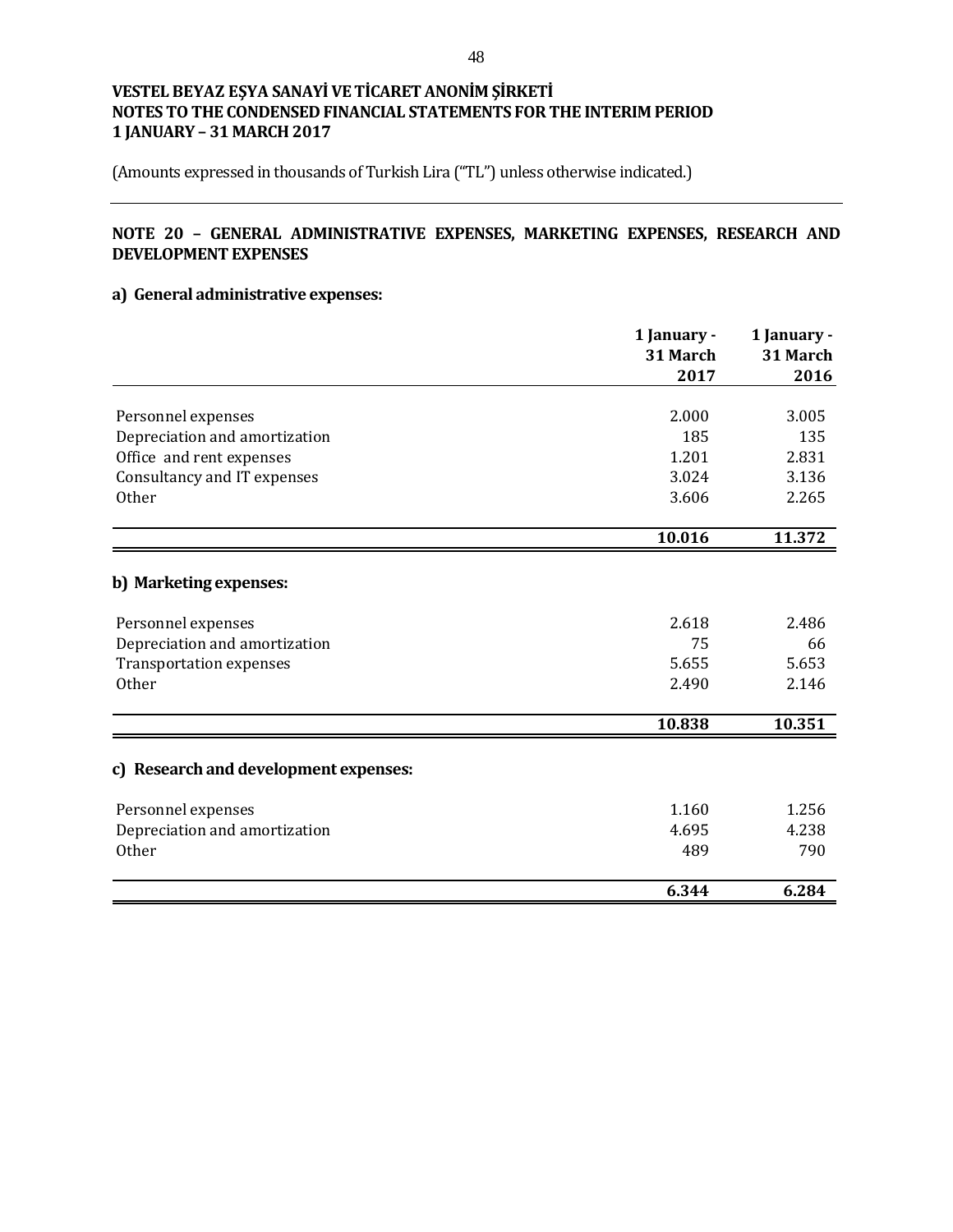(Amounts expressed in thousands of Turkish Lira ("TL") unless otherwise indicated.)

## **NOTE 21 –OTHERINCOME AND EXPENSE FROM OPERATING ACTIVITIES**

# **a) Other income from operating activities:**

|                                                           | 1 January -<br>31 March<br>2017 | 1 January -<br>31 March<br>2016 |
|-----------------------------------------------------------|---------------------------------|---------------------------------|
|                                                           |                                 |                                 |
| Credit finance gains arising from trading activities      | 8.699                           | 5.306                           |
| Foreign exchange gains arising from trading activities    | 81.928                          | 23.951                          |
| Other income                                              | 1.400                           | 2.496                           |
|                                                           | 92.027                          | 31.753                          |
| b) Other expense from operating activities:               |                                 |                                 |
| Debit finance charges arising from trading activities     | 5.933                           | 5.258                           |
| Foreign exchange expenses arising from trading activities | 53.234                          | 10.561                          |
| Other expenses                                            | 1.894                           | 2.563                           |
|                                                           | 61.061                          | 18.382                          |
| NOTE 22 - FINANCIAL INCOME AND FINANCIAL EXPENSE          |                                 |                                 |
| a) Financial Income:                                      |                                 |                                 |
|                                                           | 1 January -                     | 1 January -                     |
|                                                           | 31 March                        | 31 March                        |
|                                                           | 2017                            | 2016                            |

|                                           | 31.800 | 31.392 |
|-------------------------------------------|--------|--------|
| Interest income                           | 8.643  | 7.045  |
|                                           |        |        |
| Gains on derivative financial instruments | 19.946 | 20.383 |
| Foreign exchange gains                    | 3.211  | 3.964  |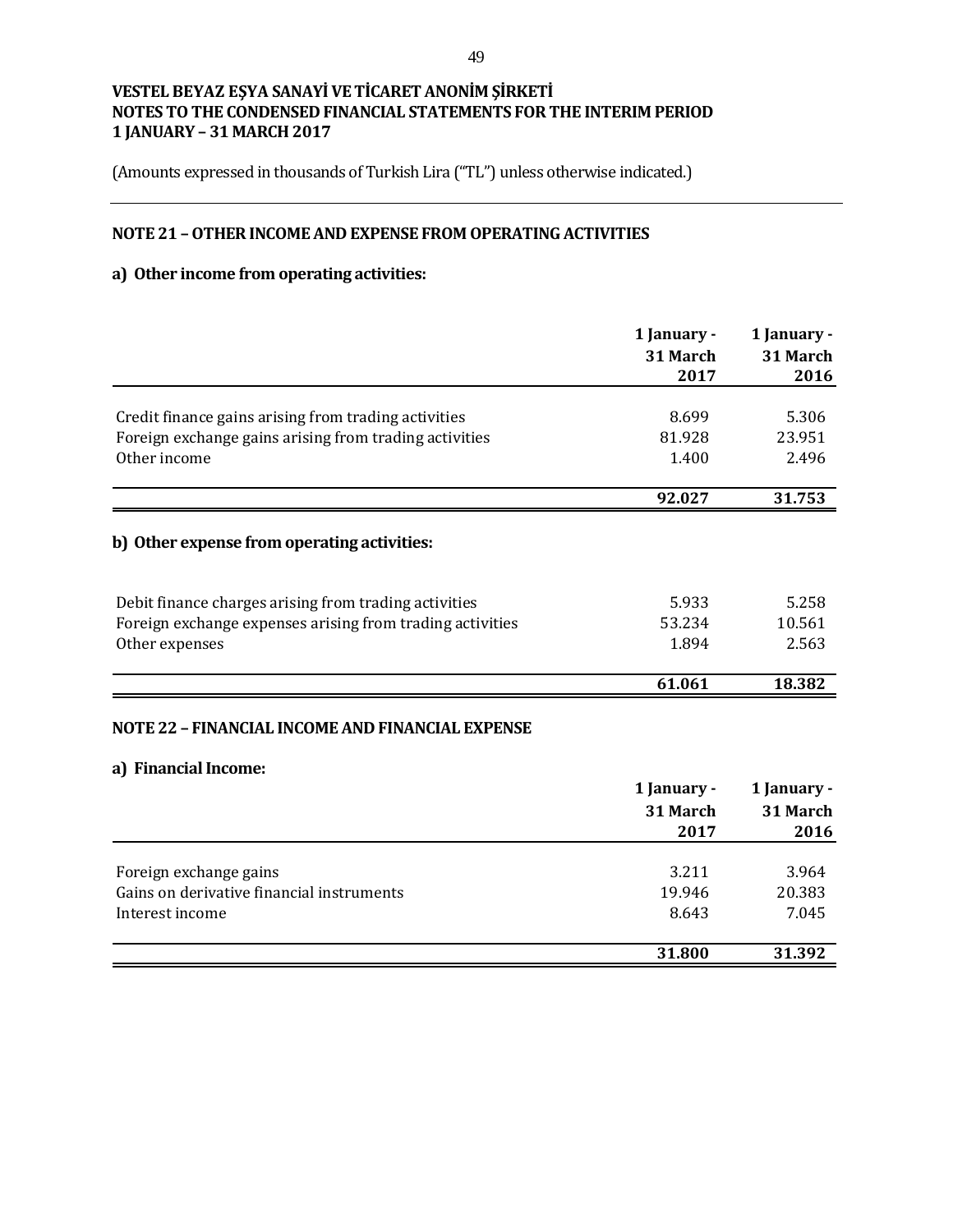(Amounts expressed in thousands of Turkish Lira ("TL") unless otherwise indicated.)

#### **NOTE 22 – FINANCIAL INCOME AND FINANCIAL EXPENSE (Cont'd)**

#### **b) Financial Expense:**

|                                            | 1 January -<br>31 March | 1 January -<br>31 March |  |
|--------------------------------------------|-------------------------|-------------------------|--|
|                                            | 2017                    | 2016                    |  |
| Foreign exchange losses                    | 21.509                  | 4.102                   |  |
| Losses on derivative financial instruments | 33.324                  | 26.927                  |  |
| Interest and commission expense            | 7.916                   | 4.537                   |  |
| Other finance expense                      | 31                      | 45                      |  |
|                                            | 62.780                  | 35.611                  |  |

#### **NOTE 23 –TAXESON INCOME (INCLUDING DEFERRED TAX ASSETS AND LIABILITIES)**

|                                                   |               | 31 March 2017 31 December 2016 |
|---------------------------------------------------|---------------|--------------------------------|
| Corporation and income taxes<br>Prepaid taxes (-) | 1.012<br>(96) | 18.751<br>(15.566)             |
| Current income tax liabilities - net              | 916           | 3.185                          |
| Deferred tax assets                               | 5.666         | 2.056                          |

In Turkey, beginning from 1 January 2006, the corporate tax rate is 20%.

Corporate tax is applied on taxable corporate income, which is calculated from the statutory accounting profit by adding back non-deductible expenses and by deducting other exempt income. In addition to corporate taxes, companies should also calculate income withholding taxes on any dividends distributed at the rate of % 15, except for companies receiving dividends who are resident companies in Turkey. Undistributed dividends incorporated in share capital are not subject to income withholding taxes.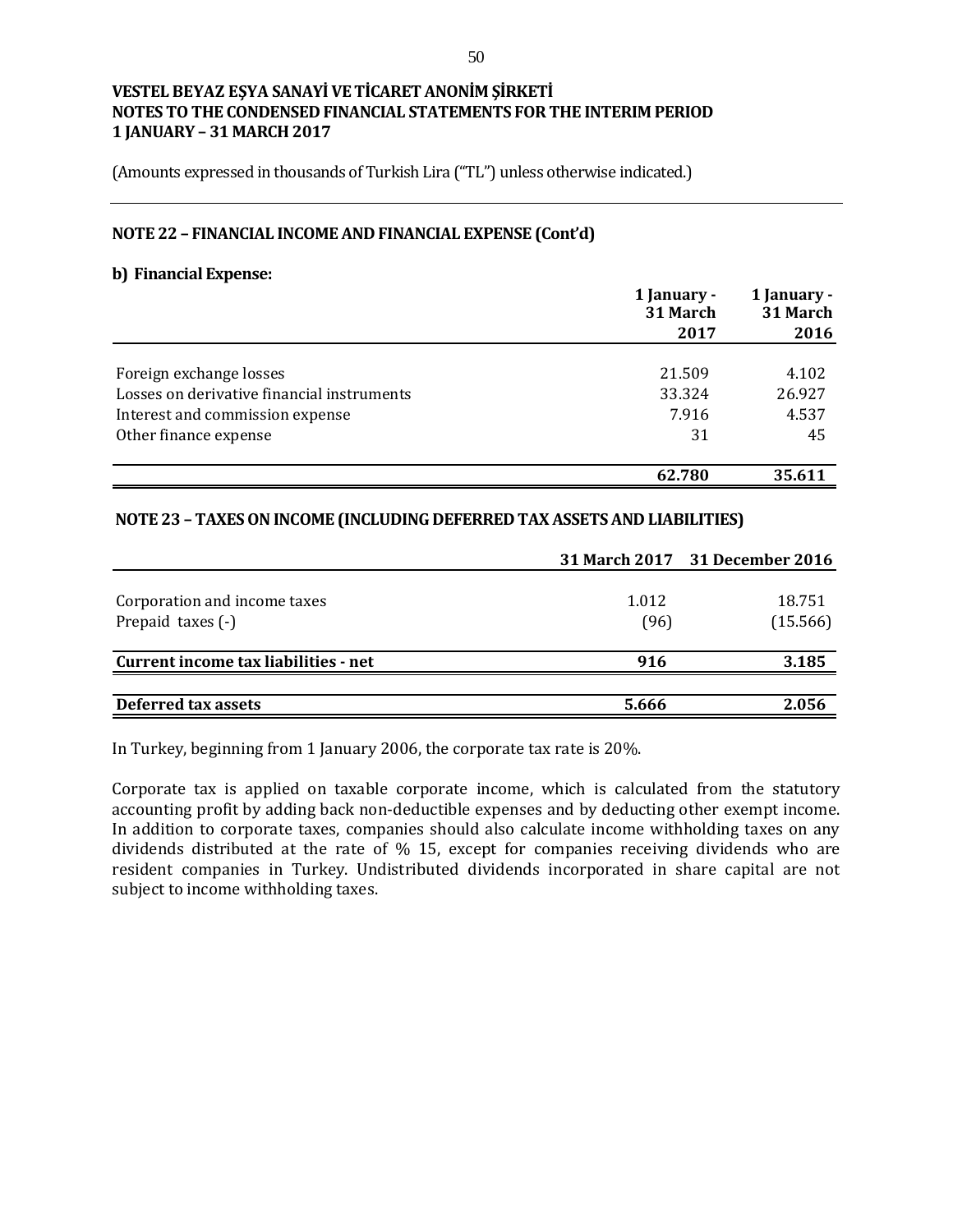(Amounts expressed in thousands of Turkish Lira ("TL") unless otherwise indicated.)

## **NOTE 23 – TAXESON INCOME (INCLUDING DEFERRED TAX ASSETS AND LIABILITIES) (Cont'd)**

In Turkey, advance tax returns are filed on a quarterly basis at the rate of %20, until the 14th day of the following month and paid until the 17th day. Advance tax returns files within the year are offset against corporate income tax calculated over the annual taxable corporate income.

According to the Corporate Tax Law, 75% of the capital gains arising from the sale of tangible assets and investments in equity shares owned for at least two years are exempted from corporate tax on the condition that such gains are reflected in the equity.

Under the Turkish taxation system, tax losses can be carried forward to be offset against future taxable income for up to five years. Tax losses cannot be carried back.

There is no procedure for a final and definitive agreement on tax assessments. Tax returns are filed between 1-25 April following the close of the accounting year to which they relate. Tax authorities may however examine such returns and the underlying accounting records and may revise assessment within five years.As of 1 January - 31 March 2017 and 2016 tax expense in the statement of income is as follows:

|                                                                | 1 January -<br>31 March 2017 | 1 January -<br>31 March 2016 |  |
|----------------------------------------------------------------|------------------------------|------------------------------|--|
| Current period tax expense<br>Deferred tax benefit / (expense) | (1.012)<br>967               | (4.294)<br>3.664             |  |
| <b>Total tax expense</b>                                       | (45)                         | (630)                        |  |

Due to modernization, plant extension and investments incentive documents in Manisa Organized Industrial Zone, the Company has reduced rate of corporate tax advantage.

#### **Deferred tax assets and liabilities**

The Company recognizes deferred tax assets and liabilities based upon temporary differences arising between their financial statements prepared in accordance with CMB Communiqué II, No. 14.1 and their statutory financial statements. These temporary differences usually result from the recognition of revenue and expenses in different reporting periods for CMB Financial Reporting Standards and tax purposes.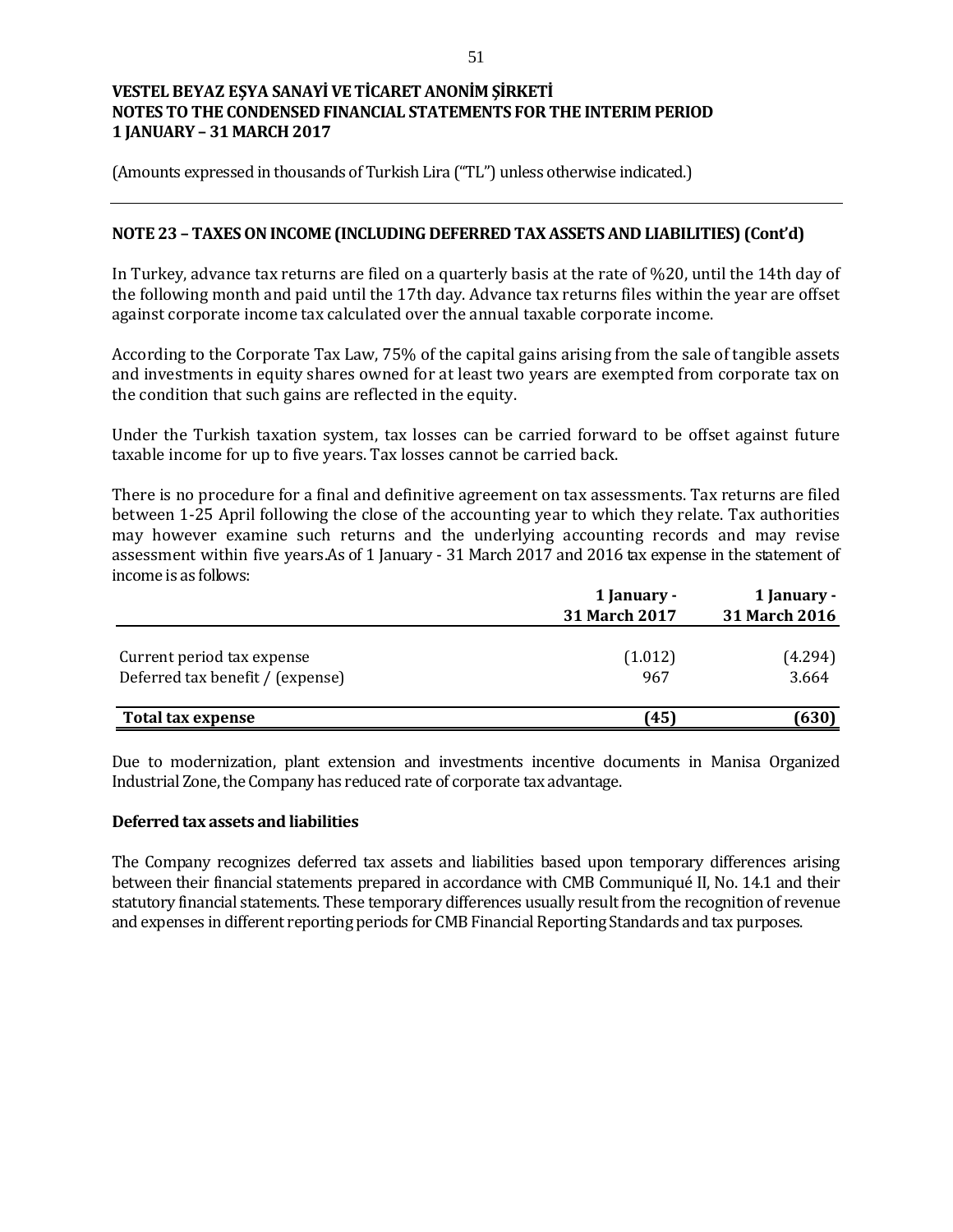(Amounts expressed in thousands of Turkish Lira ("TL") unless otherwise indicated.)

### **NOTE 23 – TAXESON INCOME (INCLUDING DEFERRED TAX ASSETS AND LIABILITIES) (Cont'd)**

Tax rate used in the calculation of deferred tax assets and liabilities based on the liability method is 20% as of 31 March 2017. (31 December 2016:%20).

The breakdown of cumulative temporary differences and the resulting deferred tax assets and liabilities provided using principal tax rate as of the balance sheet dates is as follows:

|                                                                       | <b>Cumulative temporary</b> |          |        |                                  |
|-----------------------------------------------------------------------|-----------------------------|----------|--------|----------------------------------|
|                                                                       | differences                 |          |        | Deferred tax                     |
|                                                                       | 31 March                    |          |        | 31 December 31 March 31 December |
|                                                                       | 2017                        | 2016     | 2017   | 2016                             |
| Deferred tax assets                                                   |                             |          |        |                                  |
| <b>Employment termination benefits</b><br>Provision for impairment on | (24.579)                    | (24.459) | 4.916  | 4.892                            |
| inventories                                                           | (1.063)                     | (268)    | 213    | 54                               |
| Derivative financial instruments                                      | (10.827)                    | (1.449)  | 2.165  | 290                              |
| <b>Other</b>                                                          | (15.050)                    | (13.185) | 3.010  | 2.637                            |
|                                                                       |                             |          | 10.304 | 7.873                            |

|                                          | <b>Cumulative temporary</b> |        |         |                                  |
|------------------------------------------|-----------------------------|--------|---------|----------------------------------|
|                                          | differences                 |        |         | Deferred tax                     |
|                                          | 31 March                    |        |         | 31 December 31 March 31 December |
|                                          | 2017                        | 2016   | 2017    | 2016                             |
| <b>Deferred tax liabilites</b>           |                             |        |         |                                  |
| Useful life and valuation differences on |                             |        |         |                                  |
| property, plant and equipment and        |                             |        |         |                                  |
| intangible assets                        | 21.850                      | 27.730 | (4.370) | (5.546)                          |
| <b>Other</b>                             | 1.340                       | 1.355  | (268)   | (271)                            |
|                                          |                             |        | (4.638) | (5.817)                          |
|                                          |                             |        |         |                                  |
| Deferred tax liabilites - net            |                             |        | 5.666   | 2.056                            |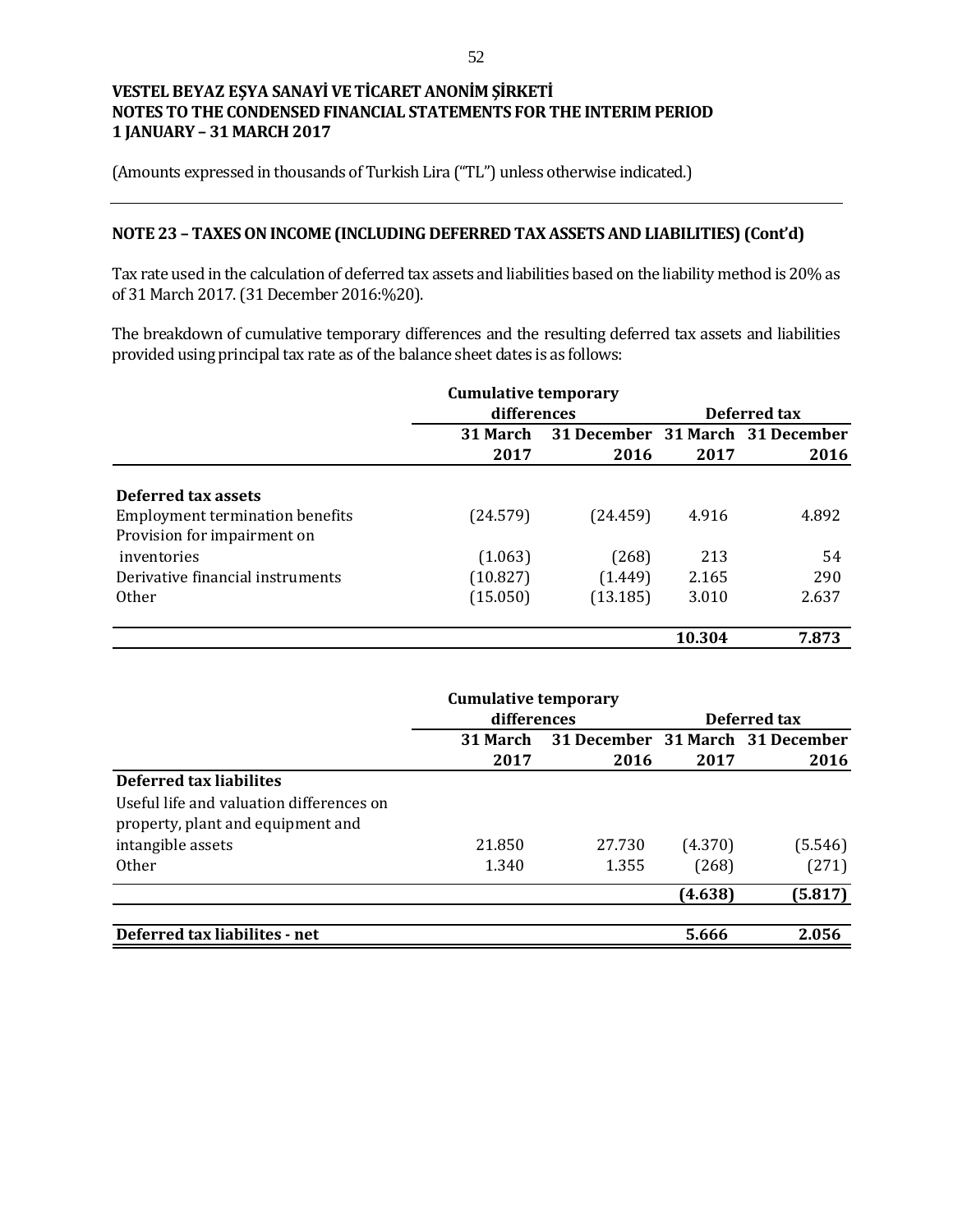(Amounts expressed in thousands of Turkish Lira ("TL") unless otherwise indicated.)

# **NOTE 23 – TAXESON INCOME (INCLUDING DEFERRED TAX ASSETS AND LIABILITIES) (Cont'd)**

The movement of net deferred tax assets and liabilities is as follows:

|                                            | 1 January -<br><b>31 March 2017</b> | 1 January -<br>31 March 2016 |
|--------------------------------------------|-------------------------------------|------------------------------|
| Opening balance, 1 January                 | 2.056                               | (5.045)                      |
| Tax expense recognized in income statement | 967                                 | 3.664                        |
| Recognized in shareholders' equity         | 2.643                               | 1.529                        |
| Deferred tax liabilities                   |                                     |                              |
| at the end of the period, net              | 5.666                               | 148                          |

#### **NOTE 24– EARNINGS PER SHARE**

|                                                                                   | 1 January -<br>31 March<br>2017 | 1 January -<br>31 March<br>2016 |
|-----------------------------------------------------------------------------------|---------------------------------|---------------------------------|
| Net income attributable to equity holders of the parent                           | 72.728                          | 65.315                          |
| Weighted number of ordinary shares with a TL 1 of face value<br>(thousand shares) | 190.000                         | 190.000                         |
|                                                                                   | 0,38                            | 0.34                            |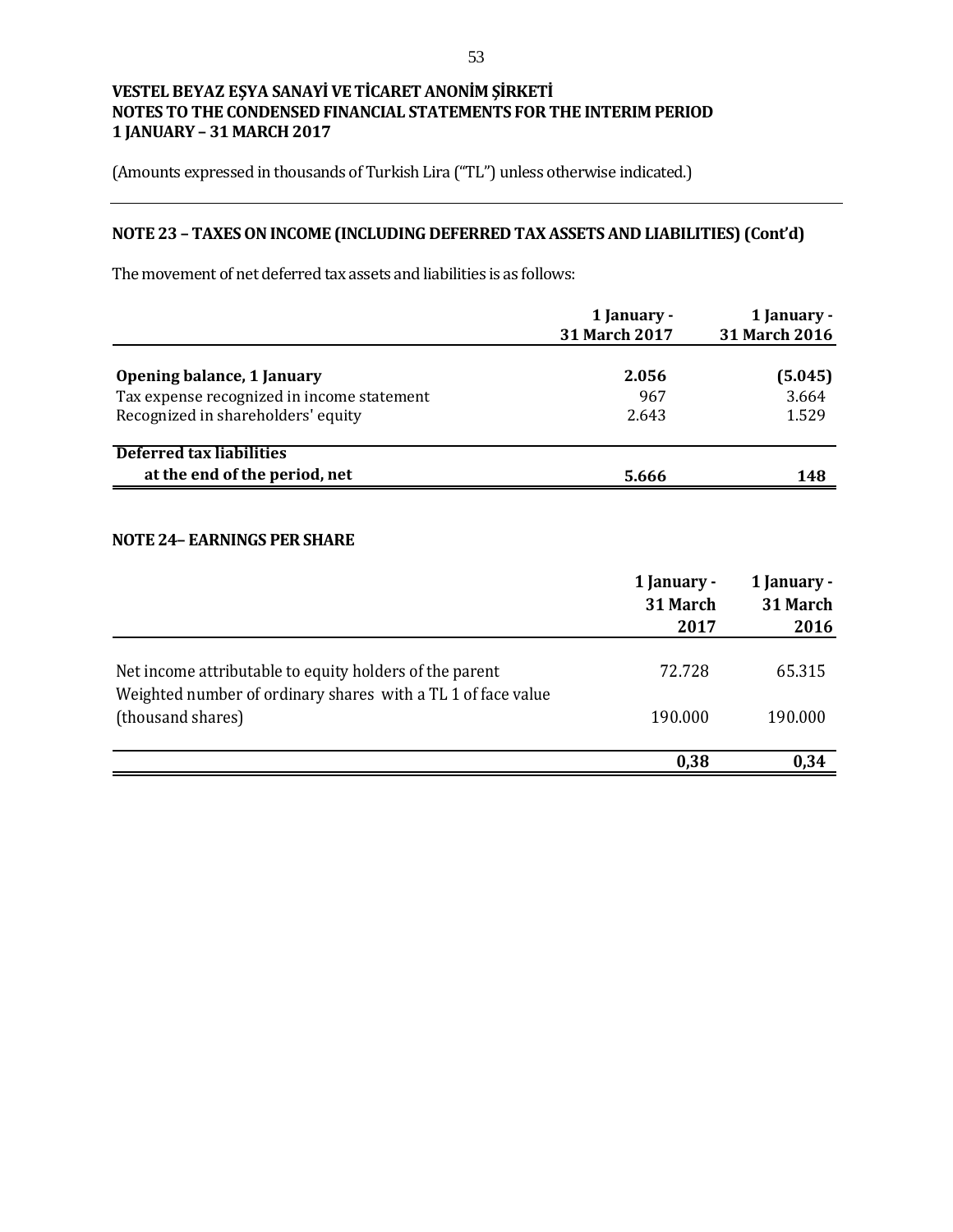(Amounts expressed in thousands of Turkish Lira ("TL") unless otherwise indicated.)

### **NOTE 25 – DERIVATIVE INSTRUMENTS**

|                                         | 31 March 2017   |                   | <b>31 December 2016</b> |                   |
|-----------------------------------------|-----------------|-------------------|-------------------------|-------------------|
|                                         |                 | <b>Fair Value</b> |                         | <b>Fair Value</b> |
|                                         | <b>Contract</b> | Assets /          | <b>Contract</b>         | Assets /          |
|                                         | amount          | (Liabilities)     | amount                  | (Liabilities)     |
| Derivative financial assets             |                 |                   |                         |                   |
| <b>Held for trading</b>                 |                 |                   |                         |                   |
| Forward foreign currency transactions   | 355.315         | 553               | 354.888                 | 2.922             |
| <b>Cash flow hedge</b>                  |                 |                   |                         |                   |
| Forward foreign currency transactions   | 125.532         | 10.397            | 242.825                 | 23.482            |
| <b>Derivative financial liabilities</b> |                 |                   |                         |                   |
| <b>Held for trading</b>                 |                 |                   |                         |                   |
| Forward foreign currency transactions   | 515.237         | (21.777)          | 219.947                 | (27.853)          |
|                                         | 996.084         | (10.827)          | 817.660                 | (1.449)           |

#### **NOTE 26 – FINANCIAL INSTRUMENTS AND FINANCIAL RISK MANAGEMENT**

#### **Foreign currency risk:**

The Company is exposed to exchange rate risk due to its foreign currency denominated transactions. The main principle of foreign currency risk management is to maintain foreign exchange position at the level that minimizes the impact of foreign exchange fluctuations.

Derivative instruments are used in foreign currency risk management where necessary. In this respect the Company mainly prefers using foreign exchange forward contracts.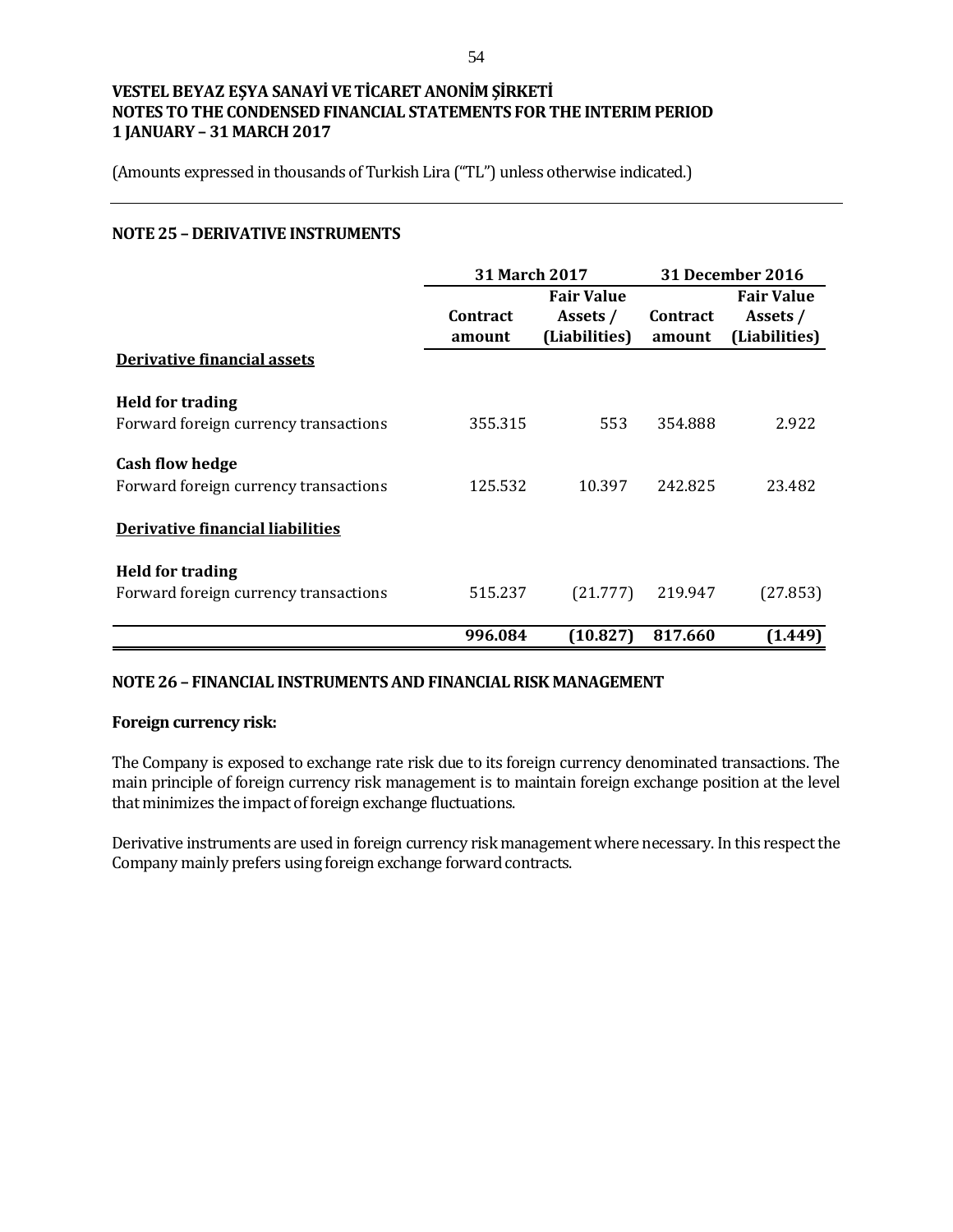(Amounts expressed in thousands of Turkish Lira ("TL") unless otherwise indicated.)

# **NOTE 26 – FINANCIAL INSTRUMENTS AND FINANCIAL RISK MANAGEMENT (Cont'd)**

|                                               |            |           | Other (TL       |                      |
|-----------------------------------------------|------------|-----------|-----------------|----------------------|
| 31 March 2017                                 | <b>USD</b> |           | EUR Equivalent) | <b>TL Equivalent</b> |
| 1. Trade receivables                          | 2.905      | 218.187   | 14              | 863.324              |
| 2a. Monetary financial assets (including      |            |           |                 |                      |
| cash and cash equivalents)                    | 1.509      | 525       | 6               | 7.549                |
| 2b. Non-monetary financial assets             |            |           |                 |                      |
| 3. Other                                      | 355        |           |                 | 1.292                |
| 4. Current assets $(1+2+3)$                   | 4.769      | 218.712   | 20              | 872.165              |
| 5. Trade receivables                          |            |           |                 |                      |
| 6a. Monetary financial assets                 |            |           |                 |                      |
| 6b. Non-monetary financial assets             |            |           |                 |                      |
| 7. Other                                      |            |           |                 |                      |
| 8. Non-current assets (5+6+7)                 |            |           |                 |                      |
| 9. Total assets $(4+8)$                       | 4.769      | 218.712   | 20              | 872.165              |
| 10. Trade payables                            | 119.286    | 59.882    | 114             | 668.185              |
| 11. Financial liabilities                     |            | 38.495    |                 | 150.451              |
| 12a. Other monetary liabilities               |            | 14.286    |                 | 55.834               |
| 12b. Other non-monetary liabilities           |            |           |                 |                      |
| 13. Current liabilities (10+11+12)            | 119.286    | 112.663   | 114             | 874.470              |
| 14. Trade payables                            |            |           |                 |                      |
| 15. Financial liabilities                     |            | 5.098     |                 | 19.923               |
| 16a. Other monetary liabilities               |            | 28.640    |                 | 111.934              |
| 16b. Other non-monetary liabilities           |            |           |                 |                      |
| 17. Non-current liabilities (14+15+16)        |            | 33.738    |                 | 131.857              |
| 18. Total liabilities (13+17)                 | 119.286    | 146.401   | 114             | 1.006.327            |
| 19. Off-balance sheet derivative instruments/ |            |           |                 |                      |
| net asset (liability) position (19a+19b)      | 126.367    | (174.333) |                 | (221.547)            |
| 19a. Hedged total assets                      | 182.184    | 9.210     |                 | 698.890              |
| 19b. Hedged total liabilities                 | (55.817)   | (183.543) |                 | (920.437)            |
| 20. Net foreign currency asset/ (liability)   |            |           |                 |                      |
| position (9-18+19)                            | 11.850     | (102.022) | (94)            | (355.709)            |
| 21. Net foreign currency monetary asset/      |            |           |                 |                      |
| (liability) position                          |            |           |                 |                      |
| $(=1+2a+5+6a-10-11-12a-14-15-16a)$            | (114.872)  | 72.311    | (94)            | (135.454)            |
| 22. Fair value of financial instruments used  |            |           |                 |                      |
| in foreign currency hedging                   |            |           |                 | (10.827)             |
| 23. Export                                    | 3.170      | 133.540   |                 | 524.323              |
| 24. Import                                    | 56.451     | 45.428    | 301             | 387.116              |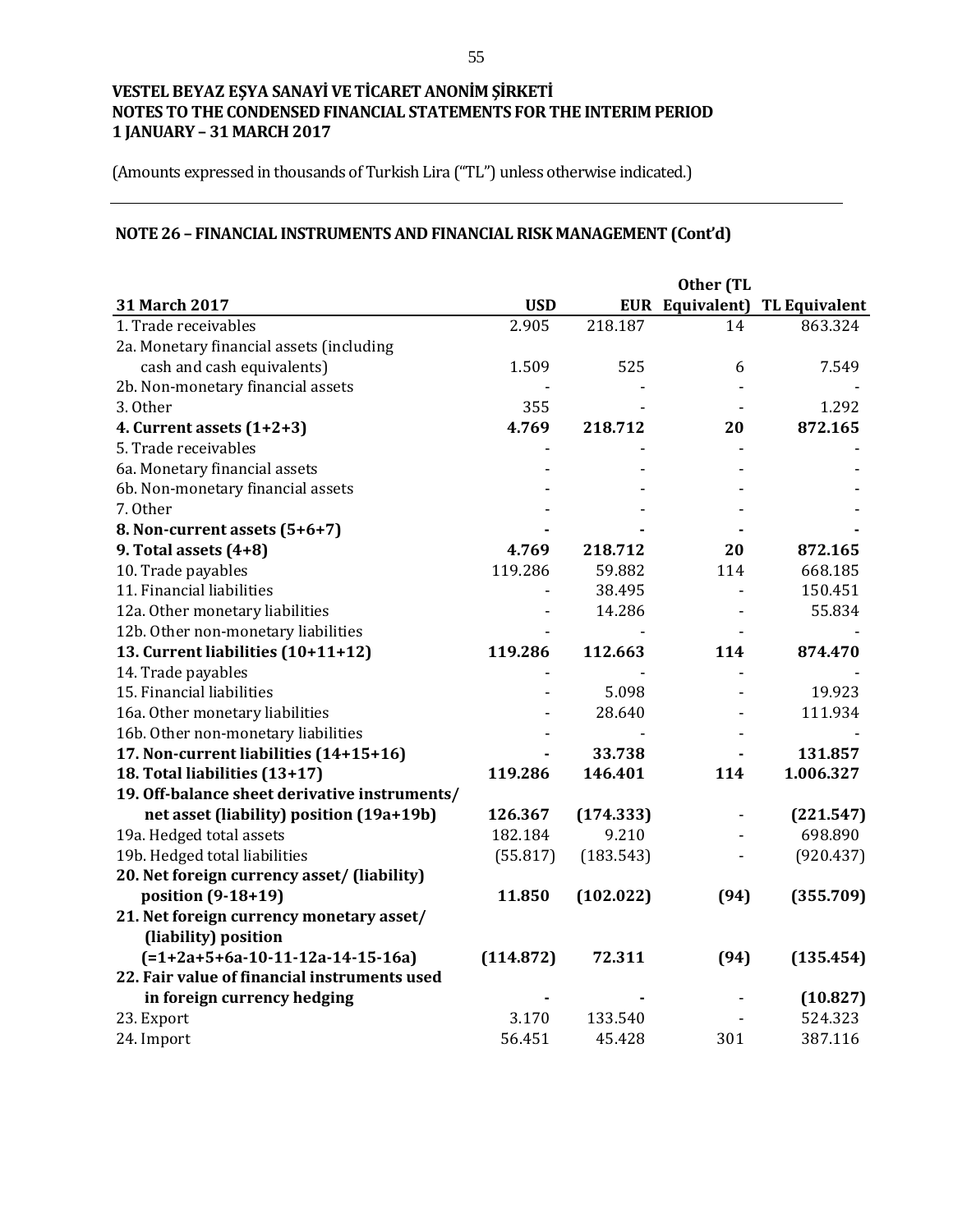(Amounts expressed in thousands of Turkish Lira ("TL") unless otherwise indicated.)

# **NOTE 26 – FINANCIAL INSTRUMENTS AND FINANCIAL RISK MANAGEMENT (Cont'd)**

|                                               |                |           | Other (TL |                                      |
|-----------------------------------------------|----------------|-----------|-----------|--------------------------------------|
| 31 December 2016                              | <b>USD</b>     |           |           | <b>EUR Equivalent) TL Equivalent</b> |
| 1. Trade receivables                          | 3.570          | 230.590   | 15        | 868.044                              |
| 2a. Monetary financial assets (including      |                |           |           |                                      |
| cash and cash equivalents)                    | 379            | 1.019     | 9         | 5.123                                |
| 2b. Non-monetary financial assets             |                |           |           |                                      |
| 3. Other                                      | 137            |           |           | 482                                  |
| 4. Current assets $(1+2+3)$                   | 4.086          | 231.609   | 24        | 873.650                              |
| 5. Trade receivables                          | $\overline{a}$ |           |           |                                      |
| 6a. Monetary financial assets                 |                |           |           |                                      |
| 6b. Non-monetary financial assets             |                |           |           |                                      |
| 7. Other                                      |                |           |           |                                      |
| 8. Non-current assets (5+6+7)                 |                |           |           |                                      |
| 9. Total assets (4+8)                         | 4.086          | 231.609   | 24        | 873.650                              |
| 10. Trade payables                            | 107.115        | 66.548    | 43        | 623.889                              |
| 11. Financial liabilities                     |                | 1.697     |           | 6.295                                |
| 12a. Other monetary liabilities               |                | 14.286    |           | 53.000                               |
| 12b. Other non-monetary liabilities           |                |           |           |                                      |
| 13. Current liabilities (10+11+12)            | 107.115        | 82.531    | 43        | 683.184                              |
| 14. Trade payables                            |                |           |           |                                      |
| 15. Financial liabilities                     |                | 42.370    |           | 157.189                              |
| 16a. Other monetary liabilities               |                | 36.190    |           | 134.261                              |
| 16b. Other non-monetary liabilities           |                |           |           |                                      |
| 17. Non-current liabilities (14+15+16)        |                | 78.560    |           | 291.450                              |
| 18. Total liabilities (13+17)                 | 107.115        | 161.091   | 43        | 974.634                              |
| 19. Off-balance sheet derivative instruments/ |                |           |           |                                      |
| net asset (liability) position (19a+19b)      | 100.843        | (116.881) |           | (78.730)                             |
| 19a. Hedged total assets                      | 169.843        |           |           | 597.711                              |
| 19b. Hedged total liabilities                 | (69.000)       | (116.881) |           | (676.442)                            |
| 20. Net foreign currency asset/ (liability)   |                |           |           |                                      |
| position (9-18+19)                            | (2.186)        | (46.363)  | (19)      | (179.714)                            |
| 21. Net foreign currency monetary asset/      |                |           |           |                                      |
| (liability) position                          |                |           |           |                                      |
| $(=1+2a+5+6a-10-11-12a-14-15-16a)$            | (103.166)      | 70.518    | (19)      | (101.467)                            |
| 22. Fair value of financial instruments used  |                |           |           |                                      |
| in foreign currency hedging                   |                |           |           | (1.449)                              |
| 23. Export                                    | 12.970         | 662.474   |           | 2.297.529                            |
| 24. Import                                    | 163.174        | 167.663   | 1.000     | 1.048.894                            |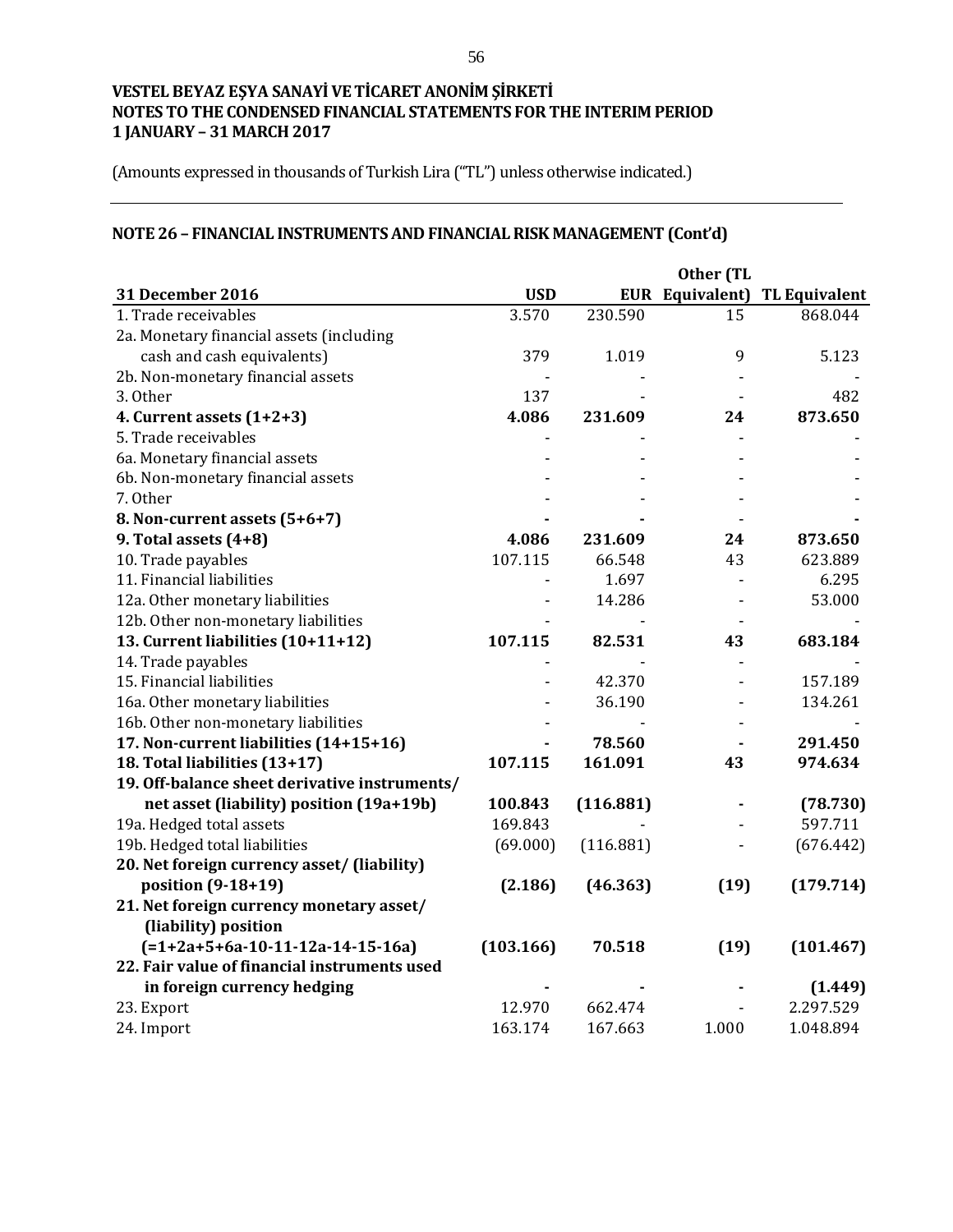(Amounts expressed in thousands of Turkish Lira ("TL") unless otherwise indicated.)

# **NOTE 26 – FINANCIAL INSTRUMENTS AND FINANCIAL RISK MANAGEMENT (Cont'd)**

As of 31 March 2017 and 31 December 2016, sensitivity analysis of foreign exchange rate tables is presented below, secured portions include impact of derivative instruments.

|                                                                                                                                              | Gain / Loss         |                     | <b>Equity</b>                                                              |                            |
|----------------------------------------------------------------------------------------------------------------------------------------------|---------------------|---------------------|----------------------------------------------------------------------------|----------------------------|
| <b>31 March 2017</b>                                                                                                                         | Foreign<br>exchange | Foreign<br>exchange | Foreign<br>exchange<br>appreciation depreciation appreciation depreciation | <b>Foreign</b><br>exchange |
| +/-10% fluctuation of USD rate:<br>USD net asset / liability<br>Secured portion from USD risk (-)                                            | (41.797)<br>33.646  | 41.797<br>(33.646)  | (41.797)<br>46.179                                                         | 41.797<br>(46.179)         |
| <b>USD</b> net effect                                                                                                                        | (8.151)             | 8.151               | 4.382                                                                      | (4.382)                    |
| +/-10% fluctuation of EUR rate:<br>EUR net asset / liability<br>Secured portion from EUR risk (-)                                            | 28.261<br>(56.696)  | (28.261)<br>56.696  | 28.261<br>(68.190)                                                         | (28.261)<br>68.190         |
| <b>EUR</b> net effect                                                                                                                        | (28.435)            | 28.435              | (39.929)                                                                   | 39.929                     |
| +/-10% fluctuation of other currency<br>rates:<br>Other currencies net asset / liability<br>Secured portion from other currency<br>$risk(-)$ | (9)                 | 9                   | (9)                                                                        | 9                          |
| Other currency net effect                                                                                                                    | (9)                 | 9                   | (9)                                                                        | 9                          |